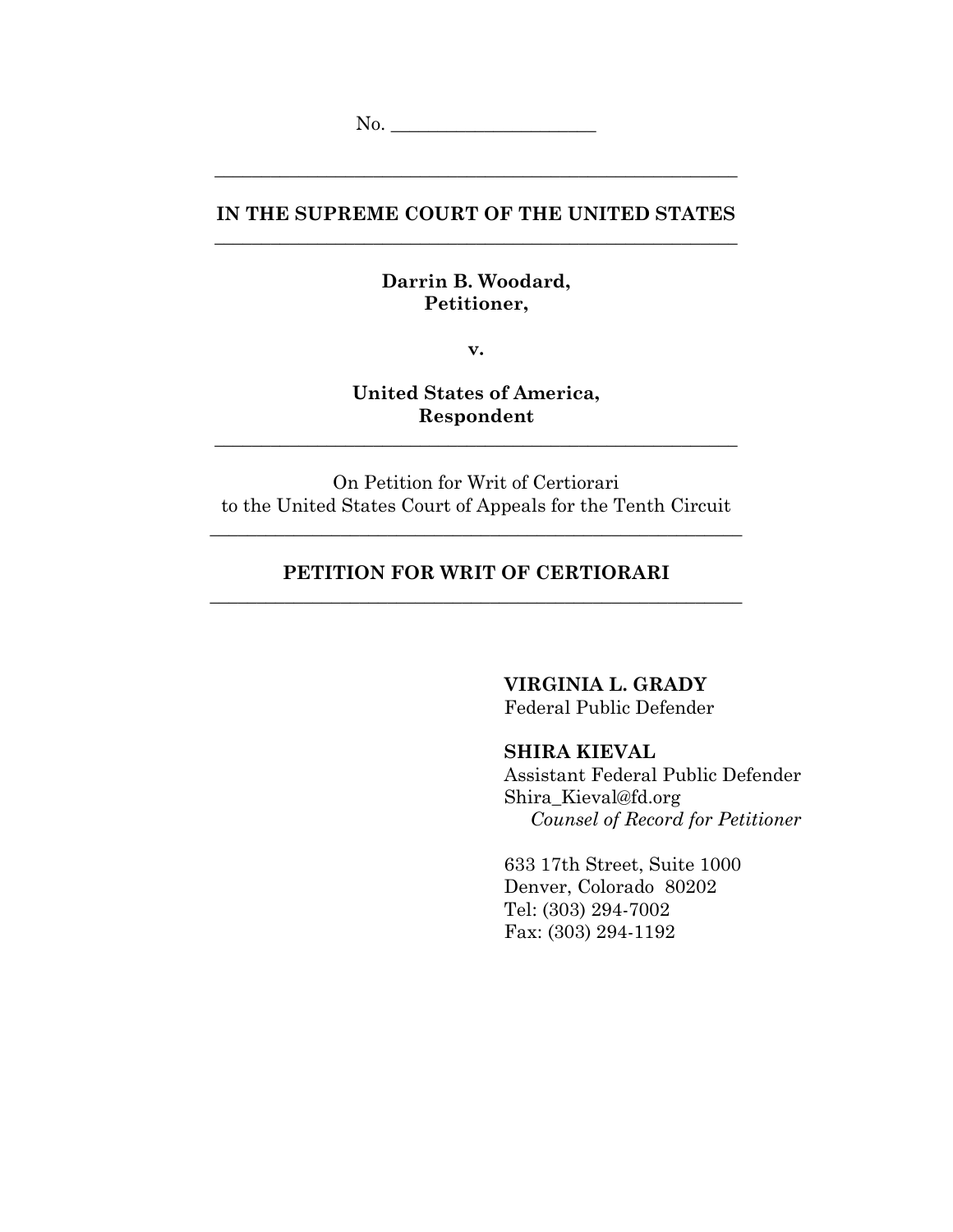#### **Question Presented**

<span id="page-1-0"></span>In *United States v. Lovasco*, this Court instructed lower courts to apply "the settled principles of due process . . . to the particular circumstances of individual cases" in order to assess "the constitutional significance of various reasons for [prejudicial preindictment] delay." 431 U.S. 783, 796–97 (1977). But the Tenth Circuit will not find a due process violation unless a defendant proves both prejudice and that the government intentionally delayed bringing charges for the purpose of obtaining a tactical advantage or to harass. The question presented in this case is:

Whether, as many courts have held, allowing a prosecution to continue after lengthy and demonstrably prejudicial delay in filing criminal charges offends due process, even absent prosecutorial intent to gain a tactical advantage or harass, where the prosecution cannot provide an explanation for the delay sufficient to justify the extent of the prejudice suffered by the defendant?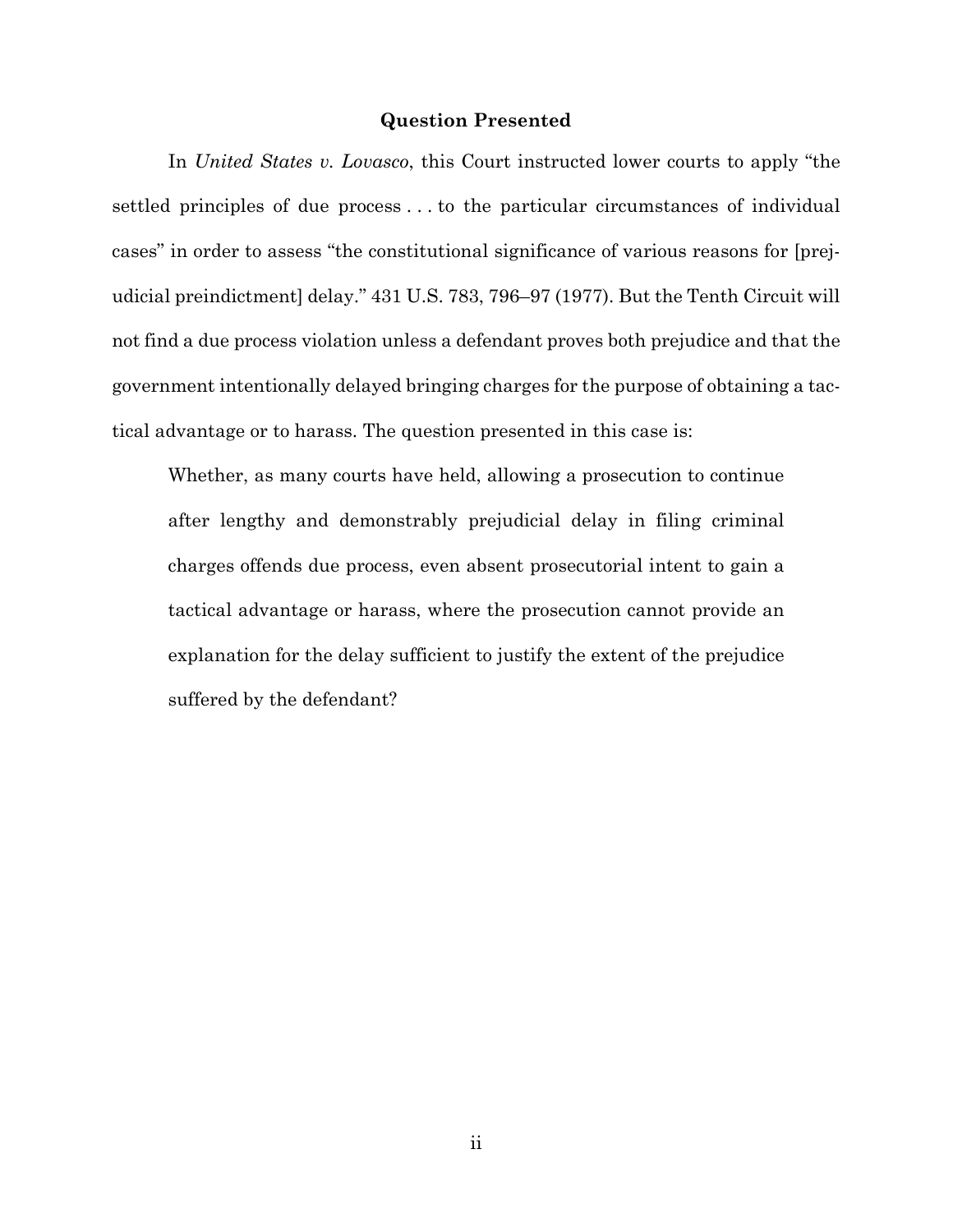# **Table of Contents**

| I.   |           |                                                                                                                                           |  |
|------|-----------|-------------------------------------------------------------------------------------------------------------------------------------------|--|
|      | A.        | Many circuit and state courts require the defendant to prove                                                                              |  |
|      | <b>B.</b> | Other circuits and states require the government to explain the                                                                           |  |
|      | C.        |                                                                                                                                           |  |
| II.  |           |                                                                                                                                           |  |
|      | A.        | The Tenth Circuit's requirement of specific intent to prejudice or                                                                        |  |
|      | <b>B.</b> | The Tenth Circuit's placement of the burden on the defendant means                                                                        |  |
|      | C.        | A balancing test that does not always require intent to prejudice is<br>more consistent with core procedural due process protections.  23 |  |
| III. |           |                                                                                                                                           |  |
|      | А.        |                                                                                                                                           |  |
|      | <b>B.</b> | General statutes of limitations are not necessarily sufficient to protect<br>individual defendants from fundamentally unfair trials.  29  |  |
|      |           |                                                                                                                                           |  |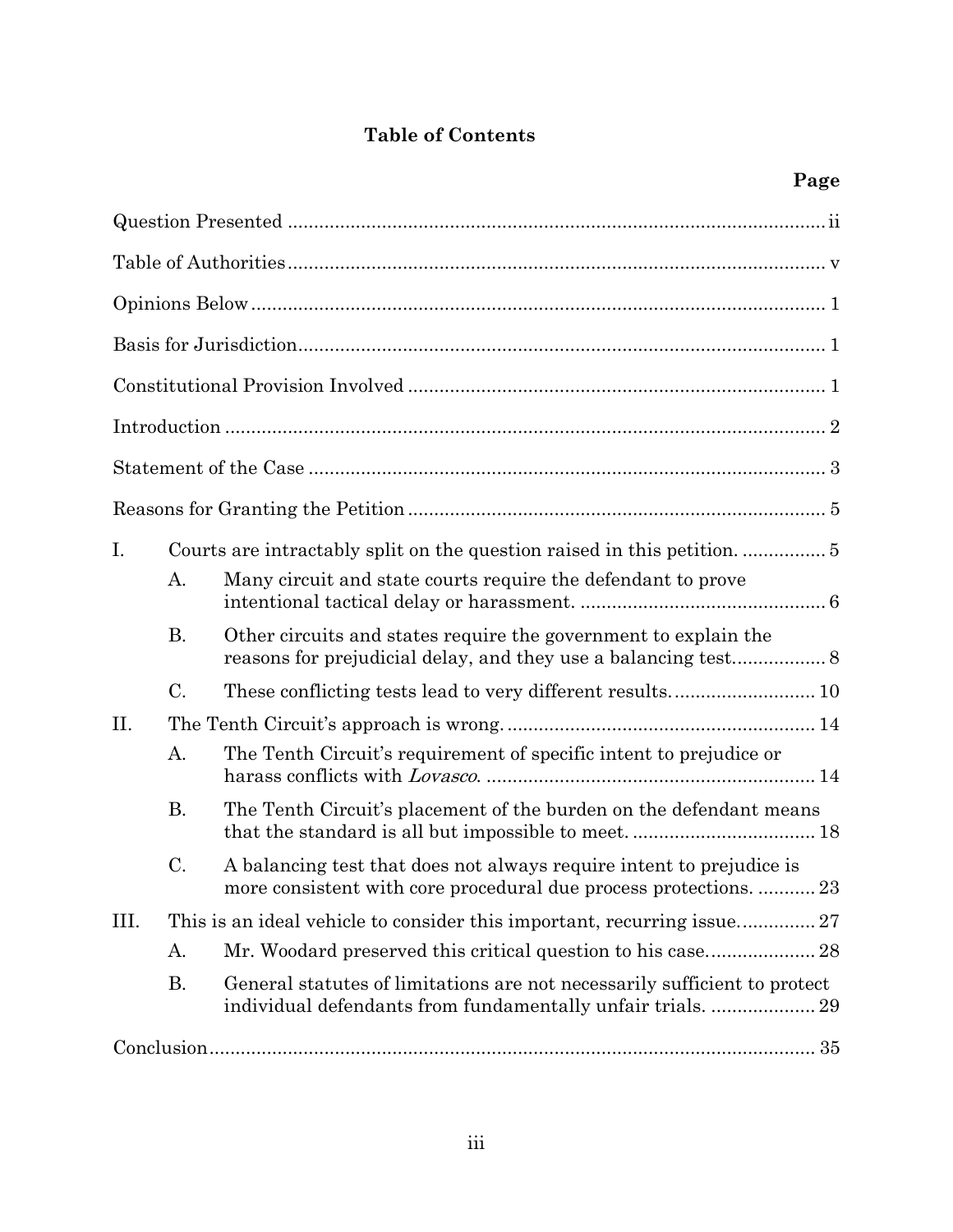# **Appendices**

| Appendix A: Order and Judgment, United States v. Woodard, |  |  |
|-----------------------------------------------------------|--|--|
|                                                           |  |  |

Appendix B: Excerpts, Transcript of Proceedings, *United States v. Woodard*, Case No. 4:18-cr-00086-GKF (N.D. Okla. April 1, 2019)……………….7a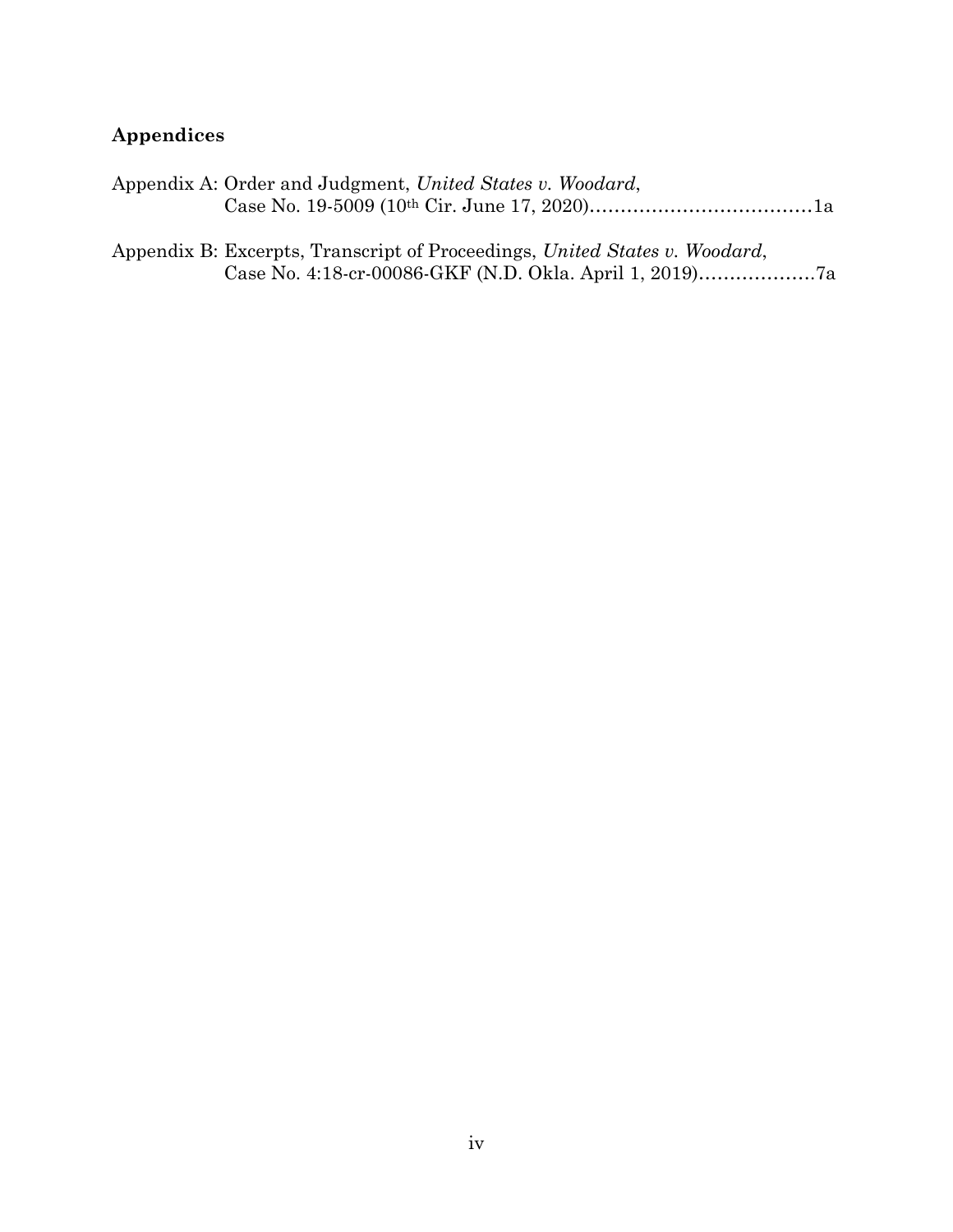# **Table of Authorities**

# Cases

<span id="page-4-0"></span>

| Albright v. Oliver,                 |  |
|-------------------------------------|--|
| Anderson v. Comm.,                  |  |
| Arizona v. Youngblood,              |  |
| Barker v. Wingo,                    |  |
| BMW of North America, Inc. v. Gore, |  |
| Brady v. Maryland,                  |  |
| Ceja v. State,                      |  |
| Clark v. State,                     |  |
| Com. v. Scher,                      |  |
| Commonwealth v. Dame,               |  |
| Conte v. State,                     |  |
| Garrison v. State,                  |  |
| Gonzales v. State,                  |  |
| Hawkins v. State,                   |  |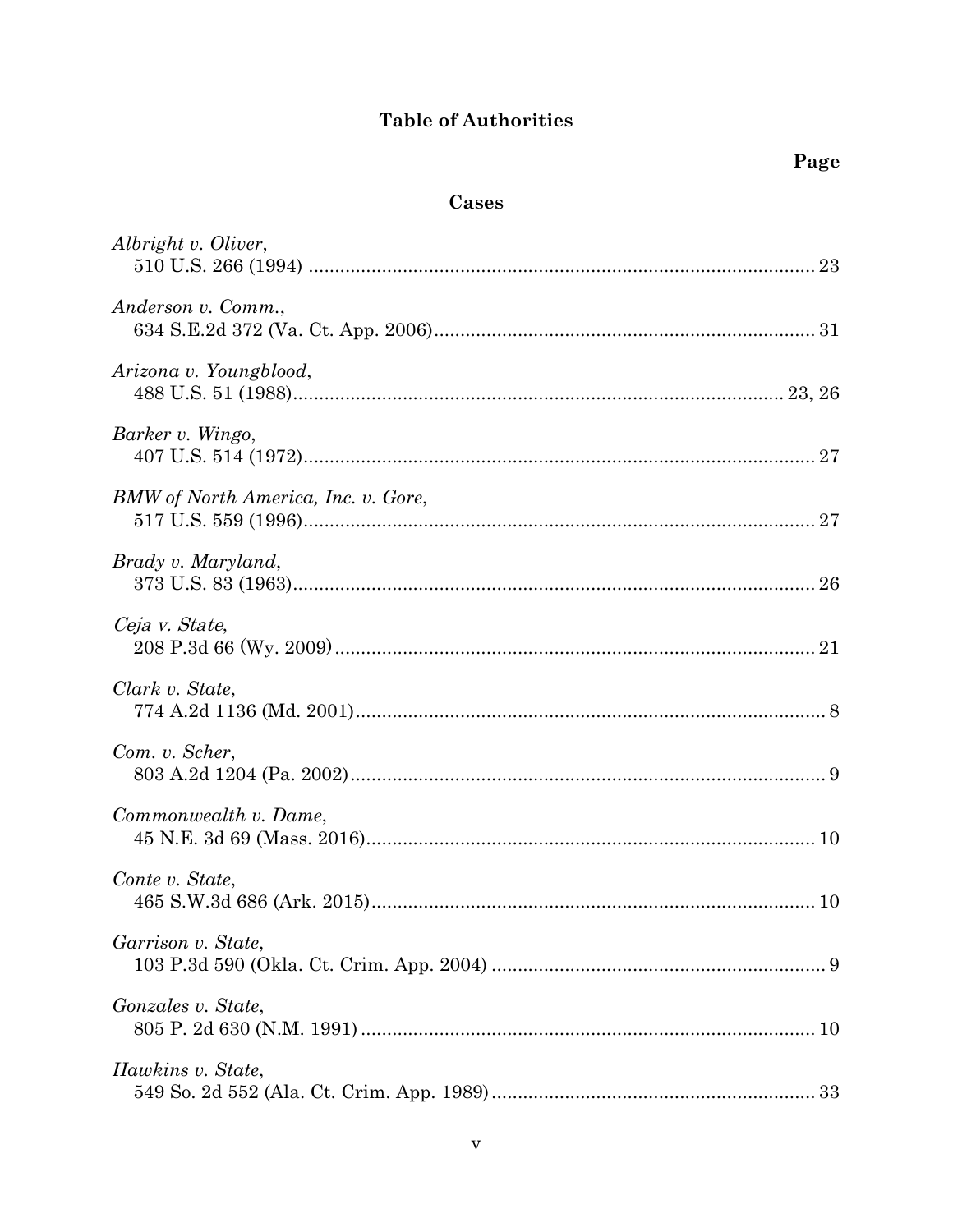| Hilton v. State,            |
|-----------------------------|
| Hoo v. United States,       |
| Howell v. Barker,           |
| Kirk v. Comm.,              |
| Klopfer v. North Carolina,  |
| Knotts v. Facemire,         |
| Mathews v. Eldridge,        |
| Morrisette v. Commonwealth, |
| Morrissey v. Brewer,        |
| Oliver v. State,            |
| Overton v. State,           |
| People v. Holman,           |
| People v. Nelson,           |
| People v. Vernace,          |
| Perry v. New Hampshire,     |
| Phillips v. State,          |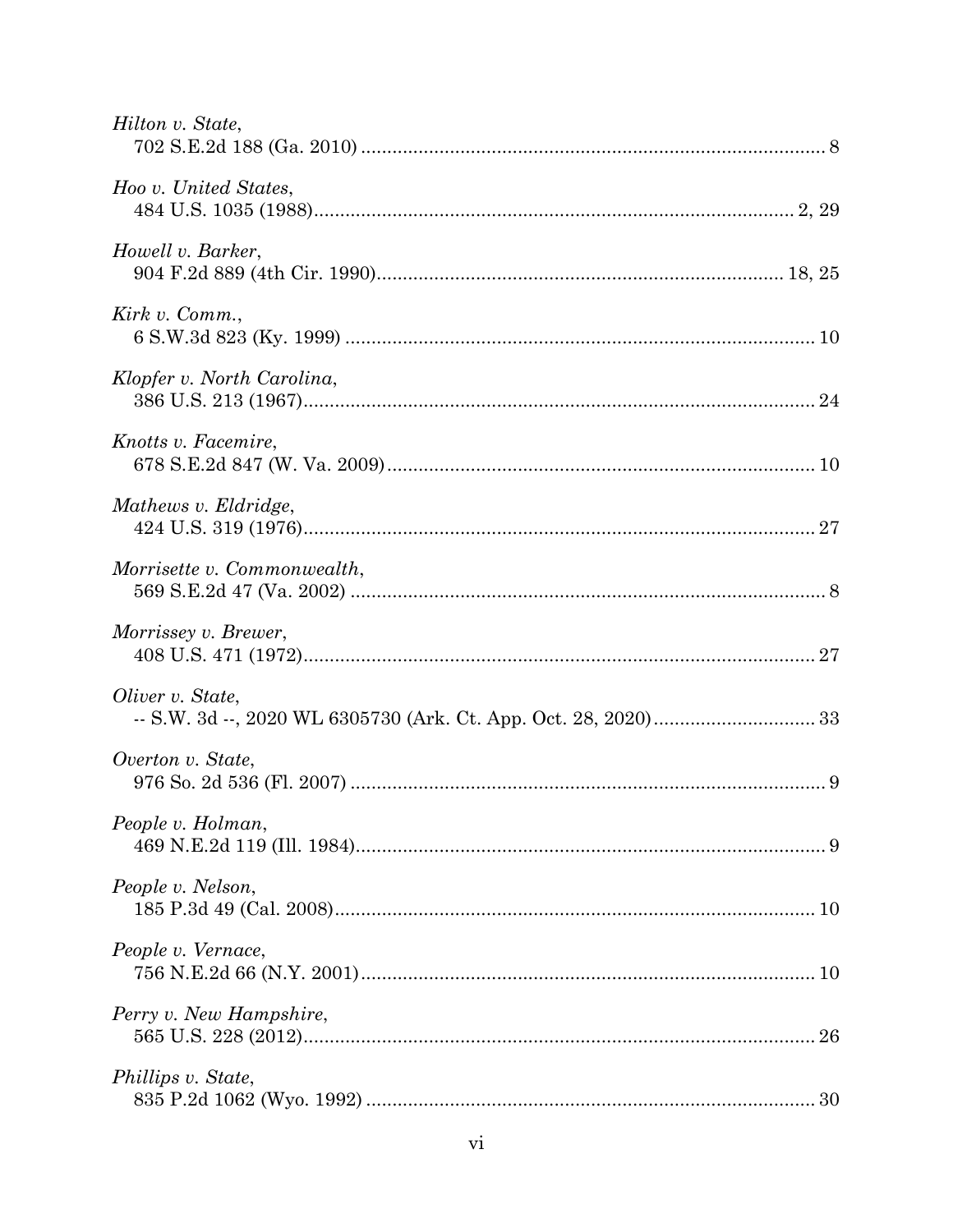| Preston v. State,            |  |
|------------------------------|--|
| Remmick v. State,            |  |
| Rex v. Marshal and Grantham, |  |
| Rex v. Robinson,             |  |
| Robinson v. State,           |  |
| Scott v. State,              |  |
| Scott v. State,              |  |
| Sell v. United States,       |  |
| Smallwood v. State,          |  |
| Smith v. Phillips,           |  |
| State v. Broughton,          |  |
| State v. Buchholz,           |  |
| State v. Calderon,           |  |
| State v. Carrico,            |  |
| State v. Creekpaum,          |  |
| State v. Crume,              |  |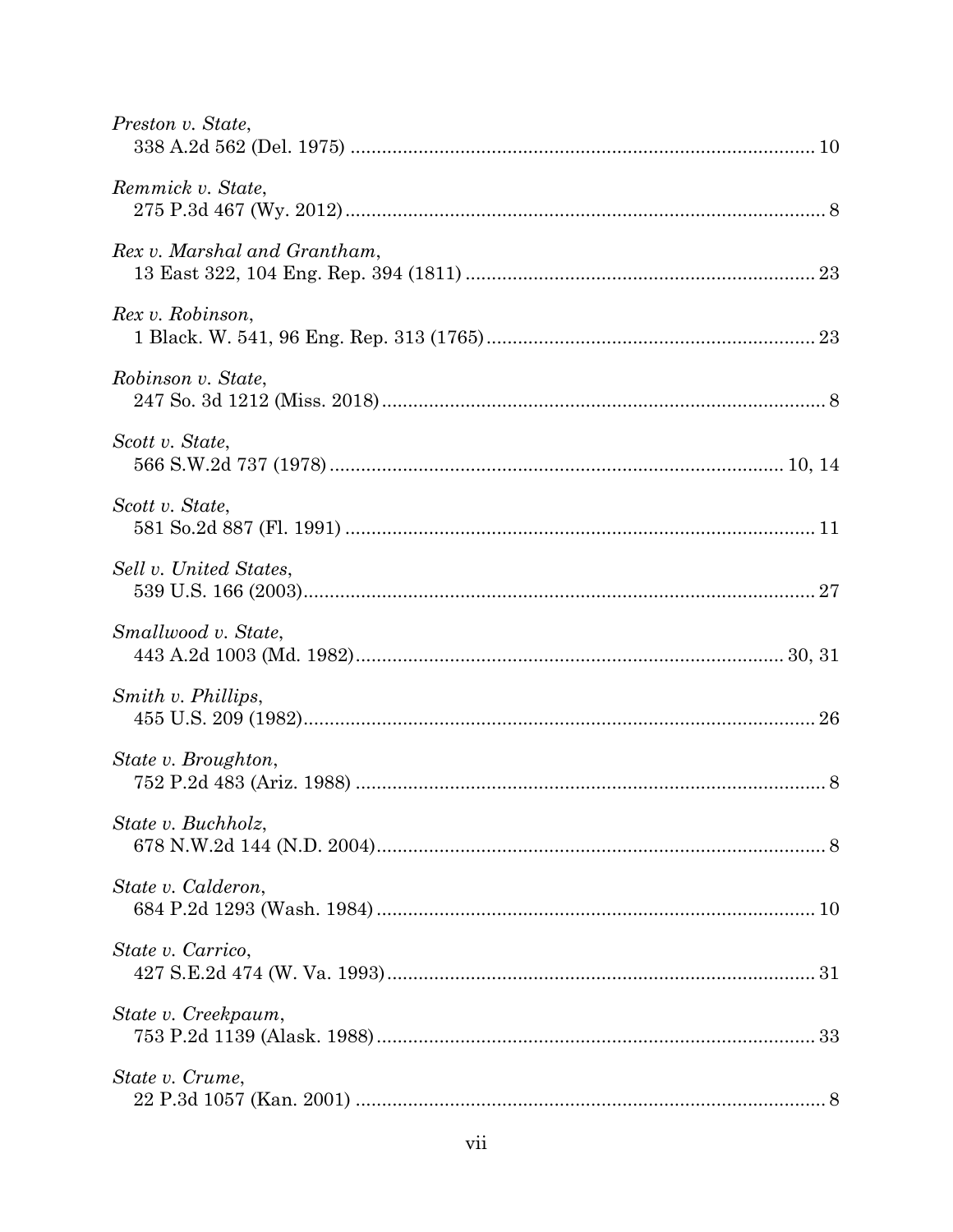| State v. Goldman,       |  |
|-------------------------|--|
| State v. Gonzales,      |  |
| State v. Gray,          |  |
| State v. Griffin,       |  |
| State v. Gum,           |  |
| State v. Hales,         |  |
| State v. Higa,          |  |
| State v. John,          |  |
| State v. Johnson,       |  |
| State v. Jones,         |  |
| State v. King,          |  |
| State v. Knickerbocker, |  |
| State v. Krinitt,       |  |
| State v. Krizan-Wilson, |  |
| State v. Lee,           |  |
| State v. Lewis,         |  |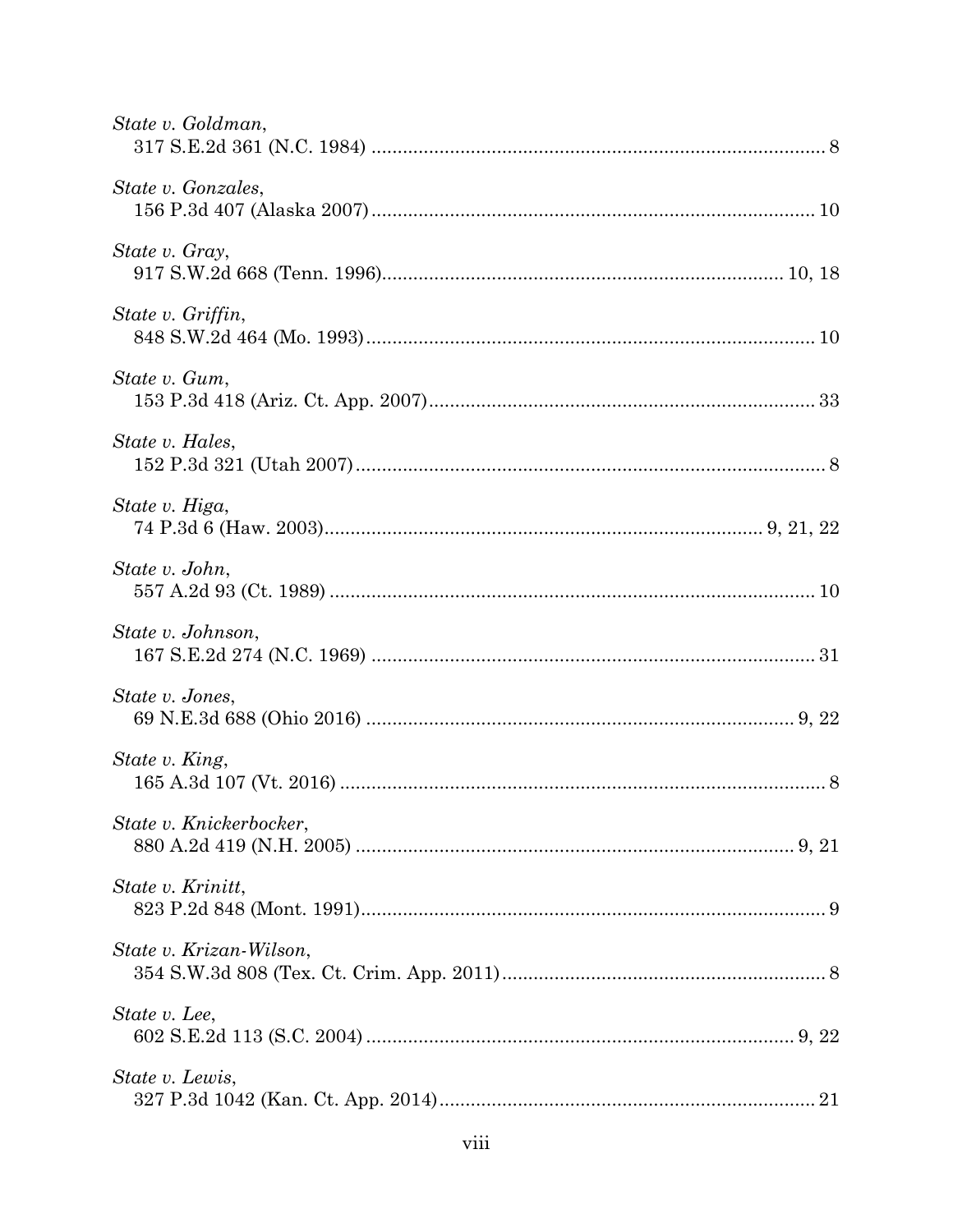| State v. Luck,                              |
|---------------------------------------------|
| State v. McGuire,                           |
| State v. Murphy,                            |
| State v. Rippy,                             |
| State v. Schrader,                          |
| State v. Stock,                             |
| State v. Stokes,                            |
| State v. Townsend,                          |
| State v. Vanasee,                           |
| State v. Watson,                            |
| States v. Edwards,                          |
| United States v. Agurs,                     |
| United States v. Armstrong,                 |
| United States v. Automated Med'l Lab. Inc., |
| United States v. Beitcher,                  |
| United States v. Comosona,                  |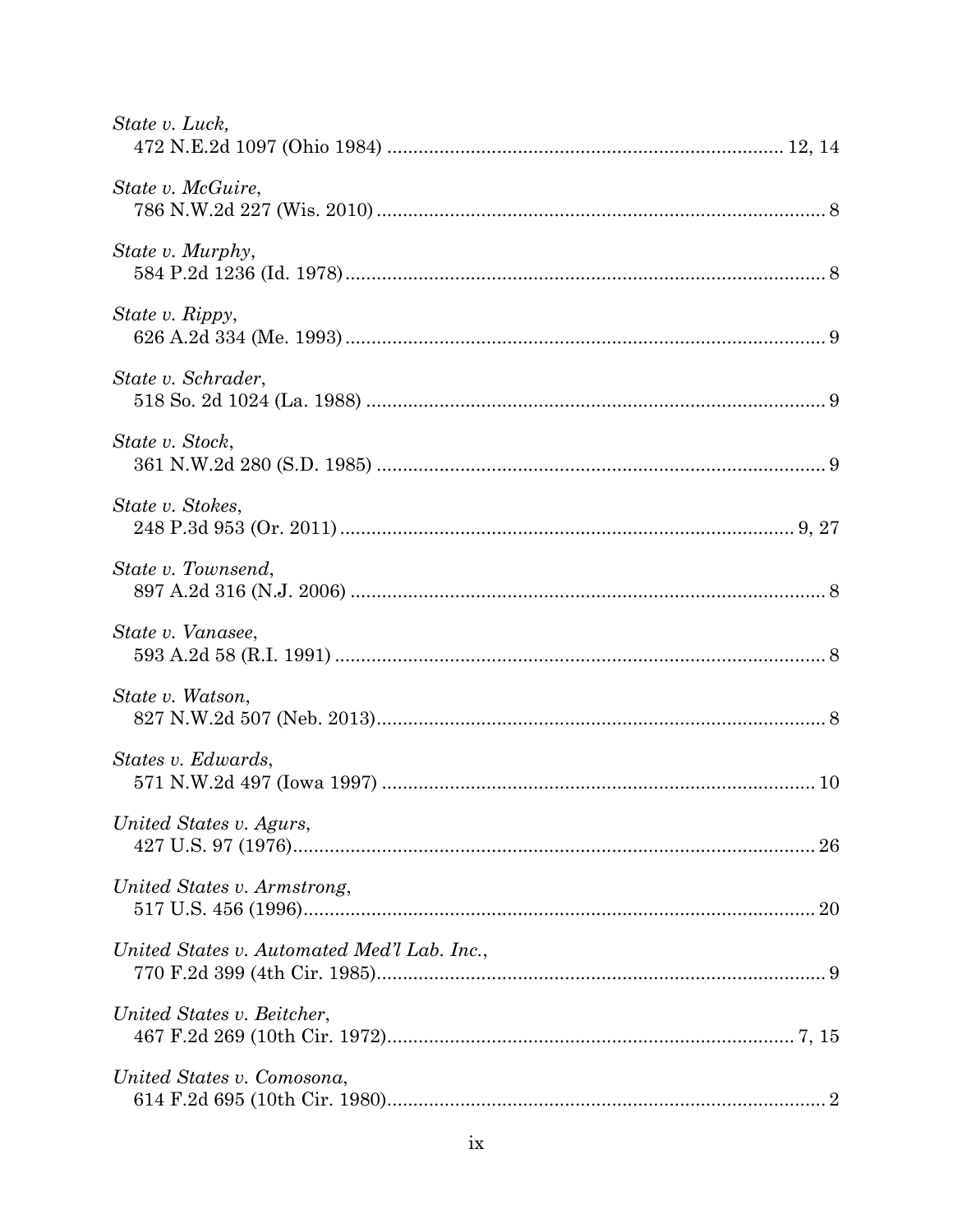| United States v. Cornielle,                                                                                |
|------------------------------------------------------------------------------------------------------------|
| United States v. Crouch,                                                                                   |
| United States v. Day,                                                                                      |
| United States v. Dewing,<br>2 F.3d 1161 (Table), 1993 WL 307946 (10th Cir. 1993) (unpublished)  13, 14, 18 |
| United States v. Doe,                                                                                      |
| United States v. Eliopoulos,                                                                               |
| United States v. Engstrom,                                                                                 |
| United States v. Foxman,                                                                                   |
| United States v. Francisco,                                                                                |
| United States v. Glist,                                                                                    |
| United States v. Gross,                                                                                    |
| United States v. Hollins,                                                                                  |
| United States v. Irizarry-Colón,                                                                           |
| United States v. Jackson,                                                                                  |
| United States v. Lindstrom,                                                                                |
| United States v. Lovasco,                                                                                  |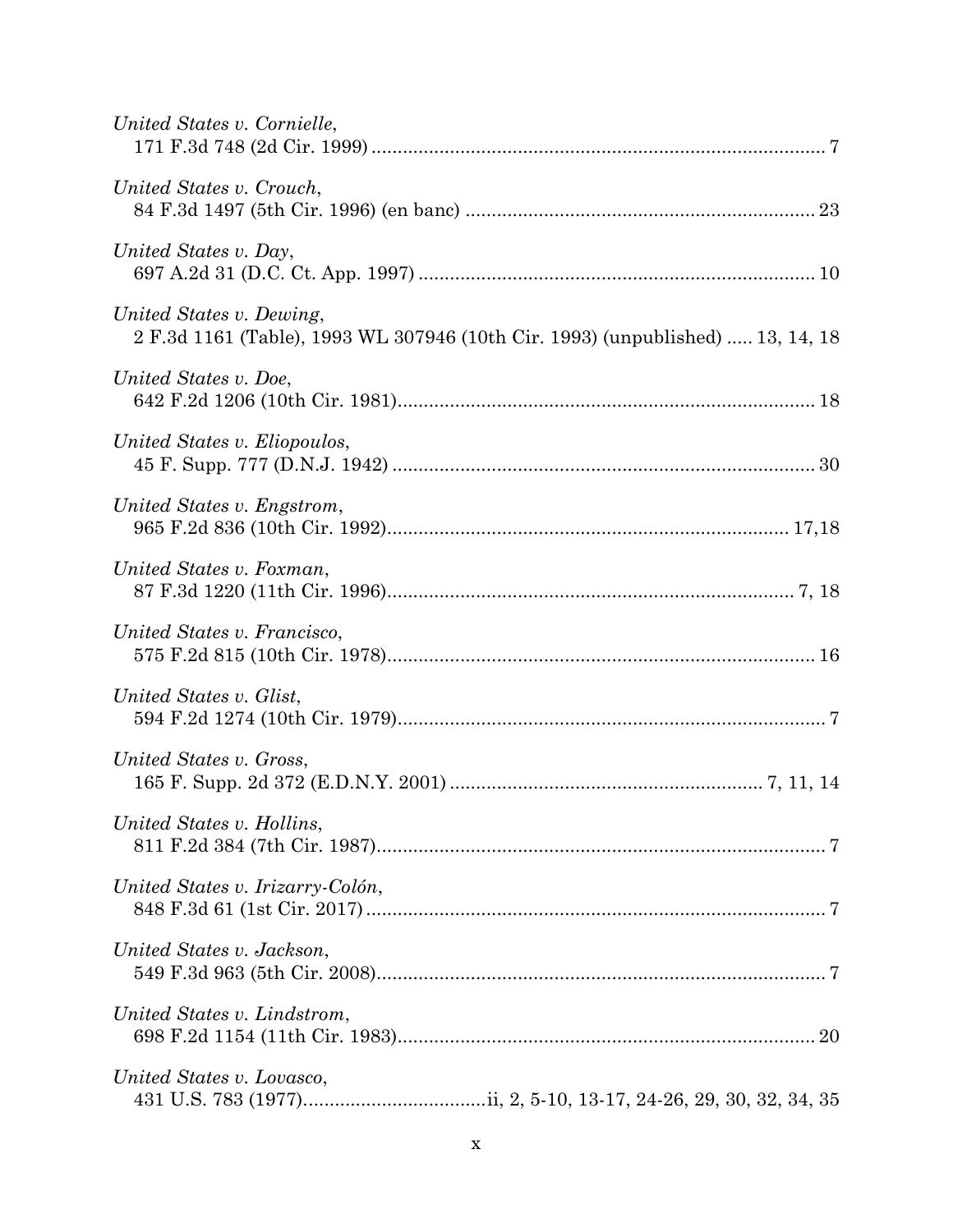| United States v. Marion,                                                                     |
|----------------------------------------------------------------------------------------------|
| United States v. Miller,                                                                     |
| United States v. Mills,<br>925 F.2d 455 (D.C. Cir. 1991), modified on other grounds,         |
| United States v. Mitchell,                                                                   |
| United States v. Moran,                                                                      |
| United States v. Pino,                                                                       |
| United States v. Radmall.                                                                    |
| United States v. Revada,                                                                     |
| United States v. Rogers,                                                                     |
| United States v. Steiner,                                                                    |
| United States v. Stierwalt,                                                                  |
| United States v. Trammell,                                                                   |
| United States v. Williams,                                                                   |
| Wright v. Deland,<br>986 F.2d 1432 (Table), 1993 WL 18625 (10th Cir. 1993) (unpublished)  18 |
| Wyman v. State,                                                                              |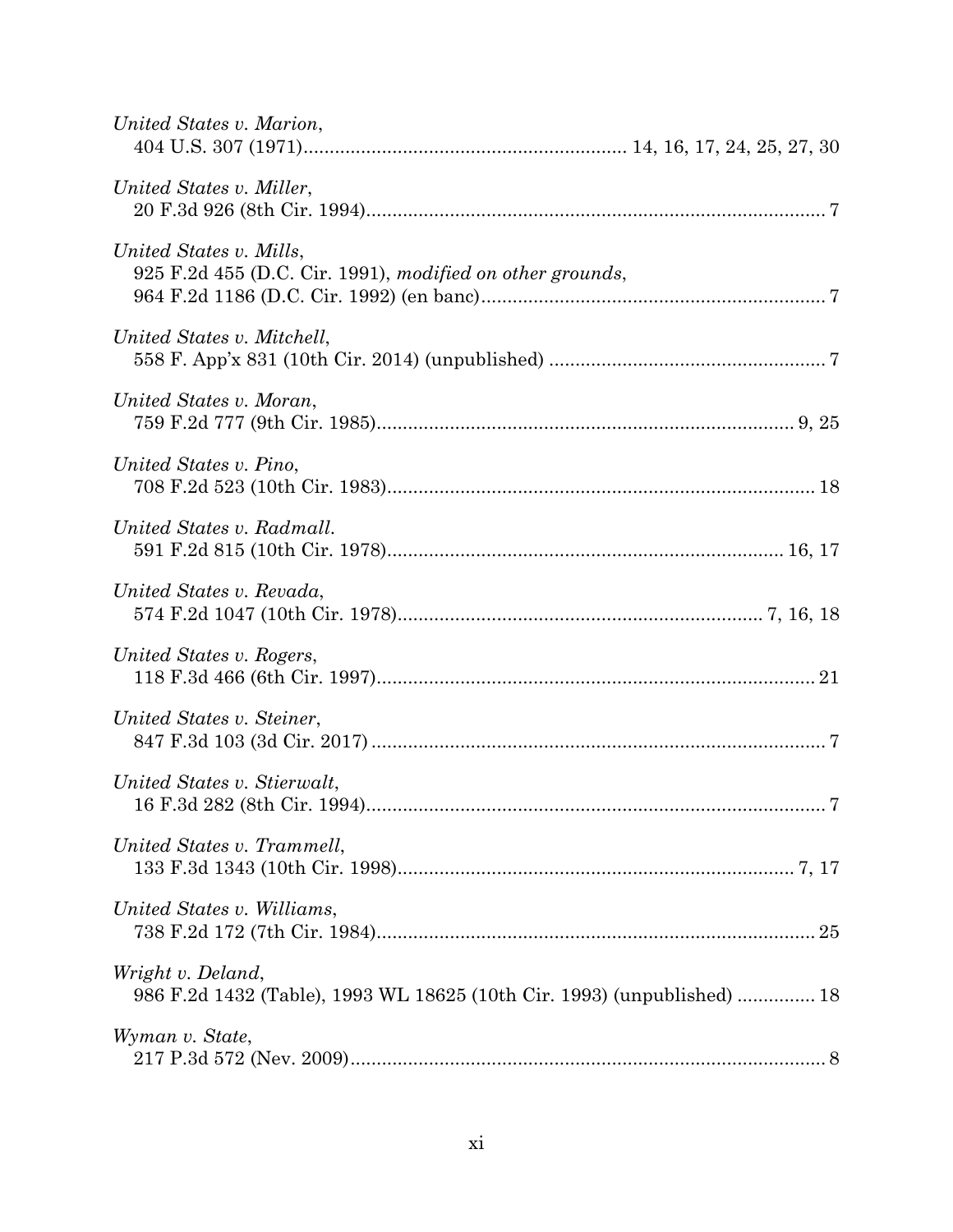# **Constitutional Provisions**

| <b>Statutes and Rules</b>                                                                                                                            |
|------------------------------------------------------------------------------------------------------------------------------------------------------|
|                                                                                                                                                      |
|                                                                                                                                                      |
|                                                                                                                                                      |
|                                                                                                                                                      |
|                                                                                                                                                      |
|                                                                                                                                                      |
|                                                                                                                                                      |
|                                                                                                                                                      |
|                                                                                                                                                      |
|                                                                                                                                                      |
|                                                                                                                                                      |
|                                                                                                                                                      |
|                                                                                                                                                      |
|                                                                                                                                                      |
| <b>Other Authorities</b>                                                                                                                             |
|                                                                                                                                                      |
| Coke, the Second Part of the Institutes of the Laws of England 45 (Brooke, 5th ed.,                                                                  |
|                                                                                                                                                      |
| Phyllis Goldfarb, When Judges Abandon Analogy: The problem of delay in<br>commencing criminal prosecutions, 31 Wm. & Mary L. Rev. 607, 623 (1990) 15 |

Randy James, "A Brief History of DNA Testing," Time (June 19, 2009) ................. 32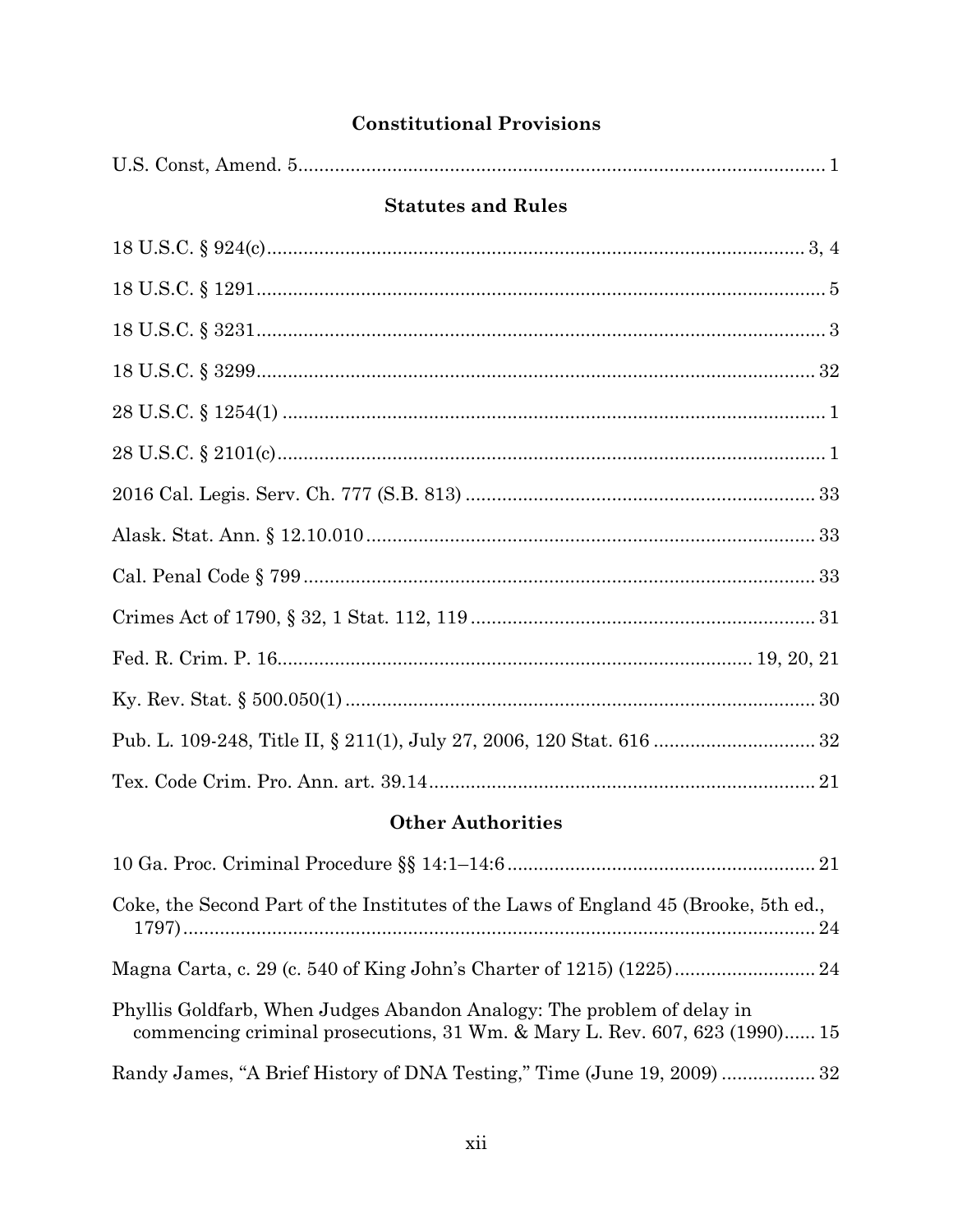| Note, The Statute of Limitations in Criminal Law: A Penetrable Barrier to       |  |  |
|---------------------------------------------------------------------------------|--|--|
|                                                                                 |  |  |
|                                                                                 |  |  |
| Vance Eaton et al., "Is Justice Delayed Justice Denied?" 28-Jul. South Carolina |  |  |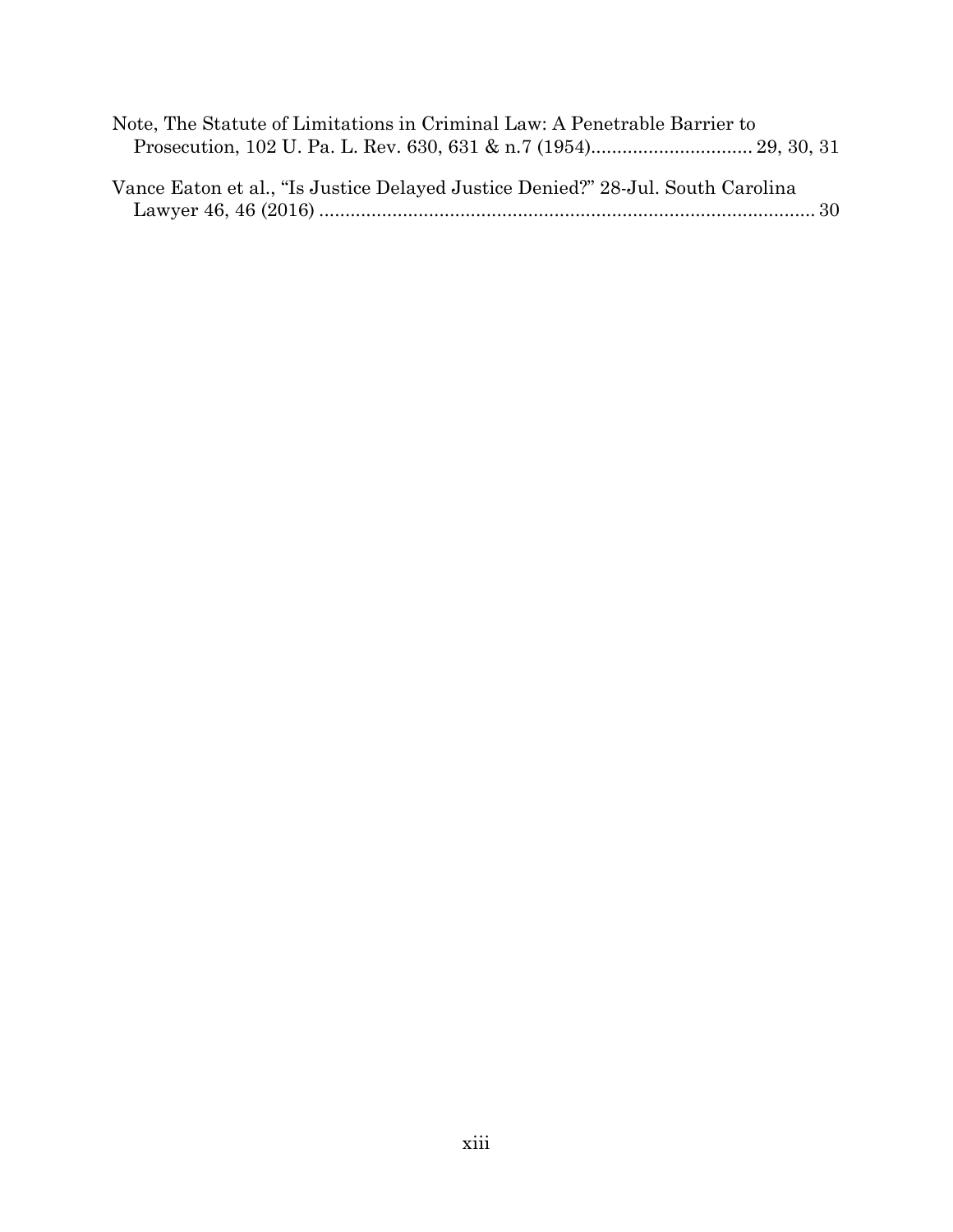## **PETITION FOR WRIT OF CERTIORARI**

## **Opinions Below**

<span id="page-13-0"></span>The district court denied Mr. Woodard's motion to dismiss in an oral ruling pronounced from the bench. A transcription of that ruling is attached as Appendix B to this Petition. The Tenth Circuit affirmed in an unreported decision, 817 F. App'x 626 (10th Cir. 2018), which is attached as Appendix A.

#### **Basis for Jurisdiction**

<span id="page-13-1"></span>The Tenth Circuit entered judgment on June 17, 2020. *See* Pet. App, at 1a–6a. Mr. Woodard did not seek rehearing. This Court's general order of March 19, 2020, extends the deadline in 28 U.S.C. § 2101(c) to file a petition for a writ of certiorari in this case by 60 days, creating a deadline of November 16, 2020. The jurisdiction of this Court is invoked under 28 U.S.C. § 1254(1).

## **Constitutional Provision Involved**

<span id="page-13-2"></span>This petition involves the application of the Due Process Clause of the Fifth Amendment to the U.S. Constitution, which provides that "No person shall . . . be deprived of life, liberty, or property, without due process of law."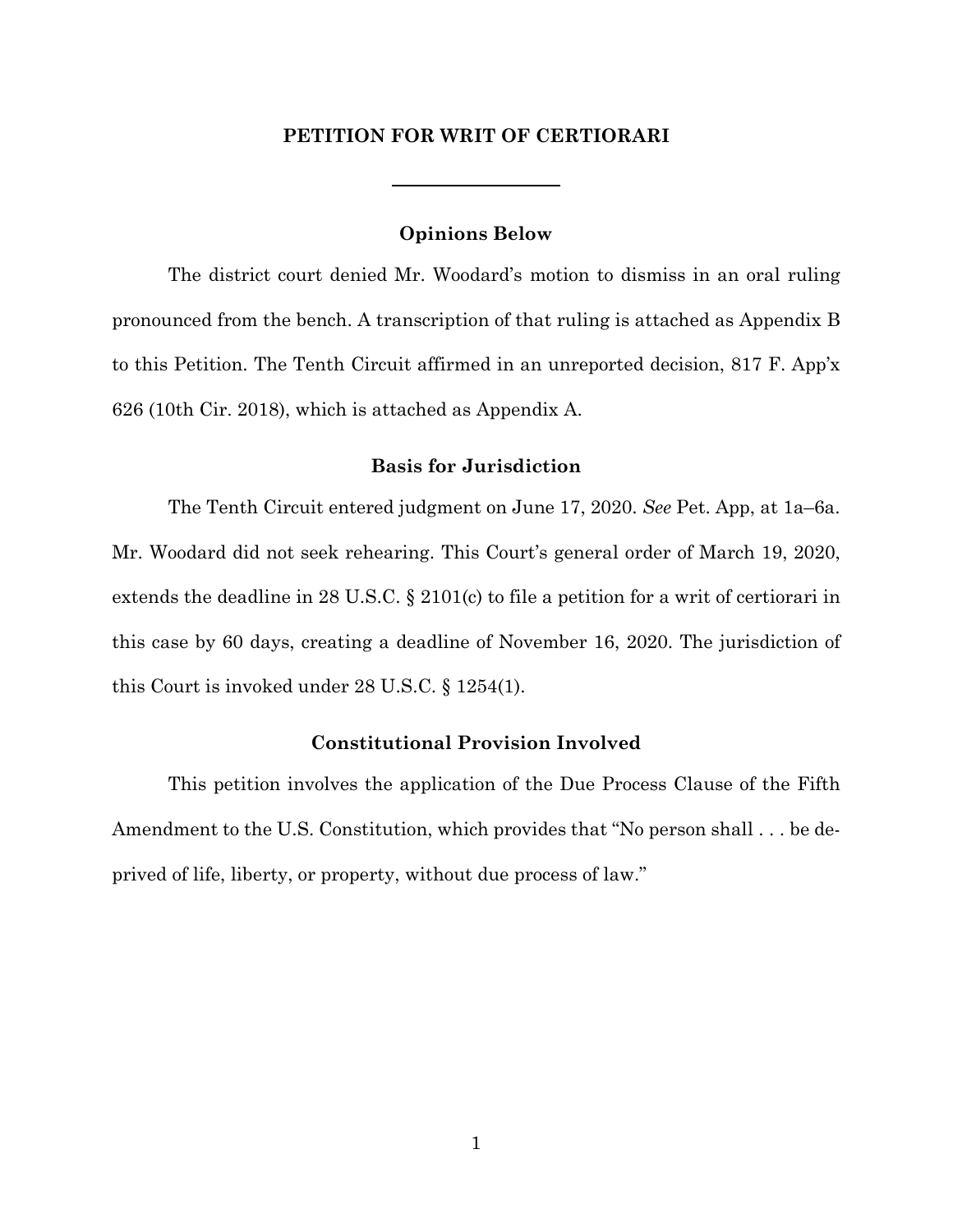#### **Introduction**

<span id="page-14-0"></span>In United States v. Lovasco, this Court reaffirmed that maintaining a prosecution in the face of prejudicial preindictment delay can violate the Due Process Clause. 431 U.S. 783, 790 (1977). But—noting that "few defendants have established that they were prejudiced" by preindictment delay—the Court declined to "determine in the abstract the circumstances in which preaccusation delay would require dismissing prosecutions." *Id.* at 796. It preferred to allow "a sustained opportunity" for Courts of Appeals "to consider the constitutional significance of various reasons for delay." 431 U.S. at 797. And so it instructed "the lower courts" to "apply[] the settled principles of due process . . . to the particular circumstances of individual cases." *Id.*

The Fourth and Ninth Circuits, as well as several states, follow this dictate. In each case, they "balance the prejudice to the defendant against the Government's justification for delay." *Hoo v. United States*, 484 U.S. 1035, 1035–36 (1988) (White, J., dissenting from denial of petition for certiorari). But others—including the Tenth—have strayed far afield from traditional due process principals. They require the defendant to undertake the herculean task of proving that the government delayed with the specific intent to gain a tactical advantage over or harass the defendant. *See, e.g., United States v. Comosona*, 614 F.2d 695, 696 n.1 (10th Cir. 1980).

This case provides an ideal vehicle for this Court to return to the unanswered questions of *Lovasco* and resolve this split of authority at a time when the trend in federal and state law is to abolish or extend the statutes of limitations that otherwise protect defendants from the fundamental unfairness that can stem from prejudicial preindictment delay.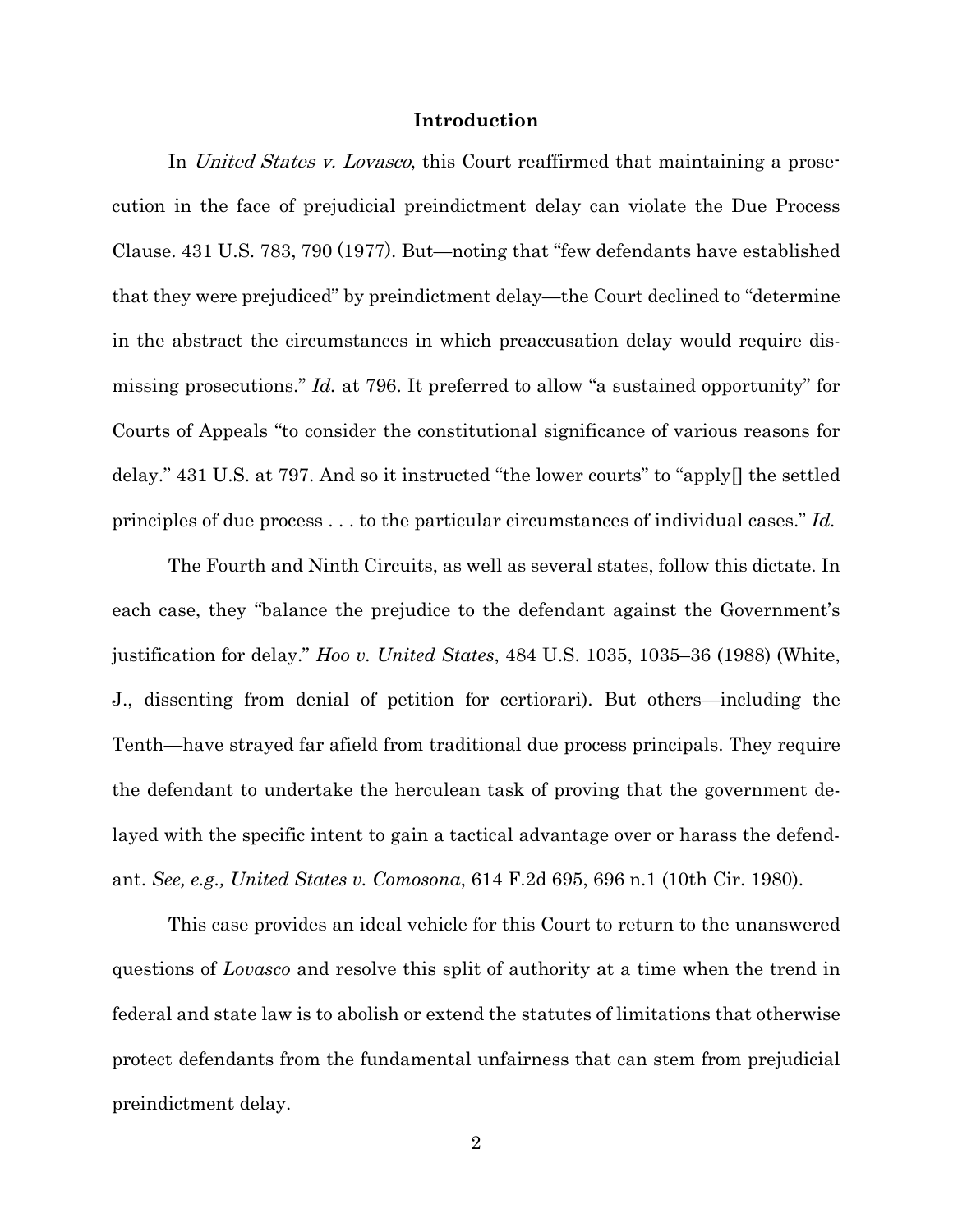#### **Statement of the Case**

<span id="page-15-0"></span>In early 2015, Tulsa police obtained a warrant to search a house that had utilities listed in Mr. Woodard's name. 10th Cir. ROA Vol. 1 at 35. After seeing Mr. Woodard leave the home, police entered and discovered drugs and firearms. Pet. App. at 2a. They arrested Mr. Woodard for having marijuana in his pocket. *Id.* They told him that he was "possibly looking at federal charges" for the contraband discovered in the house, but that the charges "might . . . go away" if he cooperated. 10th Cir. ROA Vol. 2 at 157.

Over the next three years, little or no additional criminal investigation was conducted. 10th Cir. ROA Vol. 2 at 159. Mr. Woodard gave no indication that he might consider cooperating. *See, e.g.,* 10th Cir. ROA Vol. 1 at 40–41; Vol. 2 at 140, 158–61. He started a family with his longtime girlfriend. 10th Cir. ROA Vol. 3 at 8–12. He returned to school and earned a Fitness and Health Trainer certificate. *Id.* And he maintained consistent and well-paying lawful employment. *Id.*

Then, in the spring of 2018, the federal government indicted Mr. Woodard on several charges stemming from the search, including possession of a firearm in furtherance of a drug trafficking crime in violation of 18 U.S.C. § 924(c). 10th Cir. ROA Supp. Vol. 2 at 13–22. Each charge depended on the government's ability to prove that Mr. Woodard had constructive possession of the drugs found in the home over three years earlier. The district court exercised jurisdiction under 18 U.S.C. § 3231.

Mr. Woodard moved to dismiss the indictment, alleging unconstitutional preindictment delay. Pet. App. at 2a. The district court found that Mr. Woodard showed "prejudice with respect to the pre-indictment delay." Pet. App. at 7a. Specifically, Mr.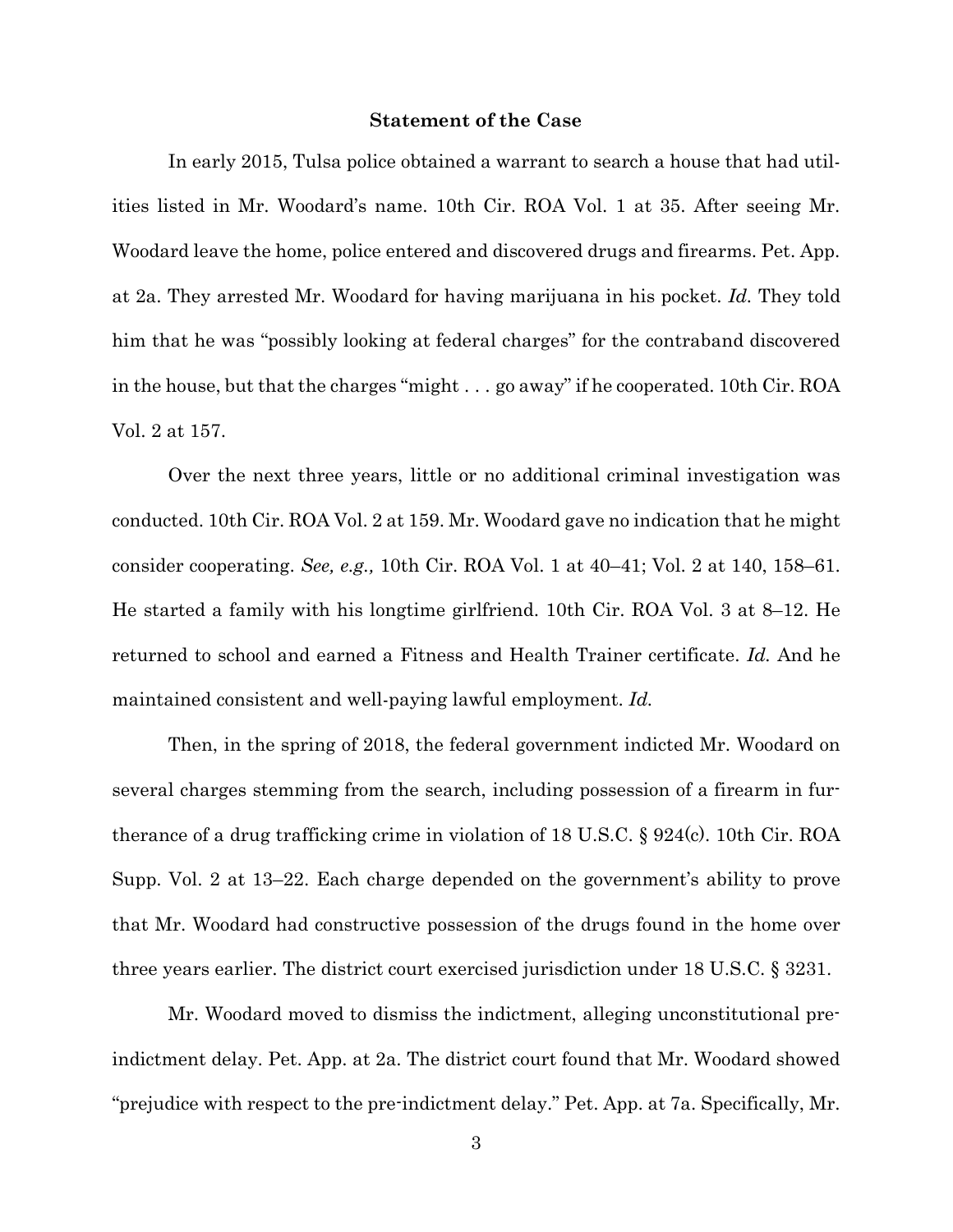Woodard demonstrated that a key defense witness—the leaseholder on the home at the time of the search—had committed suicide several years after the search warrant was executed, but before federal charges were filed. Id. at 7a. That witness would have testified that (contrary to the government's allegations) Mr. Woodard did not live in the house—his brother did. The utilities accounts were in Mr. Woodard's name only because the leaseholder did not have good enough credit to obtain utility accounts himself. Id. at 7a–8a; 10th Cir. ROA Vol. 2 at 39–40, 47.

But the district court denied Mr. Woodard's motion to dismiss. It acknowledged that Mr. Woodard's due process claim was "serious," as it is problematic to "arrest a United States citizen and then tell them, work with us and this will go away, and then three years and one month later shift it to another jurisdiction and have them indict." 10th Cir. ROA Vol. 2 at 153. But the district court rejected Mr. Woodard's argument that a defendant can sustain a motion to dismiss for prejudicial preindictment delay whether "the government's inaction" was "purposeful or not." Pet. App. at 8a–9a. The court explained that it understood "the equity of" what Mr. Woodard was arguing. Id. at 9a. But Tenth Circuit law required Mr. Woodard "to show that the delay was intentional and purposeful"—which he failed to do. Id.

Mr. Woodard entered a conditional plea for a violation of 18 U.S.C.  $\S 924(c)(1)(A)(i)$ , possession of a firearm in furtherance of a drug trafficking crime. Pet. App. 1a. He reserved his right to appeal the district court's denial of his motion to dismiss for unconstitutional preindictment delay. Id.

4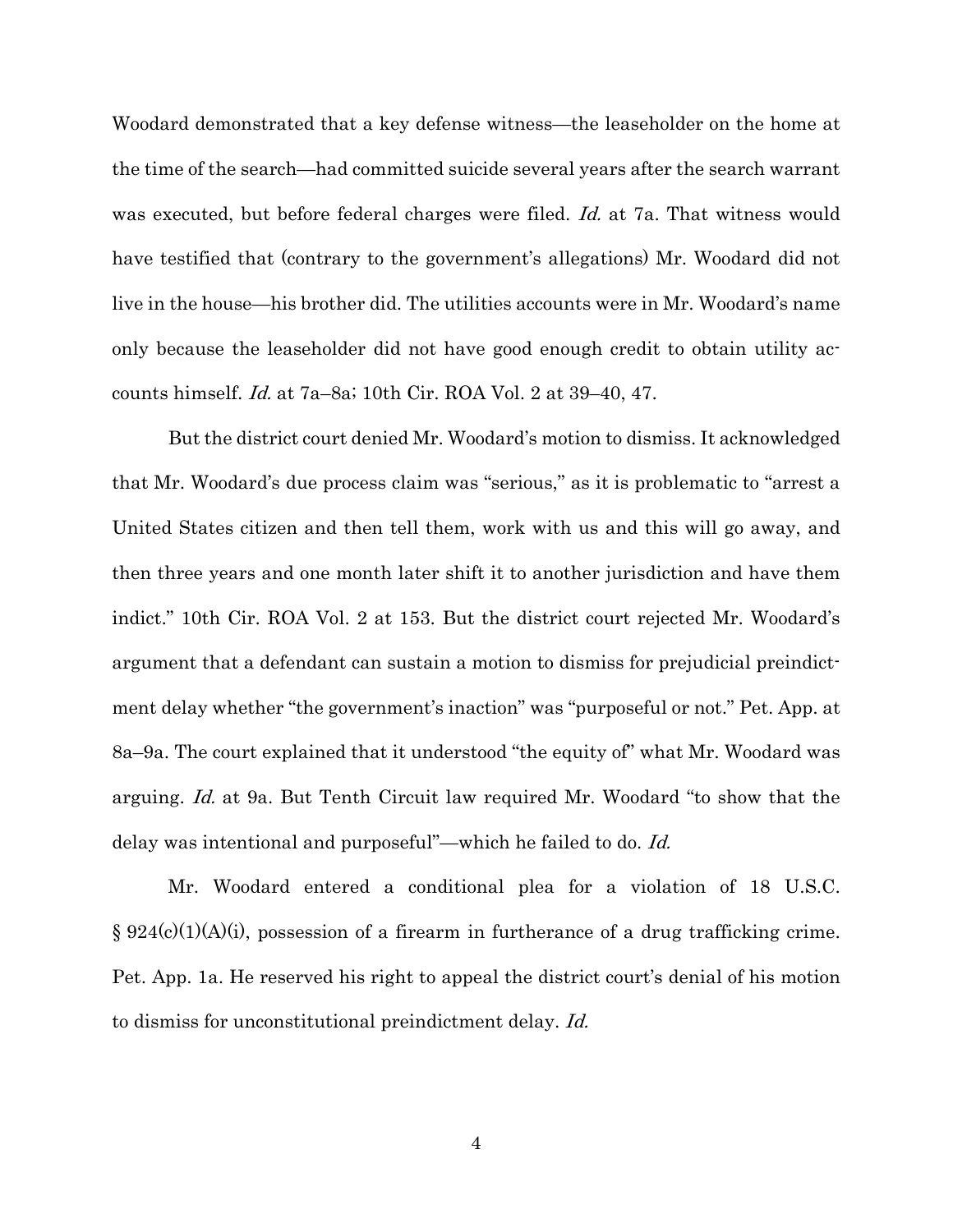On appeal, Mr. Woodard argued that the district court's denial of his motion to dismiss was erroneous under governing law. Pet. App. 3a–4a. Exercising jurisdiction under 18 U.S.C. § 1291, the U.S. Court of Appeals for the Tenth Circuit disagreed in an unpublished decision. See Pet. App. at 1a–6a. Mr. Woodard also argued that Tenth Circuit law itself is wrong and should be reconsidered, although he acknowledged that the panel would be unable to reach this argument. 10th Cir. Opening Br. at 24– 38. The government responded on the merits of this argument. 10th Cir. Answer Br. at 36–42. But the Tenth Circuit did not address it. See Pet. App. at 1a–6a.

#### **Reasons for Granting the Petition**

### <span id="page-17-1"></span><span id="page-17-0"></span>**I. Courts are intractably split on the question raised in this petition.**

The Court should grant this petition to resolve a question upon which lower federal courts and state courts are intractably split. After a defendant proves that he was prejudiced by the government's significant delay in bringing an indictment, how does a court determine whether or not to dismiss the charges on due process grounds? The Tenth Circuit has long required defendants to prove the unprovable: that the government intentionally delayed bringing charges for the purpose of obtaining a tactical advantage or to harass. But many other jurisdictions follow the direction that this Court gave in *Lovasco*. After balancing the prejudice against the reasons for delay presented by the government, they hold that due process requires the dismissal of the charges if it is fundamentally unfair to allow the prosecution to continue based on the facts of the case.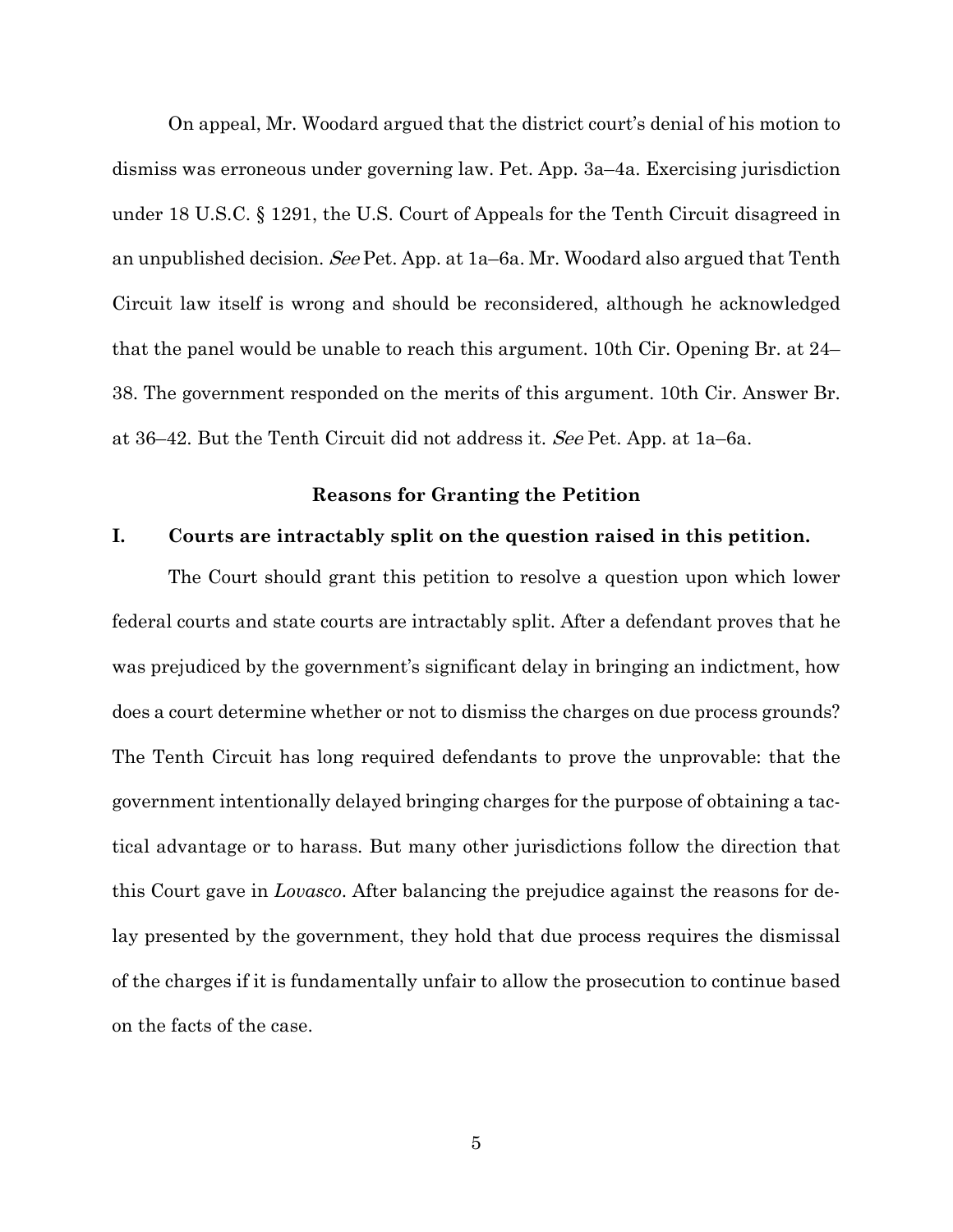## <span id="page-18-0"></span>**A. Many circuit and state courts require the defendant to prove intentional tactical delay or harassment.**

The Tenth Circuit rule is in accord with the majority position in the federal courts and the plurality position in the states. But rather than being based on this Court's holdings in Lovasco, it is based on a government concession in an earlier case.

In Lovasco, this Court reaffirmed a prior holding—that continuing a prosecution where the defendant was prejudiced by preindictment delay can violate the Due Process Clause. 431 U.S. at 790. Where the delay was caused by a good faith police investigation—as it had been in *Lovasco*—the charges should not be dismissed. *Id.* at 795. But rather than rather than determining "in the abstract the circumstances in which preaccusation delay would require dismissing prosecutions," the Court instructed lower courts to apply "the settled principles of due process . . . to the particular circumstances of individual cases." *Id.* at 796-97.

In a footnote, the Court also "noted with approval" a government "concession" in the previous case where the Court had first recognized the right: that "a 'tactical' delay would violate the Due Process Clause." *Id.* at 795 n.17. In *Lovasco*, the government had been willing to concede even more. As the Court explained, the government "expand[ed]" it prior concession and admitted that a Due Process violation might even occur where "delay [was] incurred in reckless disregard of circumstances, known to the prosecution, suggesting that there existed an appreciable risk that delay would impair the ability to mount an effective defense." Id.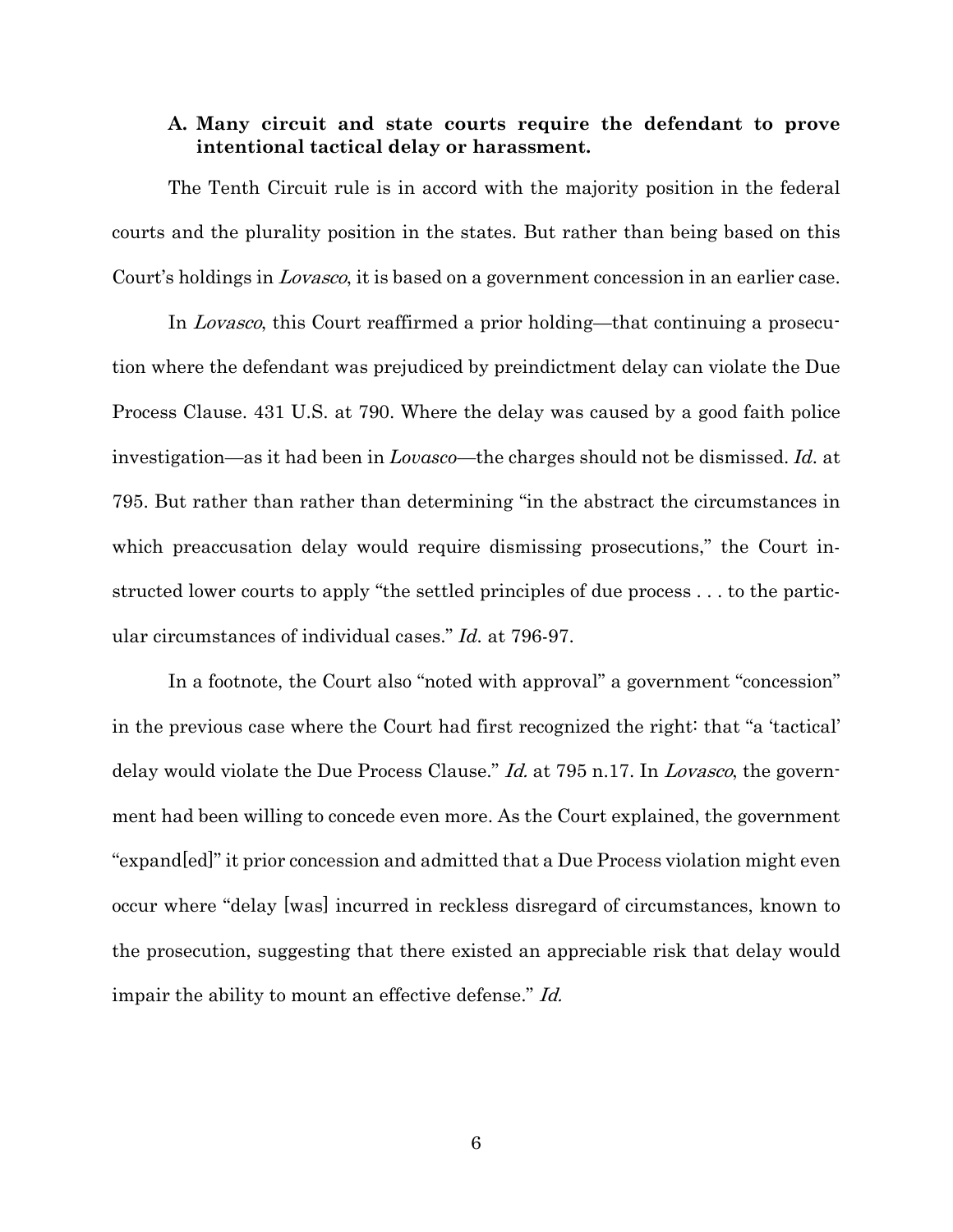Both before and after *Lovasco*, however, the Tenth Circuit has consistently[1](#page-19-0) required defendants to prove that the government intentionally delayed seeking an indictment with the specific purpose of obtaining a tactical advantage or harassing the defendant, no matter how seriously the delay prejudiced the defendant. *See, e.g., United States v. Mitchell*, 558 F. App'x 831, 833–34 (10th Cir. 2014) (unpublished); *United States v. Trammell*, 133 F.3d 1343, 1351 (10th Cir. 1998); *United States v. Revada*, 574 F.2d 1047, 1048 (10th Cir. 1978); *United States v. Beitcher*, 467 F.2d 269 (10th Cir. 1972).

At least five other circuits apply materially identical tests. *See, e.g., United States v. Irizarry-Colón*, 848 F.3d 61, 70 (1st Cir. 2017); *United States v. Steiner*, 847 F.3d 103, 117 n. 57 (3d Cir. 2017); *United States v. Jackson*, 549 F.3d 963, 969 (5th Cir. 2008); *United States v. Foxman*, 87 F.3d 1220, 1222 (11th Cir. 1996); *United States v. Mills*, 925 F.2d 455, 464 (D.C. Cir. 1991), *modified on other grounds*, 964 F.2d 1186 (D.C. Cir. 1992) (en banc).[2](#page-19-1)

<span id="page-19-0"></span><sup>1</sup> *But see United States v. Glist*, 594 F.2d 1274, 1378 (10th Cir. 1979). The Tenth Circuit has not applied a different test in at least forty years.

<span id="page-19-1"></span><sup>2</sup> There is "conflicting authority" in the Seventh Circuit. *United States v. Hollins*, 811 F.2d 384, 387–88 (7th Cir. 1987). As there is in the Eighth. *Compare United States v. Miller*, 20 F.3d 926, 931 (8th Cir. 1994) *with United States v. Stierwalt*, 16 F.3d 282, 285 (8th Cir. 1994). And there is some question as to whether the Second Circuit requires the defendant to prove intentional tactical delay. *Compare United States v. Cornielle*, 171 F.3d 748, 752 (2d Cir. 1999) *with United States v. Gross*, 165 F. Supp. 2d 372, 378–79 (E.D.N.Y. 2001) ("[N]either the Second Circuit nor the Supreme Court has squarely addressed whether a state of mind short of intent, such as negligence, could fall within the rubric of governmental misconduct.").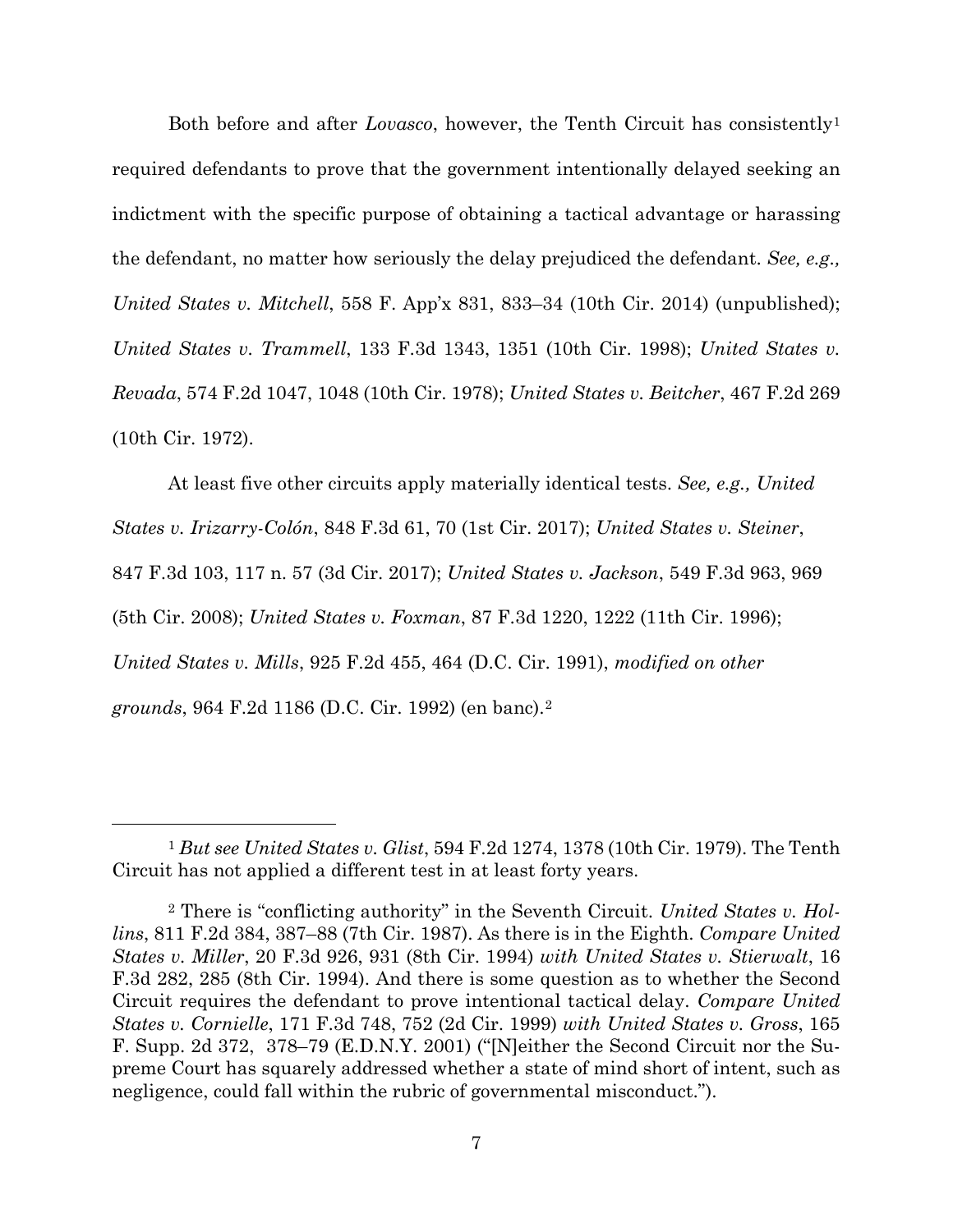A plurality of states also require a defendant to prove intentional tactical delay before they will find a due process violation. *See, e.g., State v. Broughton*, 752 P.2d 483, 397 (Ariz. 1988); *Hilton v. State*, 702 S.E.2d 188, 193 (Ga. 2010); *State v. Murphy*, 584 P.2d 1236, 1239 (Id. 1978); *State v. Crume*, 22 P.3d 1057, 1062–63 (Kan. 2001); *Clark v. State*, 774 A.2d 1136, 1156 (Md. 2001); *Robinson v. State*, 247 So. 3d 1212, 1233 (Miss. 2018); *State v. Watson*, 827 N.W.2d 507, 514 (Neb. 2013); *Wyman v. State*, 217 P.3d 572, 578 (Nev. 2009); *State v. Townsend*, 897 A.2d 316, 325 (N.J. 2006); *State v. Goldman*, 317 S.E.2d 361, 365 (N.C. 1984); *State v. Buchholz*, 678 N.W.2d 144, 150 (N.D. 2004); *State v. Vanasee*, 593 A.2d 58, 64 (R.I. 1991); *State v. Krizan-Wilson*, 354 S.W.3d 808, 814–15 (Tex. Ct. Crim. App. 2011); *State v. Hales*, 152 P.3d 321, 332–33 (Utah 2007); *State v. King*, 165 A.3d 107, 114 (Vt. 2016); *Morrisette v. Commonwealth*, 569 S.E.2d 47, 52 (Va. 2002); *State v. McGuire*, 786 N.W.2d 227, 237–39 (Wis. 2010); *Remmick v. State*, 275 P.3d 467, 470 (Wy. 2012).

## <span id="page-20-0"></span>**B. Other circuits and states require the government to explain the reasons for prejudicial delay, and they use a balancing test.**

While the requirement that the defendant prove intentional delay for tactical advantage is the majority rule in federal circuits and the plurality rule in the states, a substantial minority of jurisdictions have criticized it and adopted an alternate balancing test that better aligns with *Lovasco*'s holding, is more defensible logically, and yet remains a stringent gatekeeping mechanism as the constitution requires.

As articulated by the Fourth and Ninth Circuits, this balancing test "consider[s] the Government's reasons for the delay, [and] balance[s] the prejudice to the

8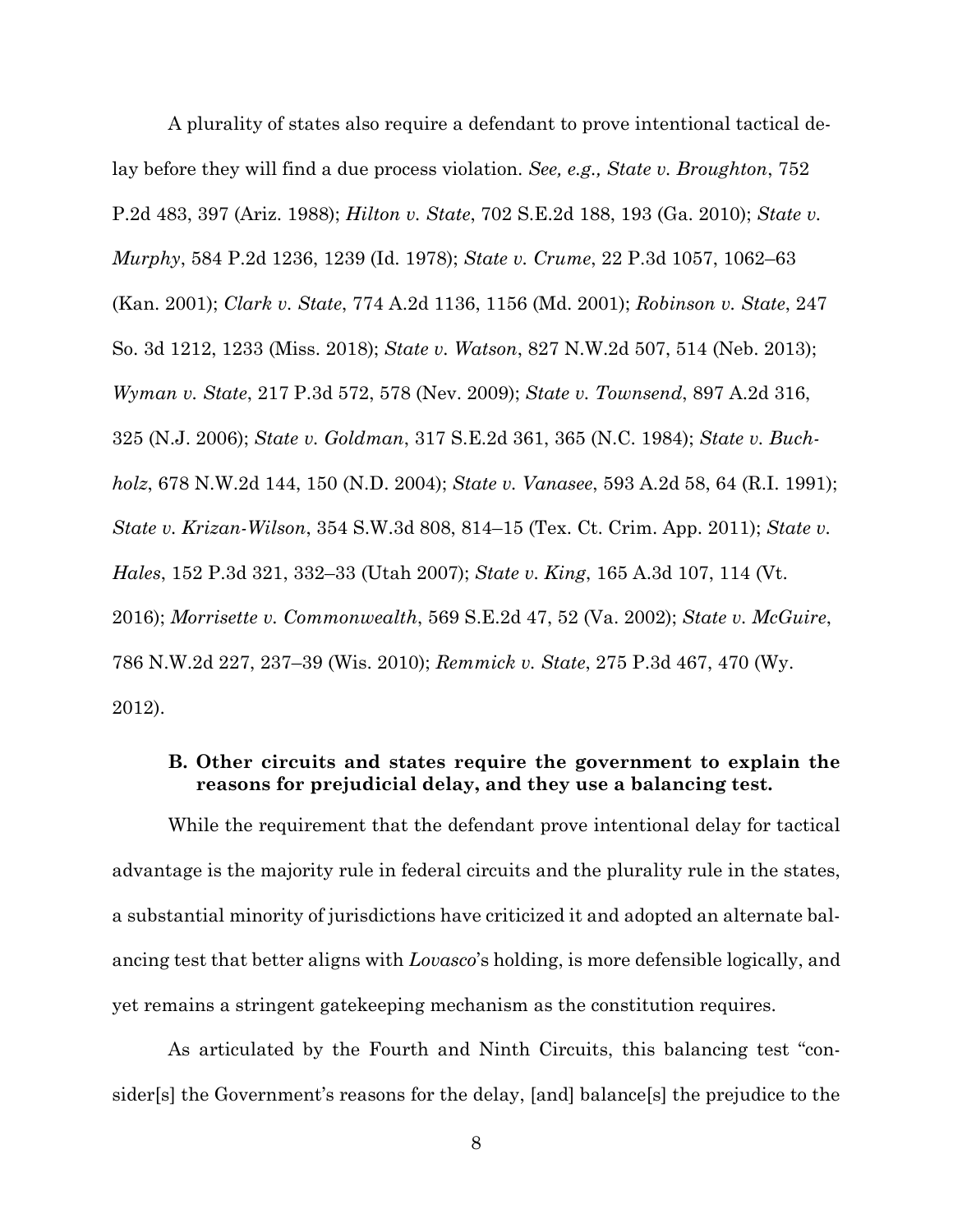defendant with the Government's justification for delay." *United States v. Automated Med'l Lab. Inc.*, 770 F.2d 399, 403–04 (4th Cir. 1985); *accord United States v. Moran*, 759 F.2d 777, 782 (9th Cir. 1985). It does not place the burden of proof on the defendant. It does not require intentional tactical delay in every case. Rather, "[t]he basic inquiry" is "whether the Government's action in prosecuting after substantial delay violates 'fundamental conceptions of justice' or 'the community's sense of fair play and decency.'" *Automated Med'l Lab.*, 770 F.2d at 404 (quoting *Lovasco*, 431 U.S. at 790).

Many states have adopted this test and considers both the prejudice to the defendant and the government's proffered reasons for delay. *See, e.g.*, *Overton v. State*, 976 So. 2d 536, 560 (Fl. 2007); *State v. Higa*, 74 P.3d 6, 10 (Haw. 2003); *People v. Holman*, 469 N.E.2d 119, 130 (Ill. 1984); *State v. Schrader*, 518 So. 2d 1024, 1028 (La. 1988); *State v. Rippy*, 626 A.2d 334, 338 (Me. 1993); *State v. Krinitt*, 823 P.2d 848, 852 (Mont. 1991); *State v. Knickerbocker*, 880 A.2d 419, 468–70 (N.H. 2005); *State v. Jones*, 69 N.E.3d 688, 692 (Ohio 2016); *Garrison v. State*, 103 P.3d 590, 598 (Okla. Ct. Crim. App. 2004); *State v. Stokes*, 248 P.3d 953, 961–62 (Or. 2011); *Com. v. Scher*, 803 A.2d 1204, 1221–22 (Pa. 2002); *State v. Stock*, 361 N.W.2d 280, 284 (S.D. 1985); *State v. Lee*, 602 S.E.2d 113, 537 (S.C. 2004); *State v. Gray*, 917 S.W.2d 668,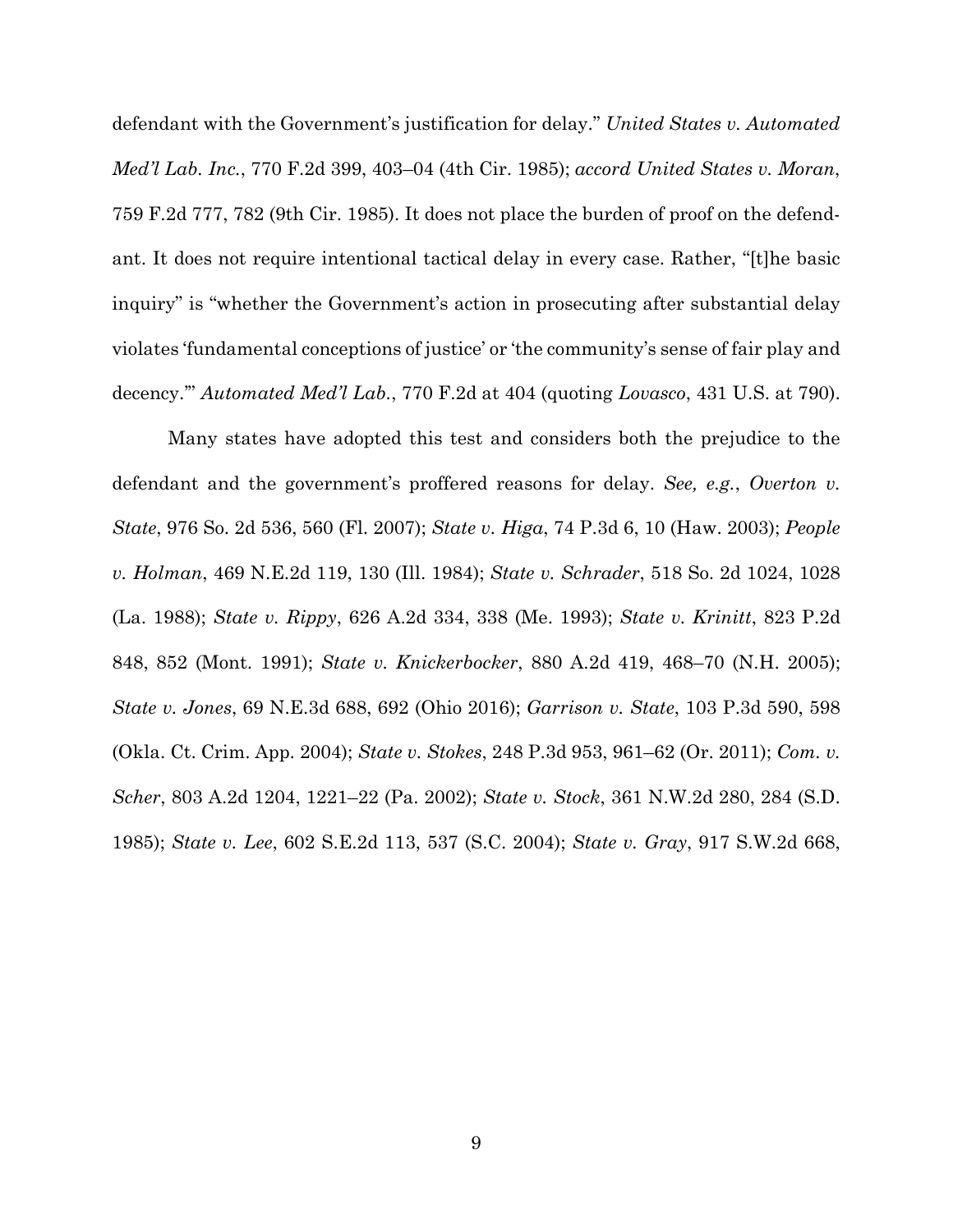673 (Tenn. 1996); *State v. Calderon*, 684 P.2d 1293, 1296–97 (Wash. 1984); *Knotts v. Facemire*, 678 S.E.2d 847, 848–49 (W. Va. 2009).[3](#page-22-1)

#### **C. These conflicting tests lead to very different results.**

 $\overline{a}$ 

<span id="page-22-0"></span>The practical difference between the harsh requirements of the Tenth Circuit and the balancing test used elsewhere is clear from the cases where they have been applied. Whereas the balancing test allows courts to recognize fundamental unfairness caused by government delay, the Tenth Circuit's test essentially never does.

<span id="page-22-1"></span><sup>3</sup> Some states apply tests that fall in between the majority and minority federal court positions, or are unclear. For example, Alaska, Connecticut, the District of Columbia, Iowa, and Massachusetts place the burden on the defendant, but the defendant does not need to establish intentional tactical delay. *State v. Gonzales*, 156 P.3d 407, 411 & n.23 (Alaska 2007) (unreasonable delay); State v. John, 557 A.2d 93, 110 (Ct. 1989) ("wholly unjustifiable"); *United States v. Day*, 697 A.2d 31, 33 (D.C. Ct. App. 1997) ("unjustified"); *States v. Edwards*, 571 N.W.2d 497, 501 (Iowa 1997) (unreasonable delay); *Commonwealth v. Dame*, 45 N.E. 3d 69, 76 (Mass. 2016) (reckless delay). Colorado may as well. *State v. John*, 557 A.2d 93, 110 (1989). Kentucky and Missouri require intentional tactical delay, but it is not clear who bears the burden of proof. *Kirk v. Comm.*, 6 S.W.3d 823, 826 (Ky. 1999); *State v. Griffin*, 848 S.W.2d 464, 467 (Mo. 1993). New Mexico requires intentional tactical delay but uses a more complicated burden shifting test. *Gonzales v. State*, 805 P. 2d 630, 631–32 (N.M. 1991) ("While we endorse a shift in the burden of production, we emphasize that the ultimate burden of persuasion remains on the defendant."). Arkansas is inconsistent. *Compare Scott v. State*, 566 S.W.2d 737 (1978) *with Conte v. State*, 465 S.W.3d 686, 701 (Ark. 2015). California and New York apply a balancing test, but in exclusive reliance on their own state constitutions. *People v. Nelson*, 185 P.3d 49, 55 (Cal. 2008); *People v. Vernace*, 756 N.E.2d 66, 67 (N.Y. 2001). Alabama, Indiana, and Michigan have never considered the question in their highest state court. Delaware has not done so since *Lovasco* effectively overruled its sole high court case regarding preindictment delay, *Preston v. State*, 338 A.2d 562 (Del. 1975).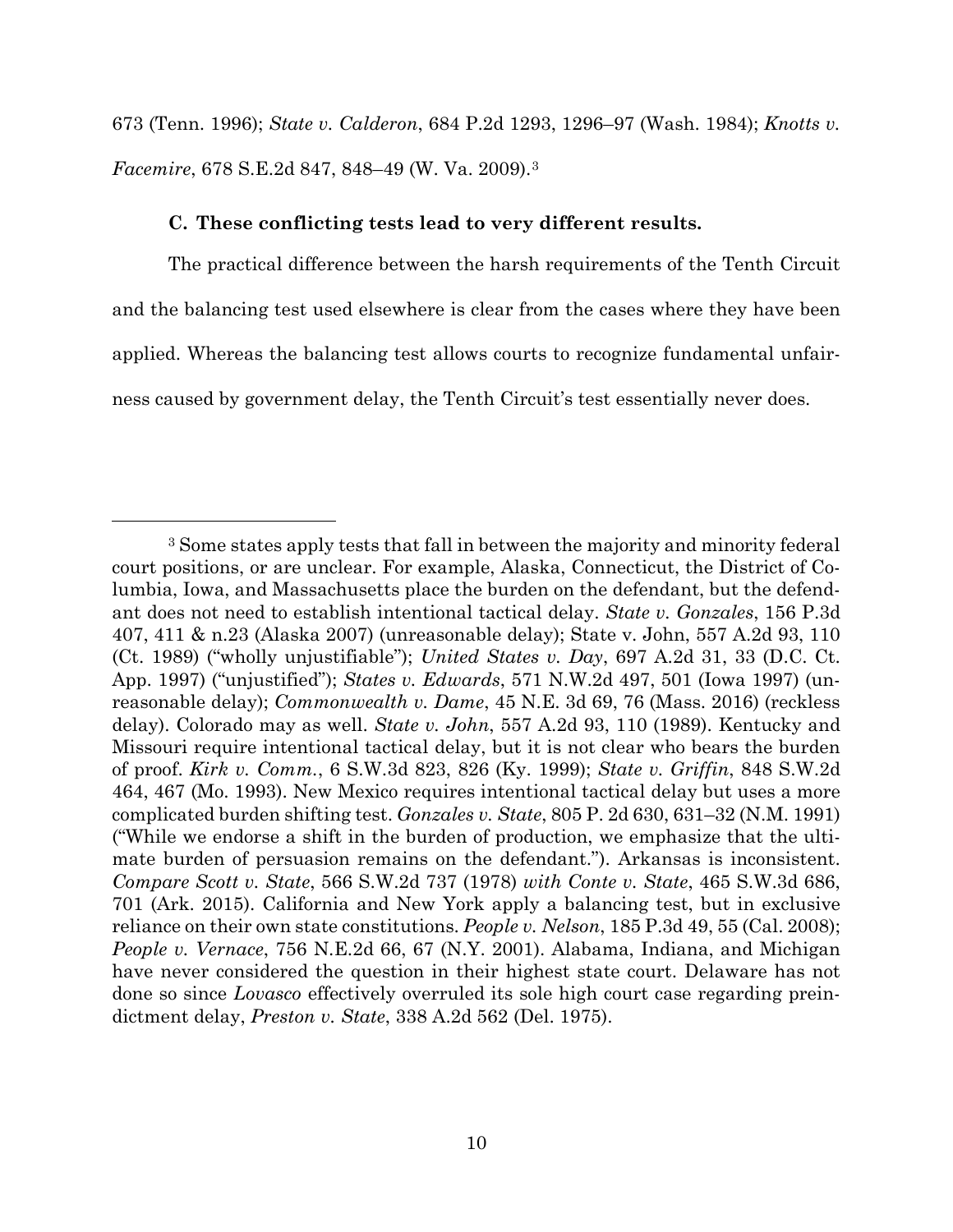This difference is clearest where the prejudice suffered by the defense involved the loss of exonerating evidence, which apparently has only sufficed to obtain dismissal using the balancing test.

In *United States v. Gross*, for example, prosecutors indicted three men for conspiracy to commit bank fraud nearly ten years after the alleged events, and long after similar fraud had been alleged in unsuccessful civil suits. 165 F. Supp. 2d 372, 375– 76 (E.D.N.Y. 2001).[4](#page-23-0) In the meantime, so much defense evidence was lost, and so many witnesses died, that the district court concluded that "a fair trial in this case is nearly impossible." *Id.* at 381–83, 385. Despite strong indications from the Second Circuit that it would apply the Tenth Circuit's test, the district court used the balancing test from the Fourth and Ninth Circuits. Under this balancing test, the government was not able to justify the delay—of the six years it claimed to have spent investigating the case, "there was Government activity . . . for a total of only 94 days," *id.* at 384—and the defendant prevailed. But under the Tenth Circuit's rule, the defendant's motion would have been denied, because the defendant could not have proven that the purpose of the delay was to gain a tactical advantage.

In *Scott v. State*, the defendant was the primary suspect in the wake of a murder, but he told the police his alibi. 581 So.2d 887, 888 (Fl. 1991). The state attorney declined to indict at the time because of "a problem with the alibi." *Id.* at 890. Approximately seven years later, the defendant was finally charged. *Id.* at 893. But by

<span id="page-23-0"></span><sup>4</sup> Had they only indicted for bank fraud, instead of for conspiracy, the statute of limitations would have been five years instead of ten. *Id.* at 376–77.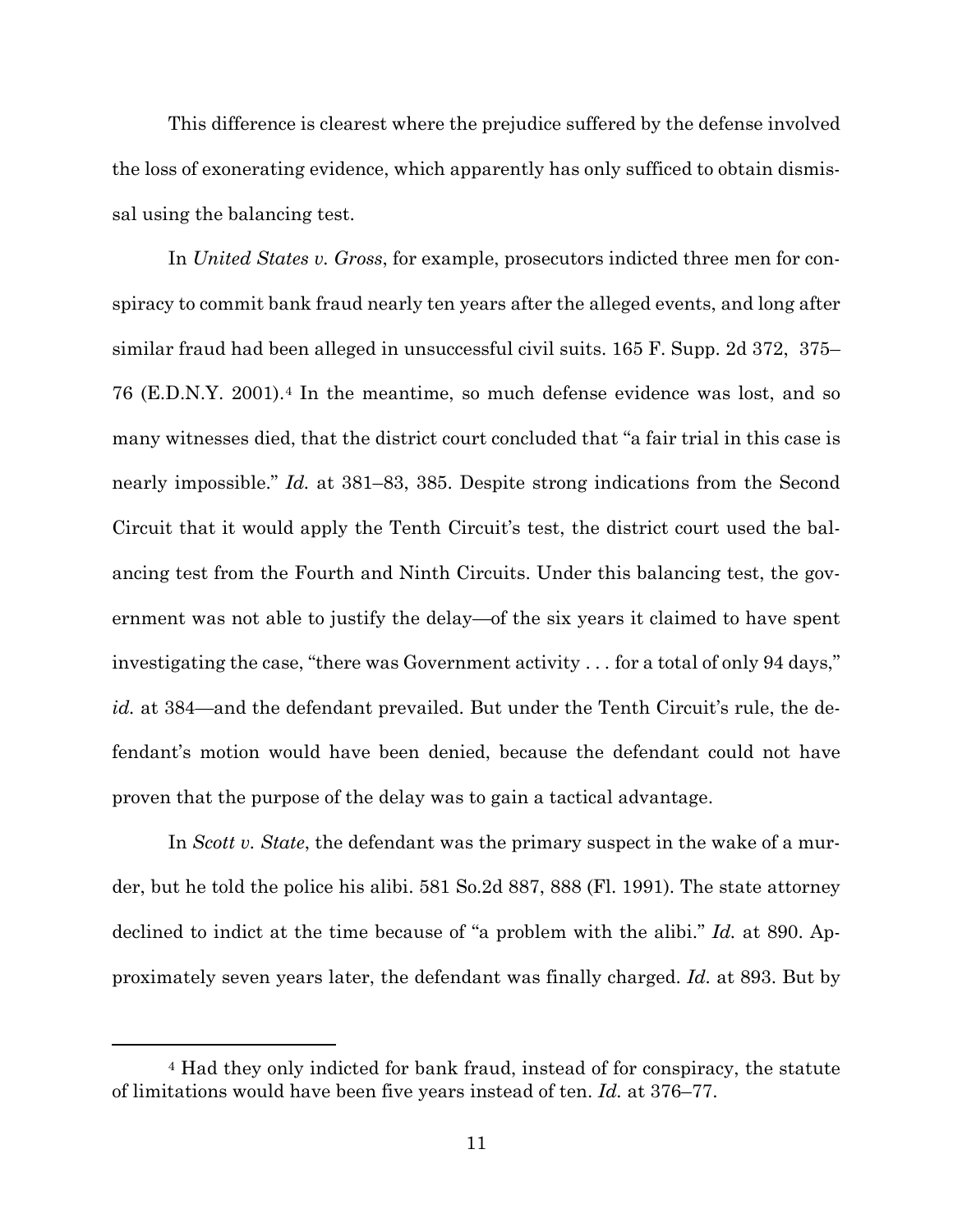then, he was "no longer able to corroborate his alibi"—witnesses had died and evidence was lost—and the reliability of forensic evidence presented by the state was compromised by the delay. *Id.* at 892–93. While the court found that the delay in fact "provided the prosecution with a tactical advantage" and therefore instructed the trial court "to enter an order of acquittal," *id.* at 893, the defendant was not required—and likely would have been unable—to prove that the state had delayed *in order to obtain* that advantage.

The defendant in *State v. Luck* was suspected of murder and was interviewed by police within months of the alleged victim's death. 472 N.E.2d 1097, 1099 (Ohio 1984). After a fifteen year lull in activity, she was indicted "without one shred of new evidence" that had not been available fifteen years before. *Id.* at 1105. Her defense was that the alleged victim physically attacked her and then "was killed in the ensuing fight." *Id.* at 1104. But by then, all tape recorded police interviews with potential witnesses and suspects had been destroyed without being transcribed, and the only other person who had been present for this "fight" was dead. *Id.* at 1102. According to the prosecutor, the only reason that this case was not indicted originally was "a police error in judgment" about whether to submit the case for charges. *Id.* at 1105. Using the balancing test, the Ohio Supreme Court affirmed dismissal because the prejudice the defendant suffered, when weighed against this "unjustifiable" delay, violated "those 'fundamental conceptions of justice which lie at the base of our civil and political institutions,' and which define 'the community's sense of fair play and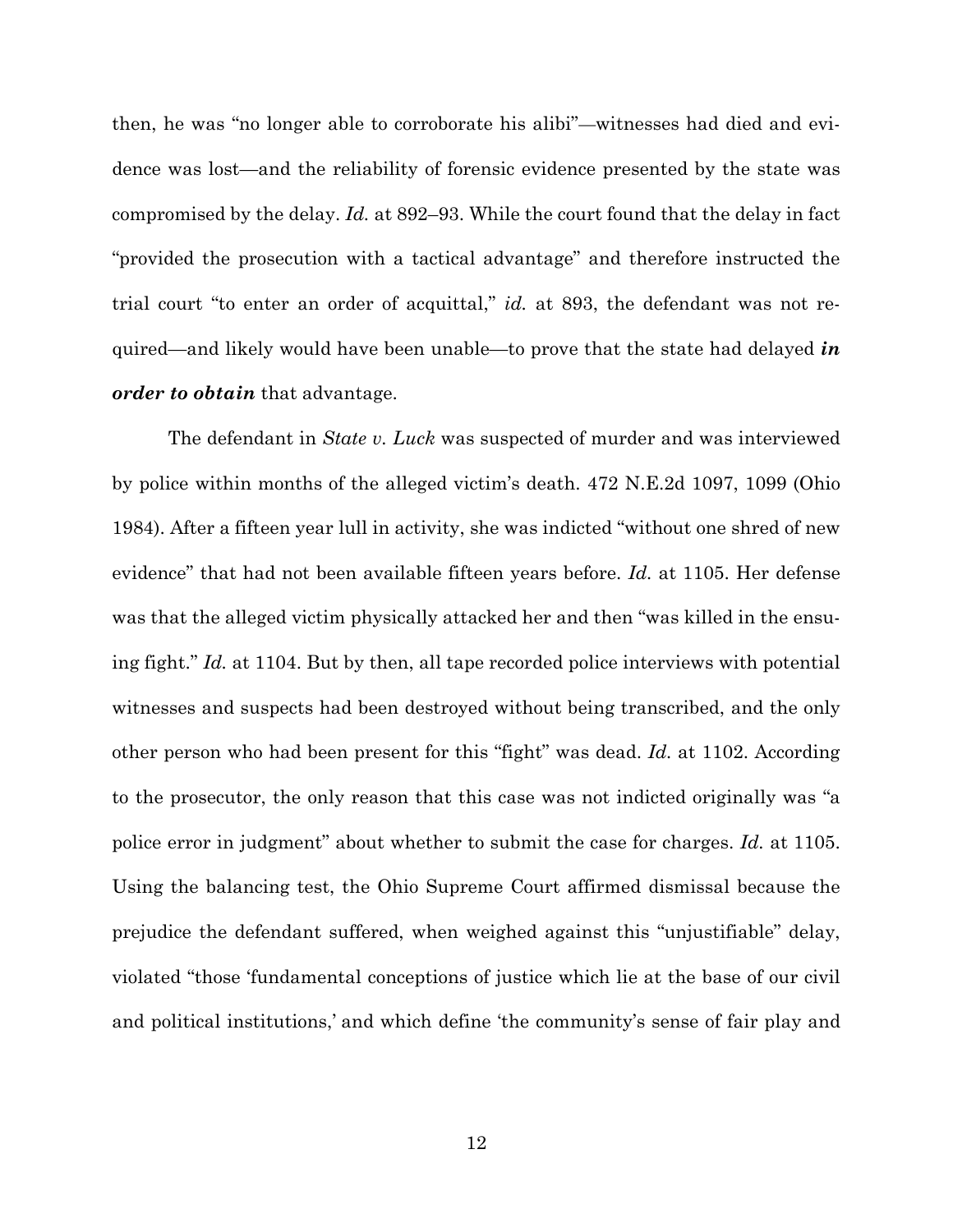decency.'" *Id.* (quoting *Lovasco*, 431 U.S. at 790) (alteration marks omitted). But under the Tenth Circuit's test, and in the absence of any evidence of government bad faith, the defendant would undoubtedly have been forced to face trial.

It appears that a defendant has only won in the district court and had that win affirmed in a court of appeals using the Tenth Circuit's test—in any jurisdiction—in a single unpublished case. Notably, that case did not involve loss of evidence at all. Rather, in *United States v. Dewing*, the defendant had been prosecuted by the state on unrelated charges. 2 F.3d 1161 (Table), 1993 WL 307946, \*1 (10th Cir. 1993) (unpublished). Before sentencing, while out on bond, he was found with a gun. *Id.* Federal authorities represented to the state court judge that they would not be prosecuting the defendant for possession of the gun. In reliance on that representation, the state court sentenced the defendant to nine years. *Id.* at \*1–\*2. But "after the state released him earlier than the federal prosecutors thought desirable," and "only ten days before the statute of limitations would run," federal prosecutors indicted him. *Id.* The government is normally well within its rights to "reserve" the option of charges "as a weapon if the state's punishment [i]s insufficient to satisfy the federal prosecutors." *Id.* at \*2. What the government cannot do, the Tenth Circuit explained before affirming dismissal, is to explicitly and deliberately promise not to prosecute in order to help secure a longer prison sentence in state court—and then break that promise when dissatisfied. *Id.*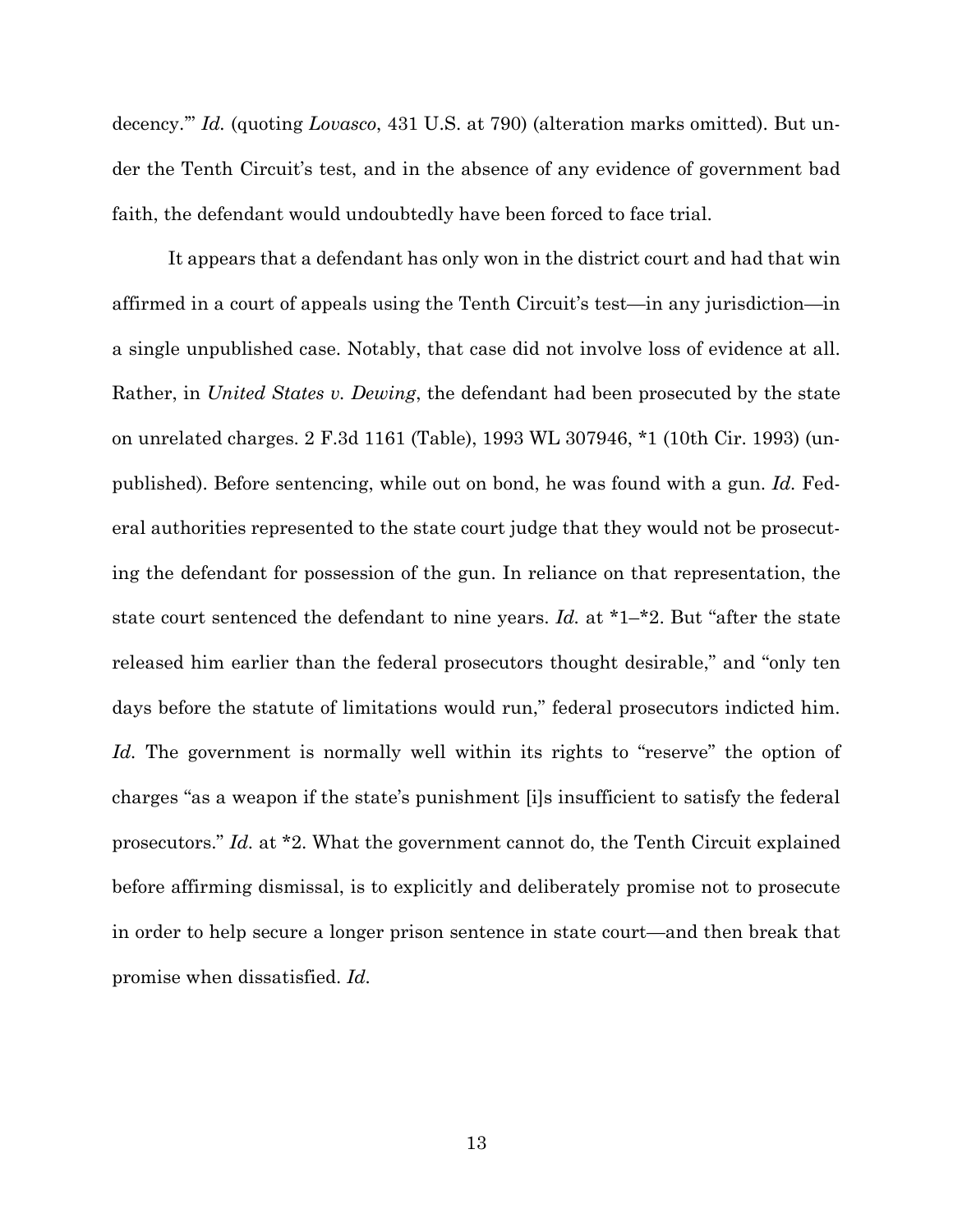The contrast between the unavailability of evidence in *Gross*, *Scott*, and *Luck*, and the very different type of prejudice shown in *Dewing*, show how very different the two tests are in practice.

### <span id="page-26-0"></span>**II. The Tenth Circuit's approach is wrong.**

This Court should also grant review in this case because the approach taken by the Tenth Circuit conflicts with this Court's opinion in *Lovasco*. It places an unfair burden on defendants to divine prosecutorial motive that is all but impossible to overcome. Thus, it meant that Mr. Woodard had no chance of winning his motion, despite the fact that the government's unexplained delay meant that he could no longer effectively counter its allegations of constructive possession. The balancing test, in contrast, makes it possible for truly prejudiced defendants like Mr. Woodard—who cannot receive a fair trial because of preindictment delay—to prevail on due process claims where otherwise they would fail.

## <span id="page-26-1"></span>**A. The Tenth Circuit's requirement of specific intent to prejudice or harass conflicts with** *Lovasco***.**

The first time this Court heard a case squarely presenting the question of the constitutionality of preindictment delay, the government made a concession: "that the Due Process Clause of the Fifth Amendment would require dismissal of the indictment if it were shown at trial that the pre-indictment delay . . . was an intentional device to gain tactical advantage over the accused." *United States v. Marion*, 404 U.S. 307, 324 (1971) (citing Br. of the United States at 26–27). This concession stated at most "the due process ceiling" for demonstrating a constitutional violation, not "the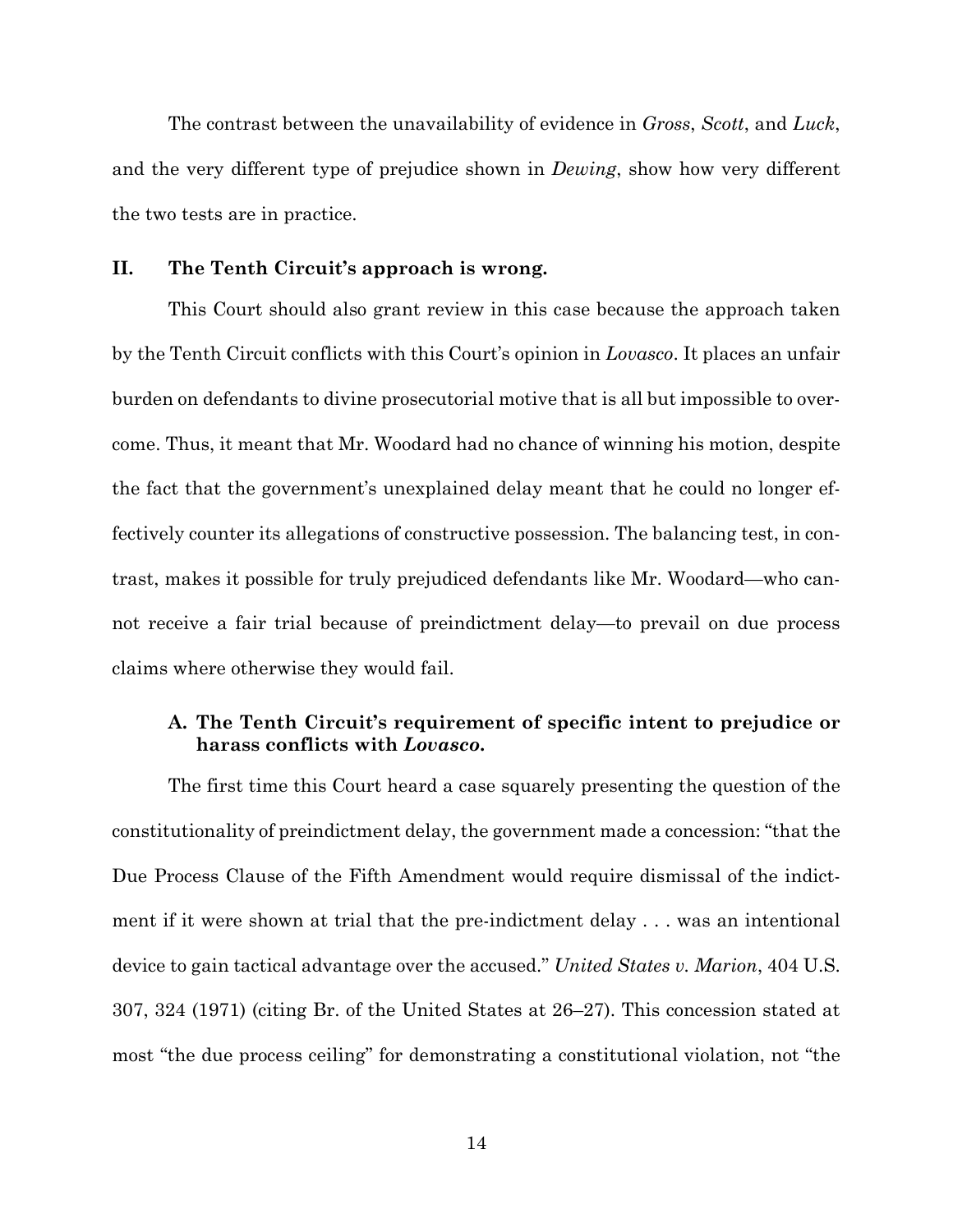floor." Phyllis Goldfarb, *When Judges Abandon Analogy: The problem of delay in commencing criminal prosecutions*, 31 Wm. & Mary L. Rev. 607, 623 (1990).

By the time this Court revisited the constitutionality of preindictment delay six years later in *Lovasco*, the Tenth Circuit had already mistakenly adopted the government's concession as its test. *See, e.g., United States v. Beitcher*, 467 F.2d 269, 272 (10th Cir. 1972) (explaining that the law "is clear: the rights of a defendant under the due process clause of the Fifth Amendment are not violated in the absence of a showing . . . that the delay was purposefully designed to gain tactical advantage or to harass the defendants").

When the issue came before the Court again in *Lovasco*, again the Court did not look for intentional delay, or delay for tactical advantage—and it did not require the defendant to prove why the indictment was delayed. Rather, it held that a good faith investigation justifies even prejudicial preindictment delay. 431 U.S. at 795. Although *Lovasco* contrasted such good faith investigation with "delay undertaken by the Government solely 'to gain tactical advantage over the accused,'" *id.*, it nowhere held that intentional tactical advantage was required in order to prove a due process violation—and it certainly never placed the burden on the defendant to prove the reasons for the government delay.

Importantly, the Court *explicitly declined* to create a rule to "determine in the abstract the circumstances in which preaccusation delay would require dismissing prosecutions." 431 U.S. at 796. Recognizing how "few defendants" can establish prejudice from preindictment delay, and therefore the lack of "sustained opportunity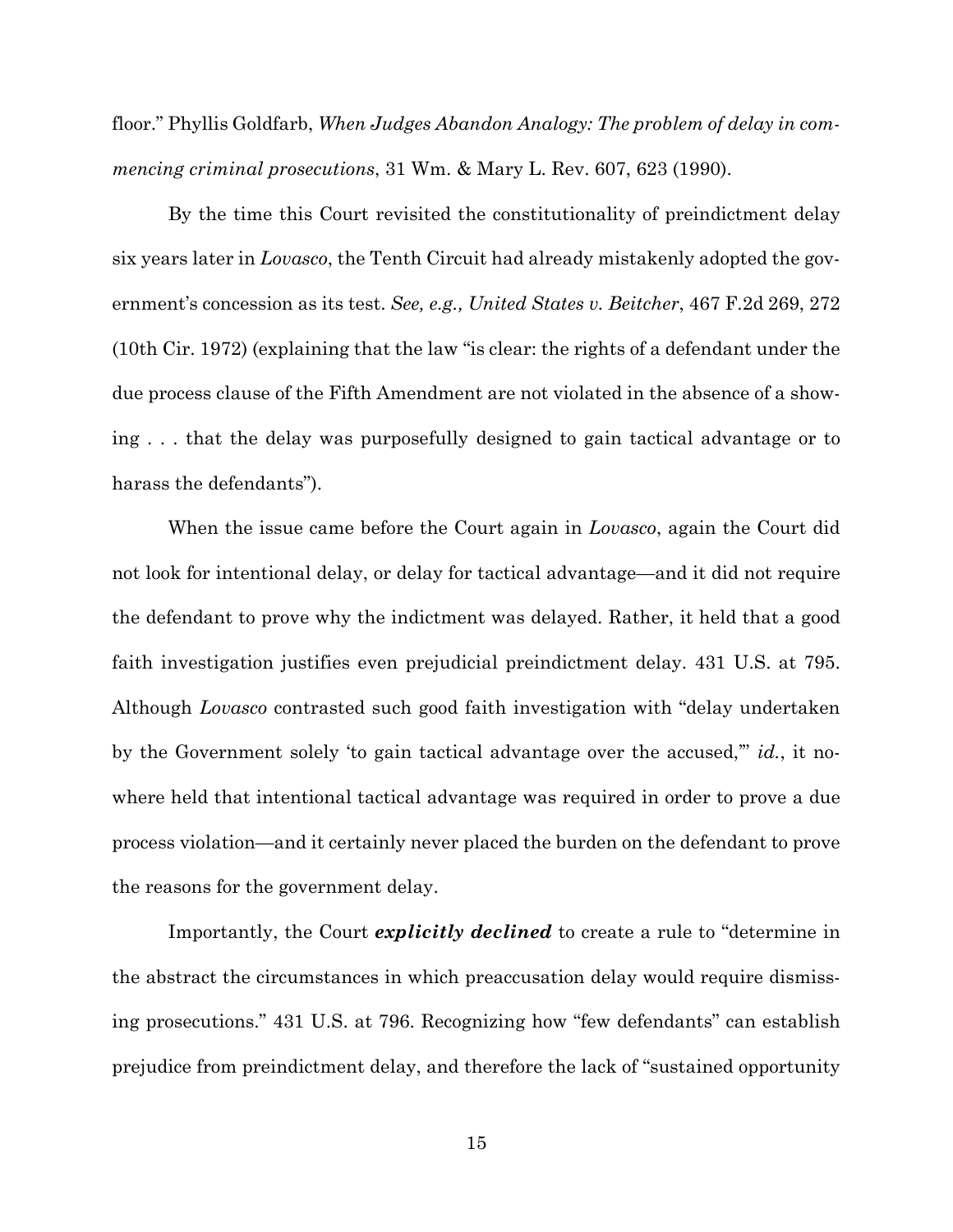to consider the constitutional significance of various reasons for delay," the Court instructed lower courts to apply "the settled principles of due process . . . to the particular circumstances of individual cases" and rule in the first instance regarding "the constitutional significance of various reasons for delay." *Id.* at 796-97.

The Court also noted that the government conceded even more in *Lovasco* than it had in *Marion*—that "'[a] due process violation might also be made out upon a showing of prosecutorial delay incurred in reckless disregard of circumstances, known to the prosecution, suggesting that there existed an appreciable risk that delay would impair the ability to mount an effective defense.'" 431 U.S. at 795 & n. 17 (quoting Br. for the United States at 32-33).

But the Tenth Circuit did not change course, not even to allow for dismissal where prosecution was delayed "in reckless disregard of circumstances." Rather, it continued to require that the defendant prove that the government delayed intentionally in order to gain a tactical advantage or harass. *See, e.g., United States v. Francisco*, 575 F.2d 815, 817 (10th Cir. 1978). And it misread *Lovasco* as "confirm[ing] this interpretation." *United States v. Revada*, 574 F.2d 1047, 1048 (10th Cir. 1978).

The Tenth Circuit did not go down this path without objection, however. The late Judge Monroe McKay challenged its stringent requirements in a dissenting opinion in United States v. Radmall. The test, he argued, was "an excessively narrow interpretation of the *Marion* standard . . . removed from the underpinnings of *Marion* itself." 591 F.2d 815, 552 (10th Cir. 1978) (McKay, J., dissenting). And it now ran "counter to the Supreme Court's [more] recent discussion of pre-indictment delay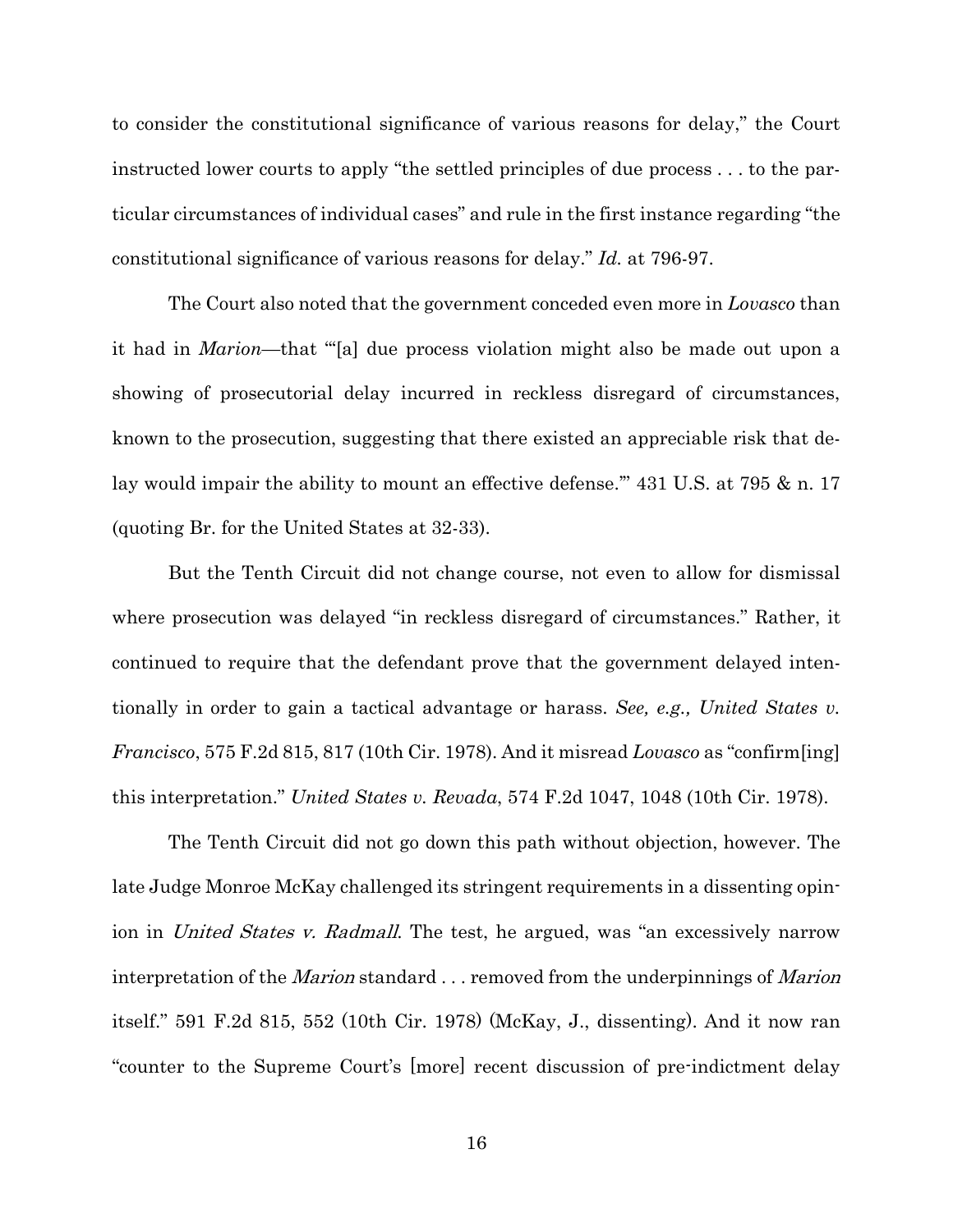problems in United States v. Lovasco." Id. Although Marion used the language of intentional tactical advantage, it did so in order to quote a government concession, and recited only "the minimum standard for due process violation ... represent [ing] only a flagrant example of due process abuse." Id. As to placing the burden on the defendant: "Given the practical difficulties in showing such motivations, our narrow rule takes on the trappings of a literary curiosity fit more for ritual invocation than practical application." Id. at 553.

But the Tenth Circuit has continued to require proof of intentional tactical delay. And in doing so it has given per se permission to prosecutors to intentionally delay charging for countless other reasons—no matter the known risk of prejudice to the defense. For example, in the Tenth Circuit, the government may delay intentionally for as long as the statute of limitations allows, and regardless of the prejudice to the defendant, for just about any administrative excuse, such as the need to manage a backlog of cases, a shortage of attorneys, or more pressing matters, e.g., United States v. Trammell, 133 F.3d 1343, 1351 (10th Cir. 1998); United States v. Radmall, [5](#page-29-0)91 F.2d 548, 550 (10th Cir. 1978).<sup>5</sup> This is a far cry from the delay for active investigation allowed by Lovasco because investigative delay is in the best interest of the government, defendant, and court. See 431 U.S. at 793–94.

<span id="page-29-0"></span><sup>5</sup> Under Tenth Circuit law, the government may also delay for years, regardless of the prejudice to the defendant, so long as it spends some of the time engaged in pre-prosecution plea negotiations, *United States v. Engstrom*, 965 F.2d 836, 839 (10th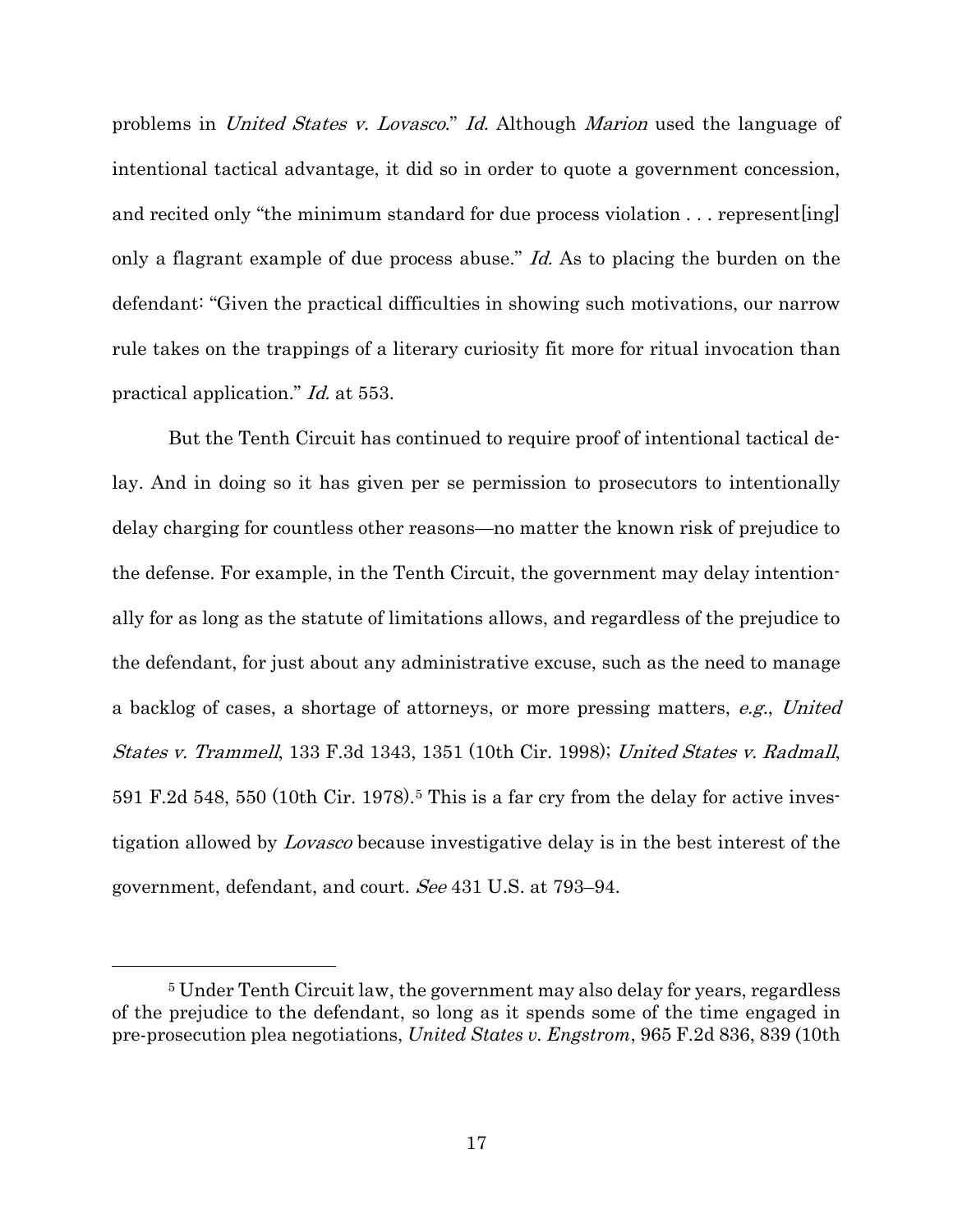## <span id="page-30-0"></span>**B. The Tenth Circuit's placement of the burden on the defendant means that the standard is all but impossible to meet.**

Where the burden has been placed on the defendant to prove that the government did not delay for administrative reasons, or because of negligence—but rather in order to obtain a tactical advantage over him or to harass—court have affirmed a single dismissal for preindictment delay. See Dewing, 1993 WL 307946 (discussed supra, Section I.C).<sup>[6](#page-30-1)</sup> Given the tools available to him, it is unsurprising that Mr. Woodard did not prevail under the Tenth Circuit's test.

It is unclear how Mr. Woodard was supposed to go about proving government motive. As the Tennessee Supreme Court explained, in rejecting the Tenth Circuit's test, it "places a daunting, almost insurmountable, burden on the accused." Gray, 917 S.W.2d at 673. It ignores "the difficulty defendants . . . encounter in attempting to prove improper prosecutorial motive" and means that many defendants are unlikely to be able to prove a due process violation "no matter how egregious the prejudice." Howell v. Barker, 904 F.2d 889, 895 (4th Cir. 1990).

Cir. 1992); waiting for unrelated state charges to resolve, *e.g., Revada*, 574 F.2d at 1050; allowing state courts to determine whether they had jurisdiction over related charges, *United States v. Doe*, 642 F.2d 1206, 1208 (10th Cir. 1981); determining whether the state would be proceeding with related charges, *United States v. Pino*, 708 F.2d 523, 528 (10th Cir. 1983); allowing for piece-meal prosecution of multiple defendants, *e.g.*, *Pino*, 708 F.2d at 528; or awaiting the completion of an unrelated sentence in another country, rather than extraditing, *Wright v. Deland*, 986 F.2d 1432 (Table), 1993 WL 18625, \* 8 (10th Cir. 1993) (unpublished).

<span id="page-30-1"></span><sup>6</sup> Additionally, it appears that only one court has ever reversed a denial of dismissal using this test. *See United States v. Foxman*, 87 F.3d 1220, 1223 n. 2 (11th Cir. 1996).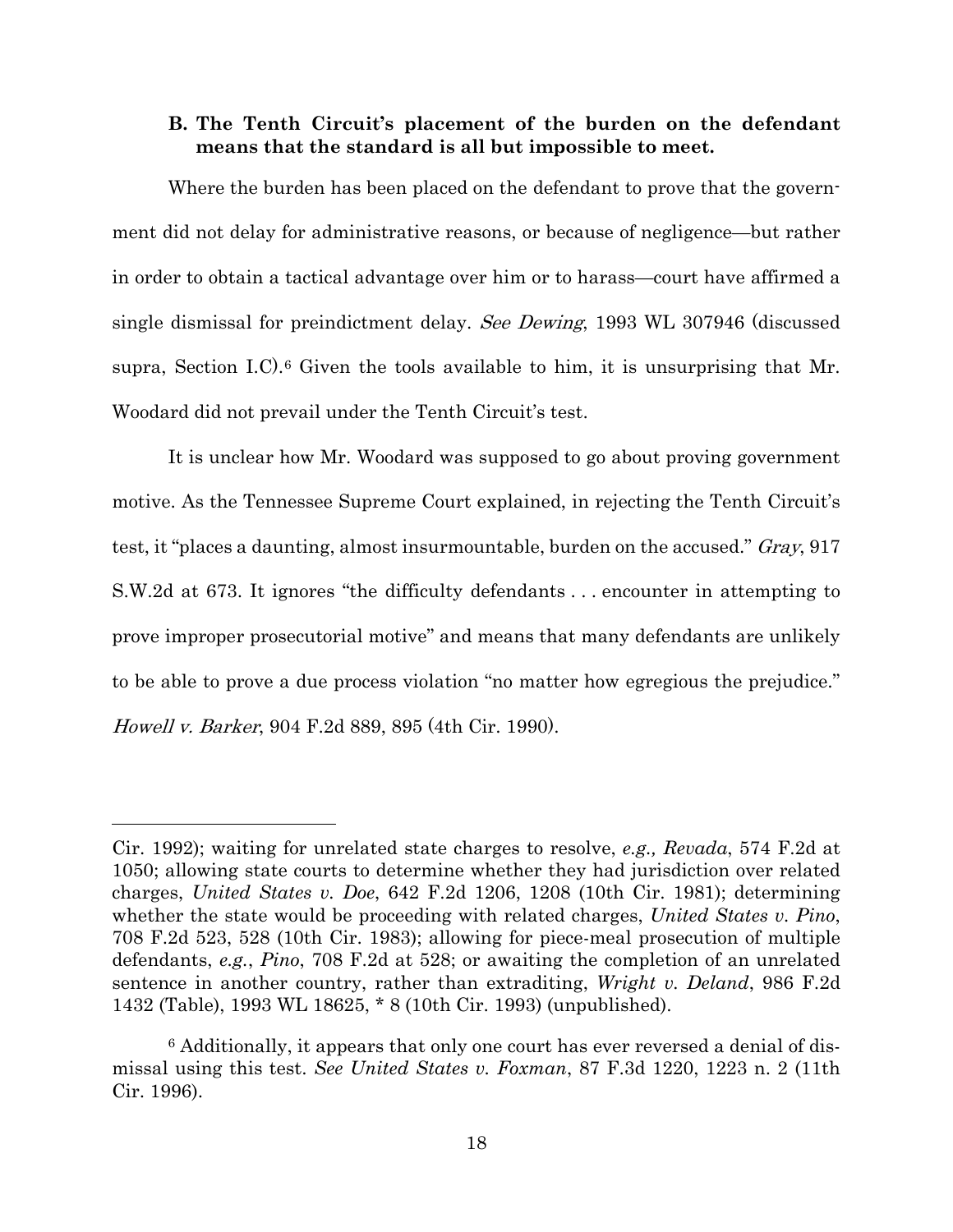This difficultly is readily apparent in federal court, where Mr. Woodard was prosecuted, as a federal defendant has no straightforward path to obtaining discovery regarding the government's charging decisions and other prosecution strategy. He certainly cannot get such evidence through the Federal Rules of Criminal Procedure. Nor, does it seem, can he obtain such discovery outside of the Rules. Under analogous case law from this Court, he would likely be required to make a credible showing that the government delayed intentionally for the purpose of obtaining a tactical benefit or to harass in order to obtain discovery regarding the government's reasons for delay.

Rule 16 of the Federal Rules of Criminal Procedure—the primary means a defendant has to obtain discovery in a criminal case—generally limits discovery to extant tangible items.[7](#page-31-0) A criminal defendant has no right to depose witnesses or submit interrogatories. And the rule explicitly exempts from its scope "discovery or inspection of reports, memoranda, or other internal government documents made by an attorney for the government or other government agent in connection with investigating or prosecuting the case." Fed. R. Crim. P.  $16(a)(2)$ .

Even where a defendant is seeking discovery of a tangible item like a report, and even where that report does not fall within Rule 16's work-produce exemption, and even where the defendant intends to use the information obtained to support a motion to dismiss based on a due process violation, he cannot use Rule 16 to obtain

<span id="page-31-0"></span><sup>7</sup> The inapplicable exception is that "the government must disclose to the defendant the substance of any relevant oral statement made by the defendant," even if its content was not previously recorded. Fed. R. Crim. P.  $16(a)(1)(A)$ .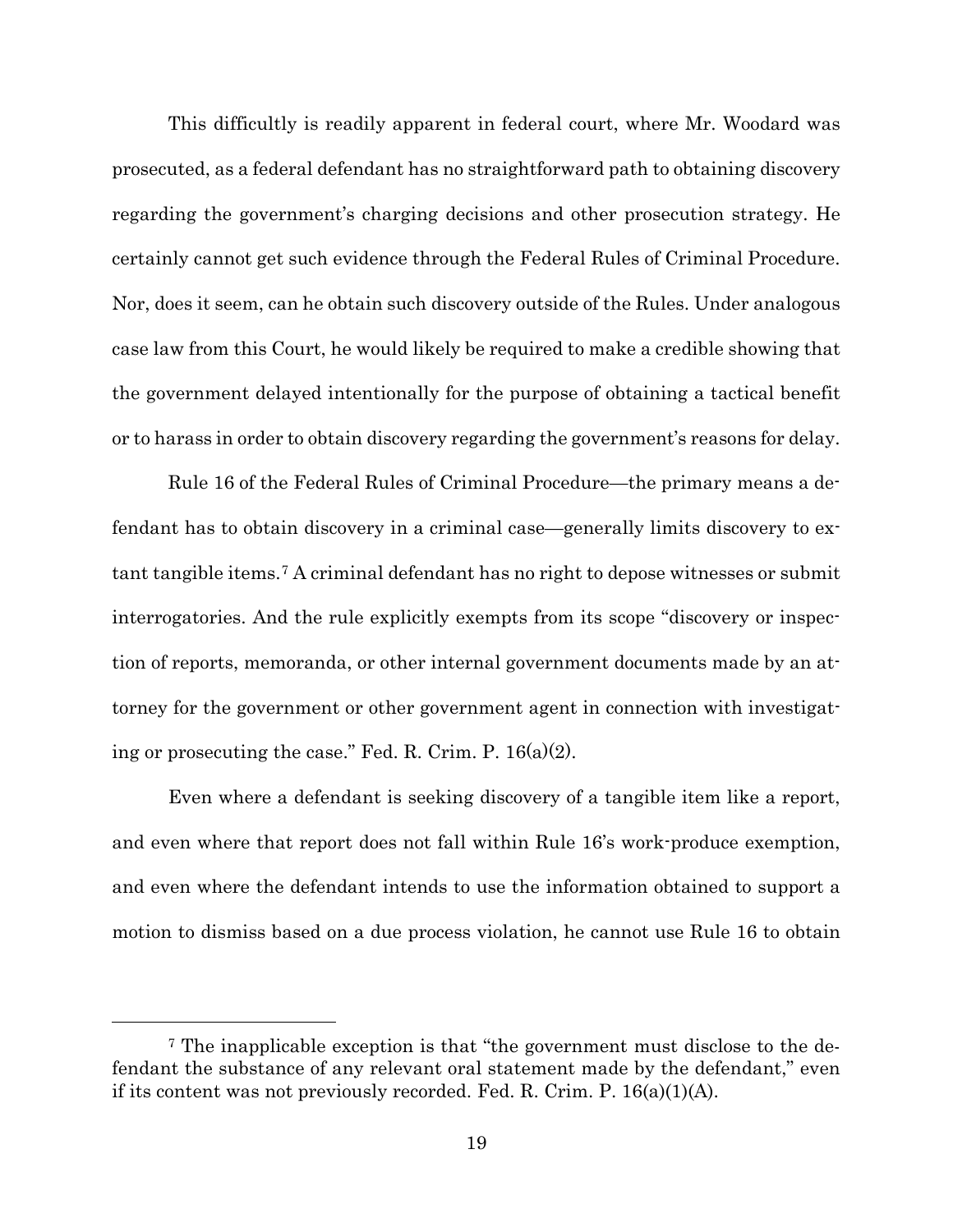the information he is looking for. Rather, this Court has interpreted Rule 16 to cover only discovery relating to "the defendant's response to the Government's case in chief." United States v. Armstrong, 517 U.S. 456, 462 (1996). Rule 16 does not allow for discovery into "any claim that is a 'sword,' challenging the prosecution's conduct of the case." Id.

Nor is it a simple matter for a criminal defendant to go around Rule 16 to obtain the discovery some other way. At issue in Armstrong was a defendant's attempt to obtain "discovery on a claim that the prosecuting attorney singled him out for prosecution on the basis of his race." *Id.* at 458. This Court held that it was not enough for the defendant to present statistics showing that he and all other individuals charged with the same offense in a certain time period were black. Rather, before obtaining discovery on the subject, the defendant was required to "show that the Government declined to prosecute similarly situated suspects of other races." Id. That is, he was required to make "a credible showing" on the **ultimate question** before obtaining discovery outside of Rule 16. Id. at 465.

At least one court has extended *Armstrong* to the preindictment delay context. United States v. Lindstrom, 698 F.2d 1154, 1159 (11th Cir. 1983) (concluding that appellants who successfully showed prejudice from preindictment delay were not entitled to in camera review of government files for evidence of government motive where they "presented no evidence whatever that the delay was intentionally designed to obtain some tactical advantage"). And none has distinguished Armstrong where a defendant sought discovery relating to the reasons for preindictment delay.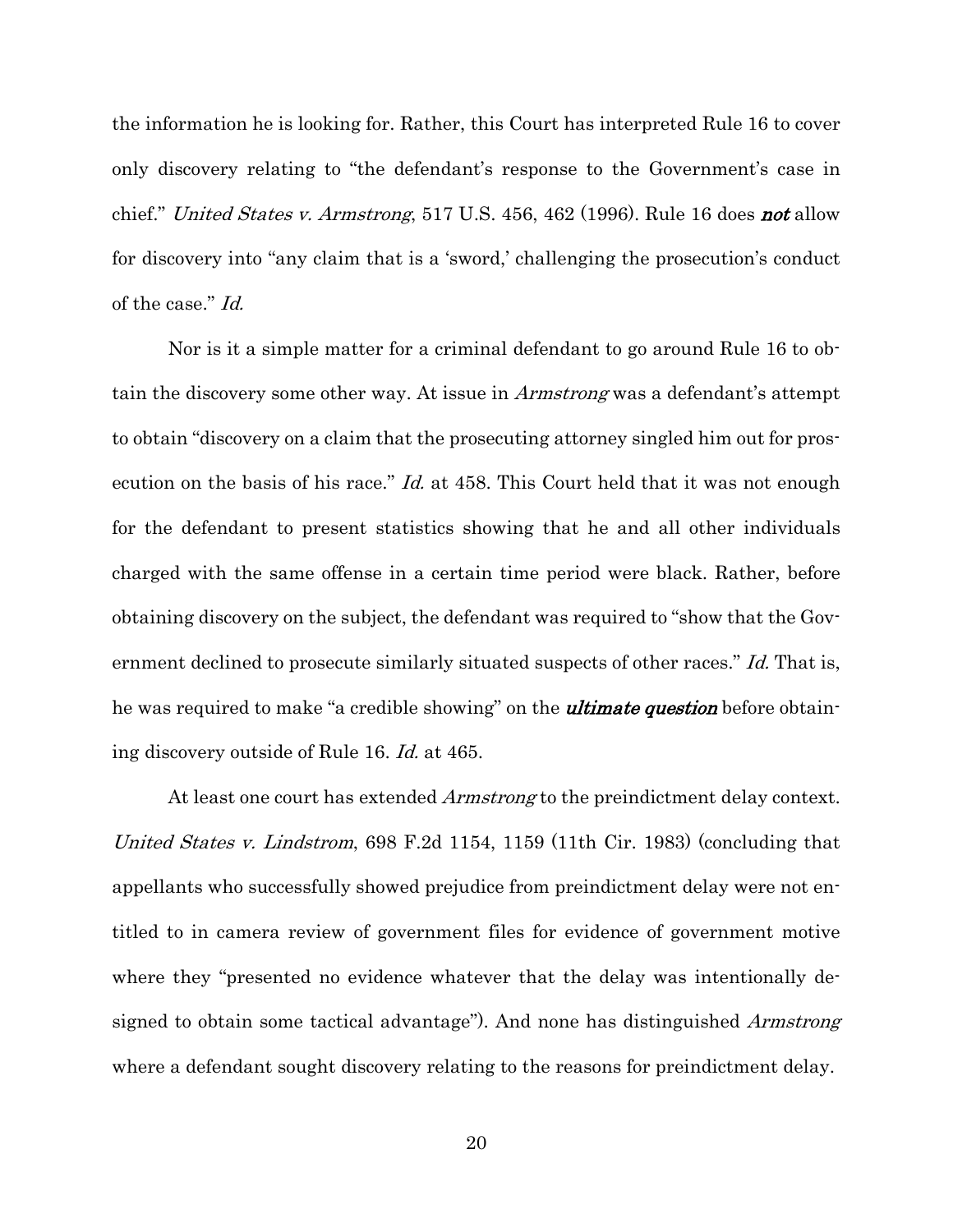While some states have more liberal criminal discovery rules than the federal courts, many do not. For example, Wyoming has no general constitutional right to discovery, and the discovery rule is modeled after (and interpreted consistently with) its federal counterpart. See, e.g., Ceja v. State, 208 P.3d 66, 68–69 (Wy. 2009). So too are the criminal discovery rules in Georgia and Kansas. *See* 10 Ga. Proc. Criminal Procedure §§ 14:1–14:6; *State v. Lewis*, 327 P.3d 1042, 1047–48 (Kan. Ct. App. 2014). And while Texas's rule is not modeled after Rule 16, it strictly limits discovery rights to certain tangible items that are not work product. *See* Tex. Code Crim. Pro. Ann. art. 39.14. Yet each of these states has adopted the same test as the Tenth Circuit and requires a criminal defendant to prove the government's motive for the prejudicially delayed filing of criminal charges.

Jurisdictions that have adopted a burden shifting test avoid these problems regardless of their discovery rules—while still protecting the government's legitimate interest in the privacy of its charging decisions and other work product. Under that superior test, the defendant does not have to prove motive. But before the burden shifts to the government to explain any charging delay, the defendant faces the "heavy burden" of proving "non-speculative" prejudice. *Higa*, 74 P.3d at 10. It is relatively uncommon for a defendant to be able to demonstrate actual prejudice. See United States v. Rogers, 118 F.3d 466, 477 n.10 (6th Cir. 1997) ("The standard for pre-indictment delay is nearly insurmountable, especially because proof of actual prejudice is always speculative."); Knickerbocker, 880 A.2d at 470  $"$ [T] he possibility of prejudice due to the dimming of memories is inherent in any delay and, alone, is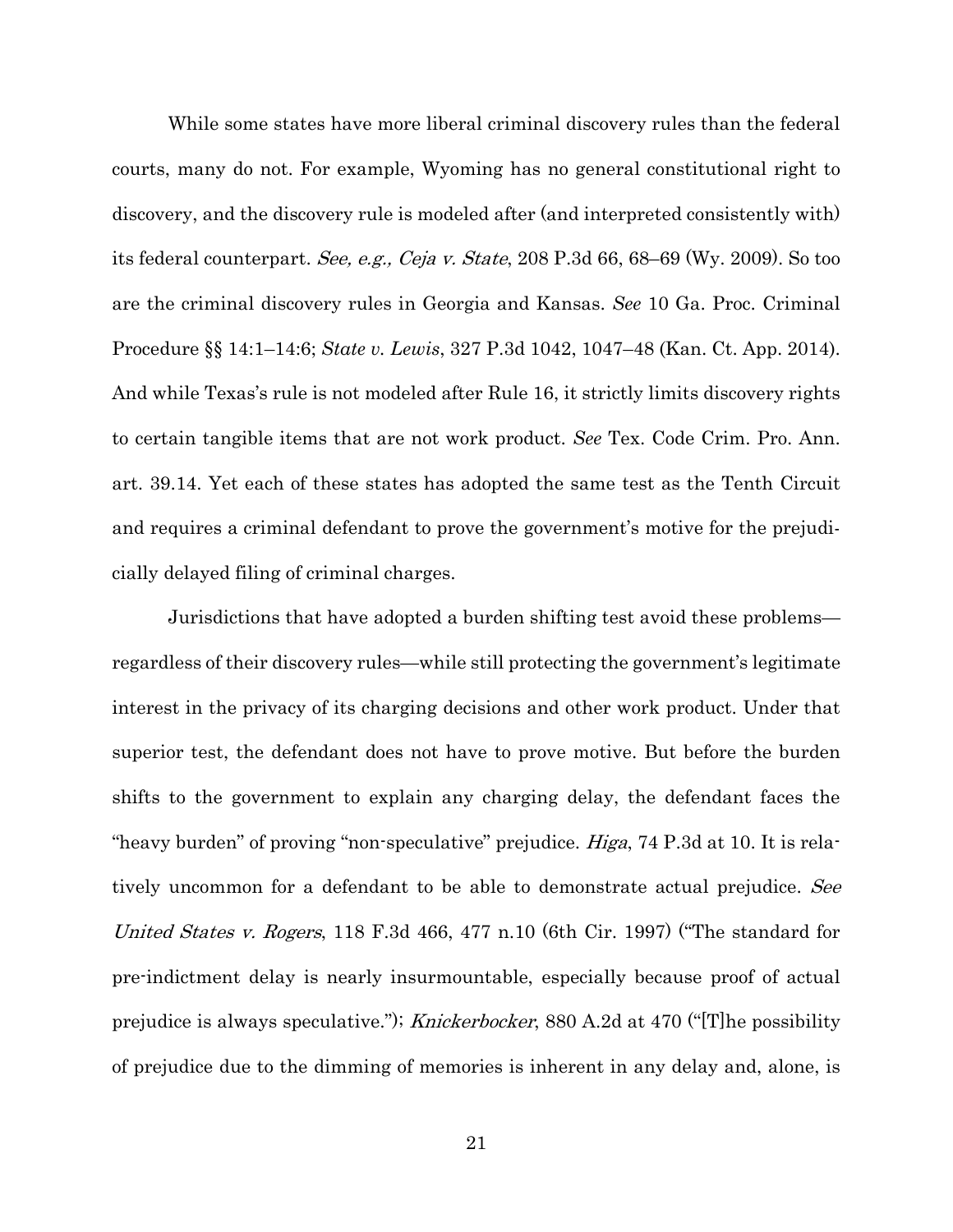insufficient to constitute a denial of due process." (quotation marks omitted)); Jones, 69 N.E.3d at 695 ("[T]he death of a potential witness will not always constitute actual prejudice"); Lee, 602 S.E. 2d at 117 ("When the claimed prejudice is the unavailability of a witness, courts require that the defendant identify the witness he would have called; demonstrate, with specificity, the expected content of that witness' testimony; establish that he made serious attempts to locate the witness; and finally, show that the information the witness would have provided was not available from other sources."). And "[i]f a defendant fails to show actual substantial prejudice, the inquiry ends and the reasons for the delay need not be addressed." Higa, 74 P.3d at 10; accord Jones, 69 N.E.3d at 172. The government therefore is rarely required to come forward with an explanation for its charging delay. The governments interests are protected without placing an unsurmountable burden on the defendant to prove something that he cannot even investigate.[8](#page-34-0)

<span id="page-34-0"></span><sup>8</sup> In this way, due process violations relating to prosecutorial charging decisions like preindictment delay are categorically different from due process violations relating to police investigations. Where police have failed to gather or retain evidence that would or could have been exculpatory, a defendant does have the ability to investigate the motives of the police both before and during trial. The discovery process will often provide the investigative reports of the police officers who gathered (or failed to gather) evidence. The defense can compare the methods used to collect and maintain evidence against police department policy manuals obtainable by state and federal open records requests (or, in many cases, a basic internet search). Even if the defense could not obtain all of the relevant reports before trial, it can cross examine testifying officers about investigative decisions made. It can present its own expert testimony about best police practices for collecting or preserving evidence, or the availability of technology that would have been accessible to the police and could have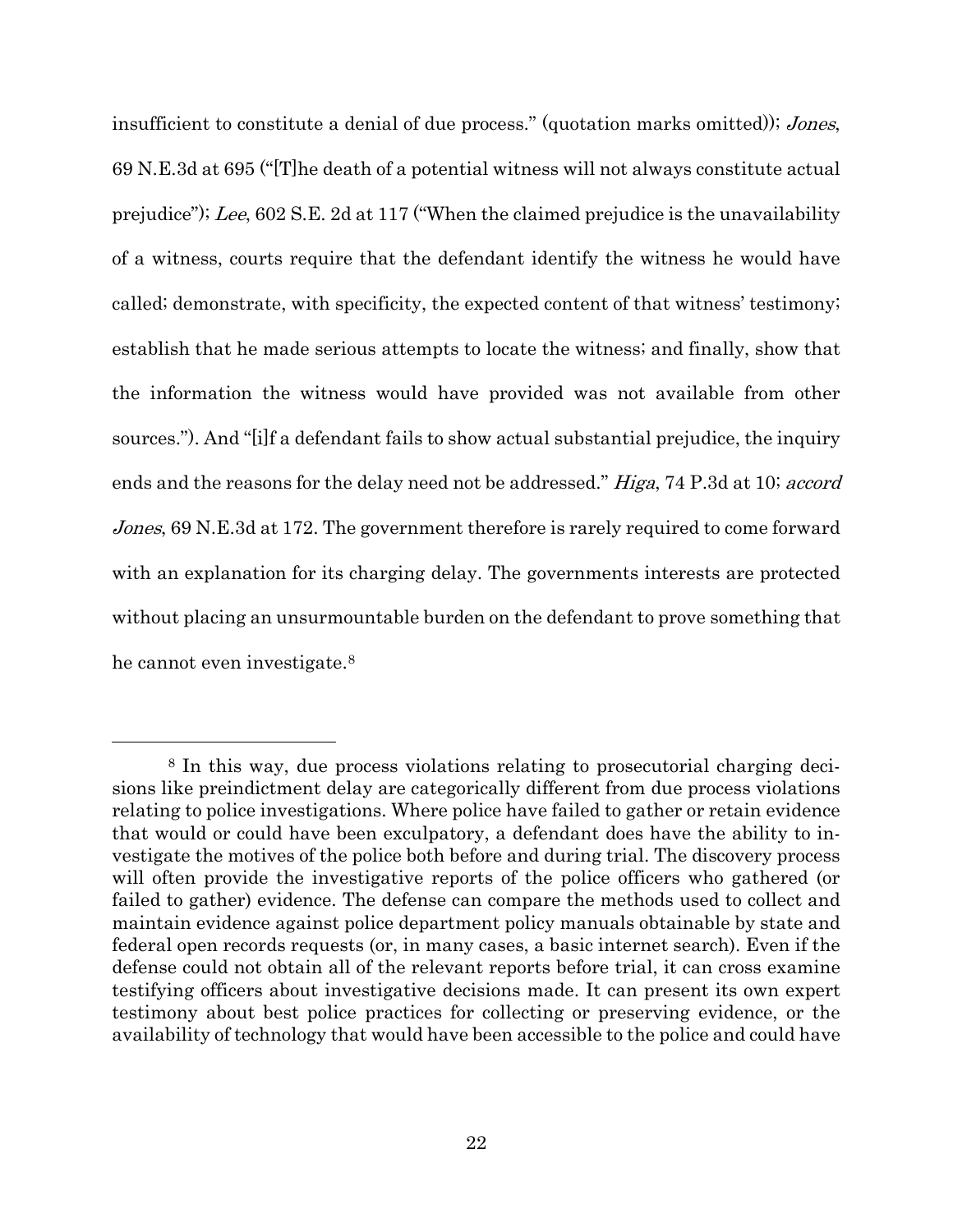## <span id="page-35-0"></span>**C. A balancing test that does not always require intent to prejudice is more consistent with core procedural due process protections.**

This Court has long been concerned with historical rules that "ensure[] fundamental fairness in the determination of guilt at trial." *Albright v. Oliver*, 510 U.S. 266, 283 (1994) (Kennedy, J., concurring in judgment). Such rights lie at the historic, procedural core of the Due Process Clause. *Id.* at 273 n. 6 (plurality op.). The right to be free from *unexplained* prejudicial preindictment delay—which the burden-shifting test protects, but the Tenth Circuit's test does not—falls within that category.

As an historical matter, the founding generation would have been aware that the British common law protected individuals from unjustified delay not only after prosecution commenced but also before. In *Rex v. Robinson*, 1 Black. W. 541, 96 Eng. Rep. 313 (1765), for example, Lord Mansfield refused a motion for a criminal information against a defendant on the ground that over two years had expired since the offense and "the delay is not accounted for." *Id.* at 542, 314; *see also Rex v. Marshal and Grantham*, 13 East 322, 104 Eng. Rep. 394 (1811). And that right would have been connected, in its mind, to the Magna Carta's prescription that justice have three general qualities that are not limited to trial itself: that it be free, full and swift. *See* 

prevented spoliation of, for example, biological evidence. Defendants can even request instructions—as the defendant did successfully in *Arizona v. Youngblood*, 488 U.S. 51 (1988)—allowing the jury to "infer that the true fact is against the State's interest" if it finds that the state "destroyed or lost evidence." *Id.* at 54 (internal quotation marks omitted). Thus, it is a mistake to adopt the Tenth Circuit test as though preindictment delay is a sub-set of spoliation of evidence claims. *See, e.g., United States v. Crouch*, 84 F.3d 1497, 1510 (5th Cir. 1996) (en banc) (so concluding based on Supreme Court "dicta").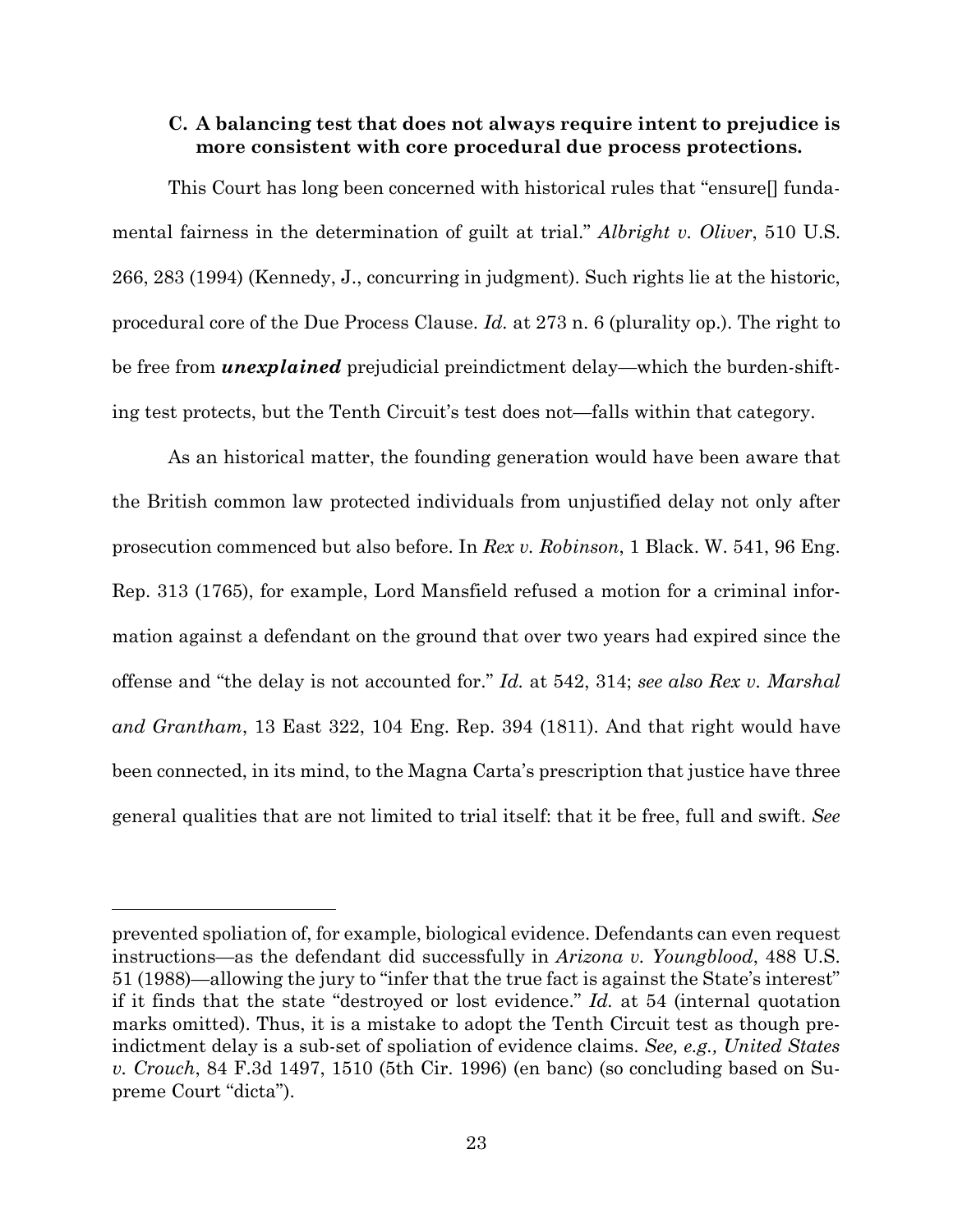*Klopfer v. North Carolina*, 386 U.S. 213, 224 & n.14 (1967) (citing Magna Carta, c. 29 (c. 540 of King John's Charter of 1215) (1225), translated and quoted in Coke, the Second Part of the Institutes of the Laws of England 45 (Brooke, 5th ed., 1797)).

In *Marion*, this Court relied on the historic, procedural core of the Due Process Clause when it tied the preindictment delay rule to both government-caused delay (which provided the historical basis for the right) and government-caused prejudice (which brought it within the ambit of the due process clause). *Marion*, 404 U.S. at 324–25.

In *Lovasco*, this Court put further limitations on the doctrine when it clarified that the rule was concerned not only with fairness in the determination of guilt, but also with "the community's fair sense of decency." 431 U.S. at 790. While necessary, it is not sufficient for the defense to prove actual prejudice. The government may come forward and explain why the delay itself furthered the end-goal of fundamental fairness, and therefore would be justifiable in the eyes of the community. In *Lovasco*, that acceptable justification was the government's explanation that any delay was caused by a good-faith investigation, since such a delay is "not . . . one-sided." *Id* at 795. It is in the best interested of the state, the defendant, and the courts to allow an investigation to continue until the prosecutor can assess the relative culpability of everyone involved and determine whether and how to prosecute. *Id.* at 794–95. In upholding the delay in the case, the Court contrasted "the goal of 'orderly expedition'" with "that of 'mere speed.'" *Id.* at 795.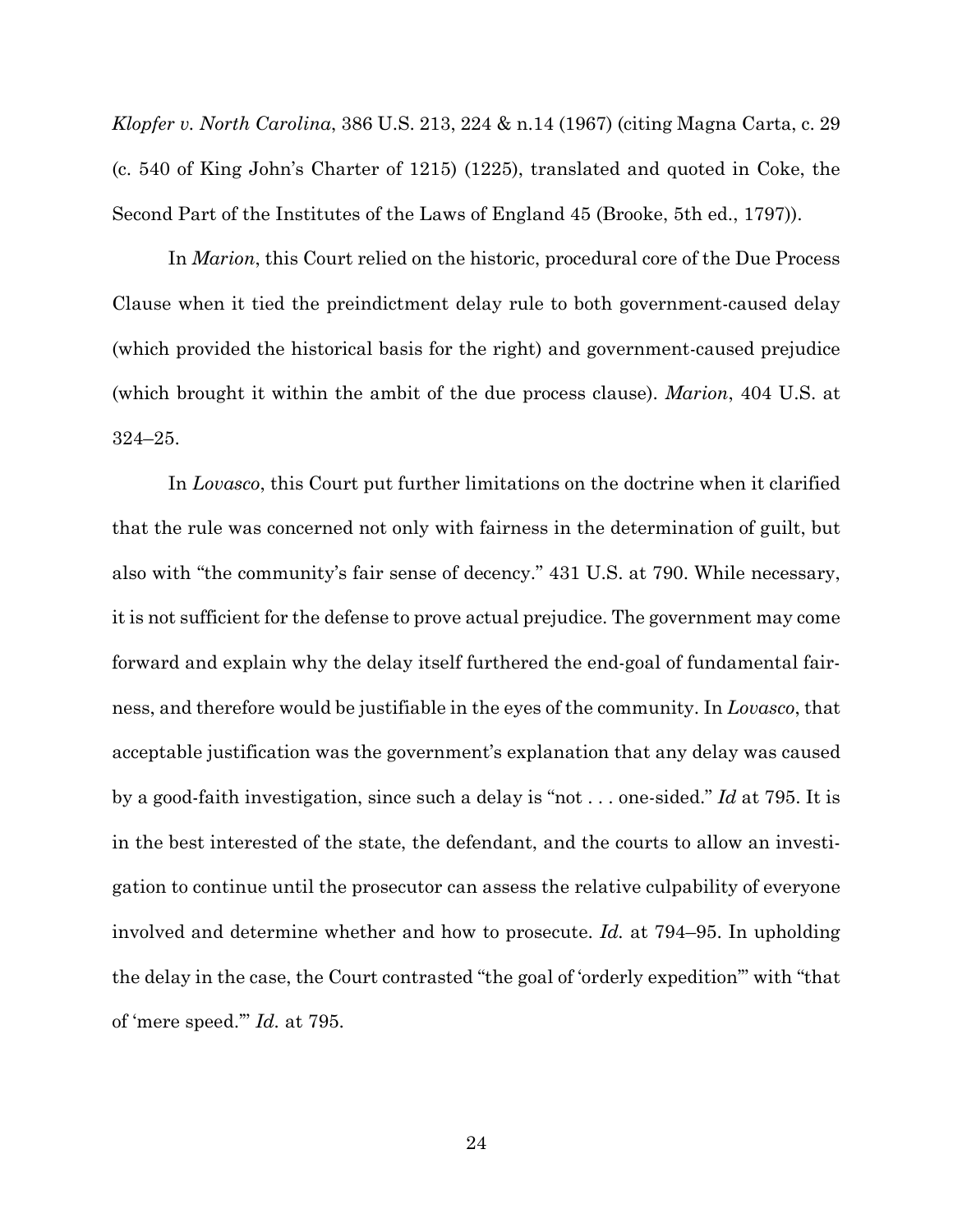In so situating the doctrine of unconstitutional preindictment delay, the Court invited individualized consideration of the tenets at the core of the due process right rather than requiring governmental bad faith in all instances. In *Marion*, the Court explained that "accommodate[ing] the sound administration of justice to the rights of the defendant to a fair trial will necessarily involve a delicate judgment based on the circumstances of each case." 404 U.S. at 325. The Court echoed this sentiment in *Lovasco*, leaving "to the lower courts, in the first instance, the task of applying the settled principles of due process that we have discussed to the particular circumstances of individual cases." 431 U.S. at 797. This weighing is necessary since "[a]ctual prejudice to the defense of a criminal case may result from the shortest and most necessary delay"—which would not offend due process. *Marion*, 404 U.S. at 325.

Many jurisdictions have rightly concluding that these cases require courts to weigh proof of prejudice from the defense against whatever explanation the government is able to provide. Such a test recognizes that it is generally "preferable" for courts to defer, for example, to "prosecutorial priorities and bureaucratic realities." *United States v. Williams*, 738 F.2d 172, 175 n. 2 (7th Cir. 1984). But it also acknowledges that "fundamental conceptions of justice" and "the community's sense of fair play" require those interests—on occasion—to give way. *See Howell*, 904 F.2d at 895. Truly prejudicial preindictment delay can be "so detrimental to the defendant's case as to be patently unfair." *Williams*, 738 F.2d at 175 n. 2. And the "ultimate responsibility" for "delays caused by negligent conduct on the part of the government . . . must rest with the government rather than the defendant." *Moran*, 759 F.2d at 781.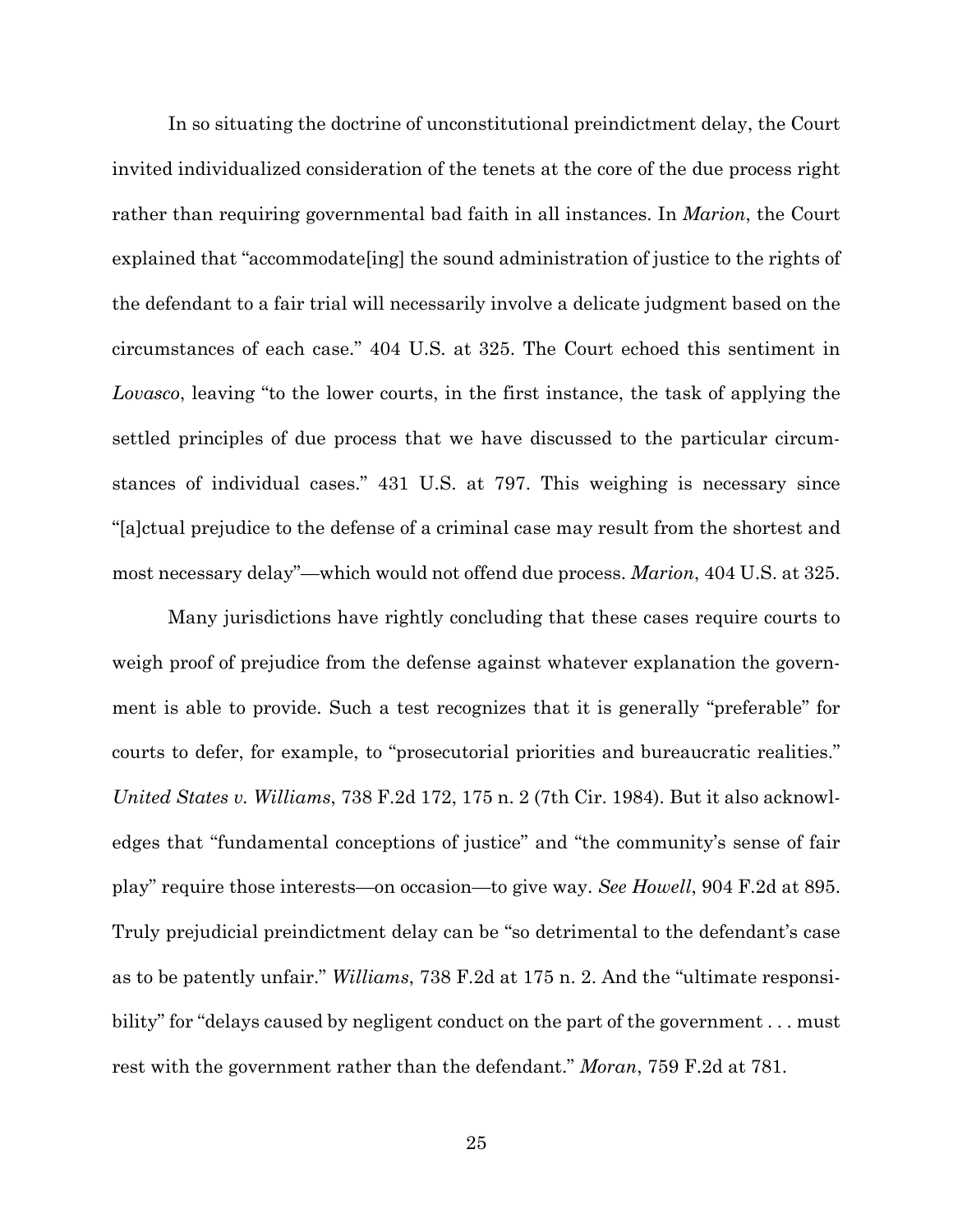In the criminal realm, due process generally requires prejudice to a defendant—but does not require bad faith by prosecutors. "[I]n cases of alleged prosecutorial misconduct," for example, "the touchstone of due process analysis . . . is the fairness of the trial, not the culpability of the prosecutor." *Smith v. Phillips*, 455 U.S. 209, 219 (1982). Thus, a prosecutor's suppression of requested exculpatory evidence "violates due process where the evidence is material either to guilt or to punishment, irrespective of the good faith or bad faith of the prosecution." *Brady v. Maryland*, 373 U.S. 83, 87 (1963); *see also United States v. Agurs*, 427 U.S. 97, 110 (1976) ("If the suppression of the evidence results in constitutional error, it is because of the character of the evidence, not the character of the prosecutor.").[9](#page-38-0)

Moreover, trial courts are experienced at requiring the government to justify delay, and then balancing those justifications against other factors such as prejudice to the defense, as they are regularly called upon to do just that in the Speedy Trial context. While it is the Due Process Clause that protects against prejudicial preindictment delay—meaning that the simple passage of time can never be enough to

<span id="page-38-0"></span><sup>&</sup>lt;sup>9</sup> The limited exception to the rule that a showing of government bad faith is not required involves due process challenges to police investigations, *Youngblood*, 488 U.S. 51, which are categorically different than due process violations relating to prosecutorial charging decisions like preindictment delay. *See supra*, note 8. And even that rule is not universally applied. *See, e.g., Perry v. New Hampshire*, 565 U.S. 228, 239 & n.5 (2012) (explaining that evidence of pretrial identifications made in overly suggestive circumstances can be inadmissible, without regard to law enforcement's subjective intent in arranging the problematic procedure). As to preindictment delay challenges, *Youngblood* at best implies only that a showing of bad faith would be required to overcome the rule articulated in *Lovasco* that ongoing police investigation generally justifies prejudicial preindictment delay.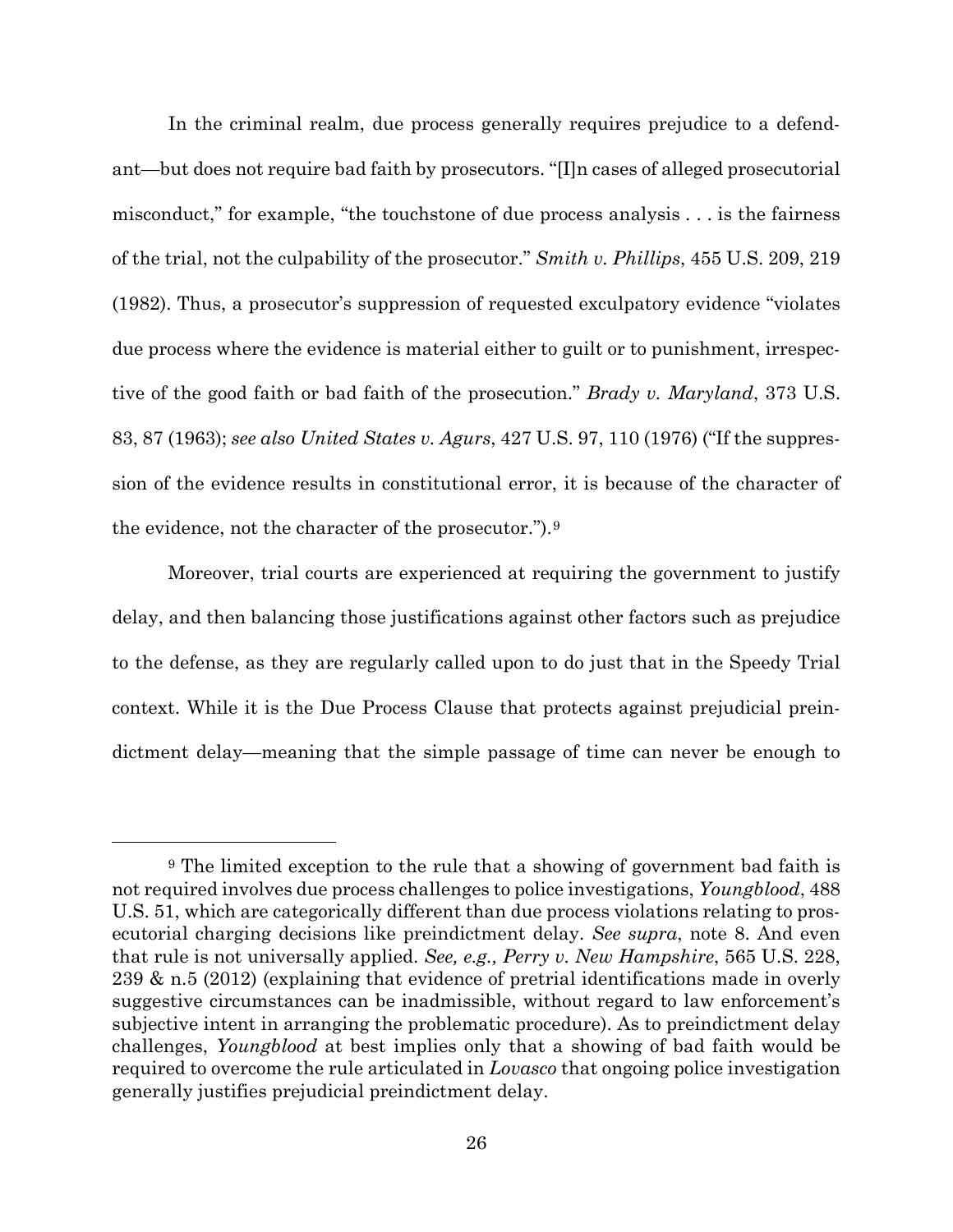require dismissal—the constitutional Speedy Trial test articulated in *Barker v. Wingo*, 407 U.S. 514 (1972), is nonetheless instructive. *Barker* adopted a four factor balancing test that considers, among other things, "the reason the government assigns to justify the delay." *Id.* at 531. Yes, "[a] deliberate attempt to delay the trial in order to hamper the defense [is] weighted heavily against the government." *Id.* But "more neutral reason[s] such as negligence," or the press of business, "nevertheless should be considered since the ultimate responsibility for such circumstances must rest with the government rather than with the defendant." *Id.* Despite the differences between the rights involved, *see Marion*, 404 U.S. at 320-25, it makes little sense for the tests to differ so greatly in this respect given that they are protecting the accused from substantially the same type of wrong.[10](#page-39-1)

## <span id="page-39-0"></span>**III. This is an ideal vehicle to consider this important, recurring issue.**

 $\overline{a}$ 

This case has preserved—and places front and center—all of this Court's unanswered questions regarding prejudicial preindictment delay. And it arises at a time

<span id="page-39-1"></span><sup>10</sup> Jurisdictions using the balancing test also understand that "[t]he flexibility" of a balancing test "is faithful to the Court's due process jurisprudence in general, which in a variety of contexts favors multi-factor tests and balancing over bright-line rules." *Stokes*, 248 P.3d at 962. It aligns with this Court's broad statements about due process outside of the criminal realm—that it "is flexible and calls for such . . . protections as the particular situation demands." *Morrissey v. Brewer*, 408 U.S. 471, 481 (1972). For example, under the Due Process Clause, courts weigh the government's objective interest in prosecuting a case against a defendant's liberty interest in refusing the specific psychotropic medication that the government seeks to force upon him. *See Sell v. United States*, 539 U.S. 166, 183 (2003). They rely on three "guideposts" in order to determine whether a punitive damages award violates due process. *See BMW of North America, Inc. v. Gore*, 517 U.S. 559, 574–75 (1996). And the use a three-part balancing test to determine whether a deprivation of property or liberty violates due process. *See Mathews v. Eldridge*, 424 U.S. 319, 335 (1976).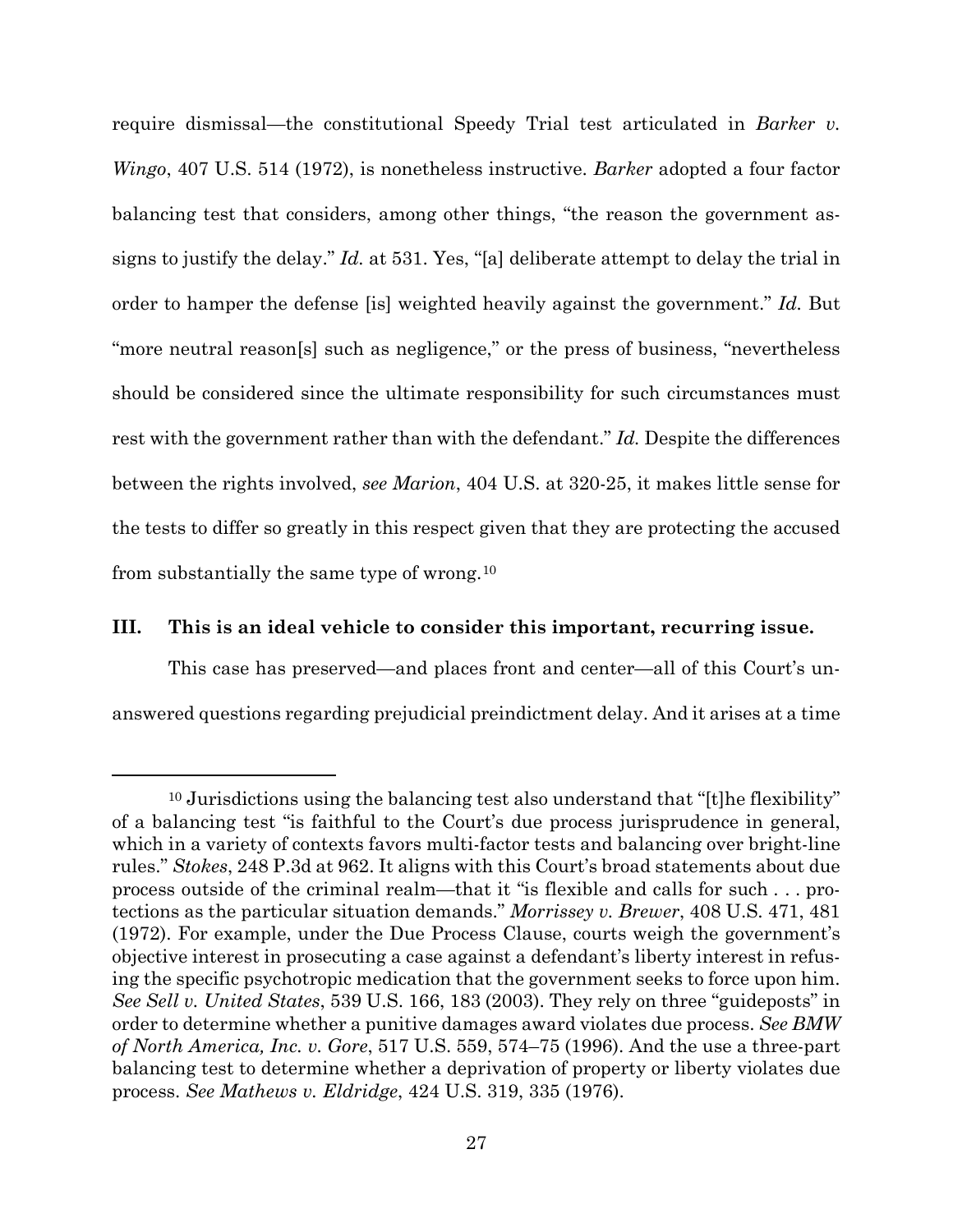where it is becoming clearer that general statutes of limitations are not sufficient to protect every individual defendant from fundamentally unfair trials. Therefore, the Court should grant this petition in order to examine this important, recurring issue.

#### **A. Mr. Woodard preserved this critical question to his case.**

<span id="page-40-0"></span>Mr. Woodard proved prejudice below and preserved the question presented in this petition. Resolving this question in his favor would enable him to return to the district court and seek dismissal under a standard that he may be able to meet. Therefore, this case is an ideal vehicle for this Court to consider who has the burden to explain the reasons for prejudicial preindictment delay, and whether the due process clause can be offended even if the government did not delay intentionally, for the purpose of obtaining a tactical advantage over the defendant or to harass.

The federal government waited over three years to indict Mr. Woodard after local police executed a search warrant on a home associated with him. Its indictment relied on a theory of constructive possession of the drugs discovered in the home. But a key witness who could have helped Mr. Woodard distance himself from the home committed suicide a year before the federal charges were filed. There is no indication that anyone conducted any additional investigation after the date of the raid. Mr. Woodard raised preindictment delay in the district court. He proved prejudice to the district court's satisfaction. He argued that he should not have to prove that the government delayed charging him in order to obtain a tactical advantage over him or to harass him. He argued that again on appeal.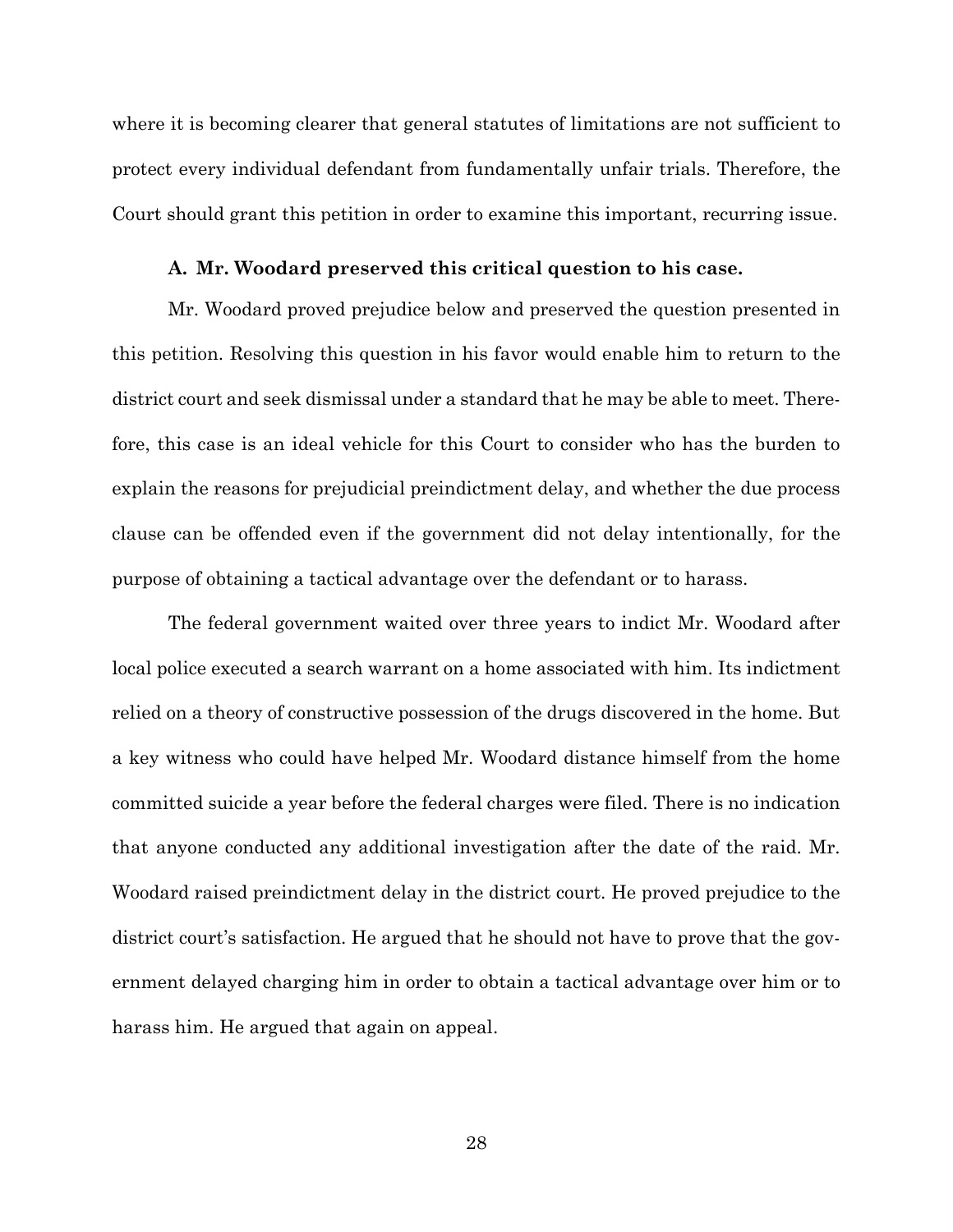But Mr. Woodard lacked both knowledge and access to be able to prove that the government was anything other than negligent in its delay. Under the majority test long used by the Tenth Circuit, that meant that Mr. Woodard lost his motion and his appeal.

Mr. Woodard may well be able to prevail under the superior balancing test, however, which would require the district court to consider whether the prejudice against him was serious enough to merit dismissal under the due process clause, in the face of whatever explanation for the delay the government could provide. Thus, his case is an ideal vehicle for this Court to resolve the split of authority on the questions presented in this petition.

# <span id="page-41-0"></span>**B. General statutes of limitations are not necessarily sufficient to protect individual defendants from fundamentally unfair trials.**

Determining when prejudicial preindictment delay transforms into a violation of the Due Process Clause has long been an "important question of constitutional law." *See Hoo*, 484 U.S. at 1035–36 (1988) (White, J., dissenting from denial of petition for certiorari). But its importance has only grown in recent years as the trend in federal and state law has been to expand and even abolish statutes of limitations— "the primary guarantee against bringing overly stale criminal charges," *Lovasco*, 431 U.S. at 789 (quotation marks omitted).

Statutes of limitations and the due process clause stand as the civil law and common law bookends that the United States relies upon to protect defendants from oppressive and prejudicial delay in the filing of criminal charges. *See* Note, The Statute of Limitations in Criminal Law: A Penetrable Barrier to Prosecution, 102 U. Pa.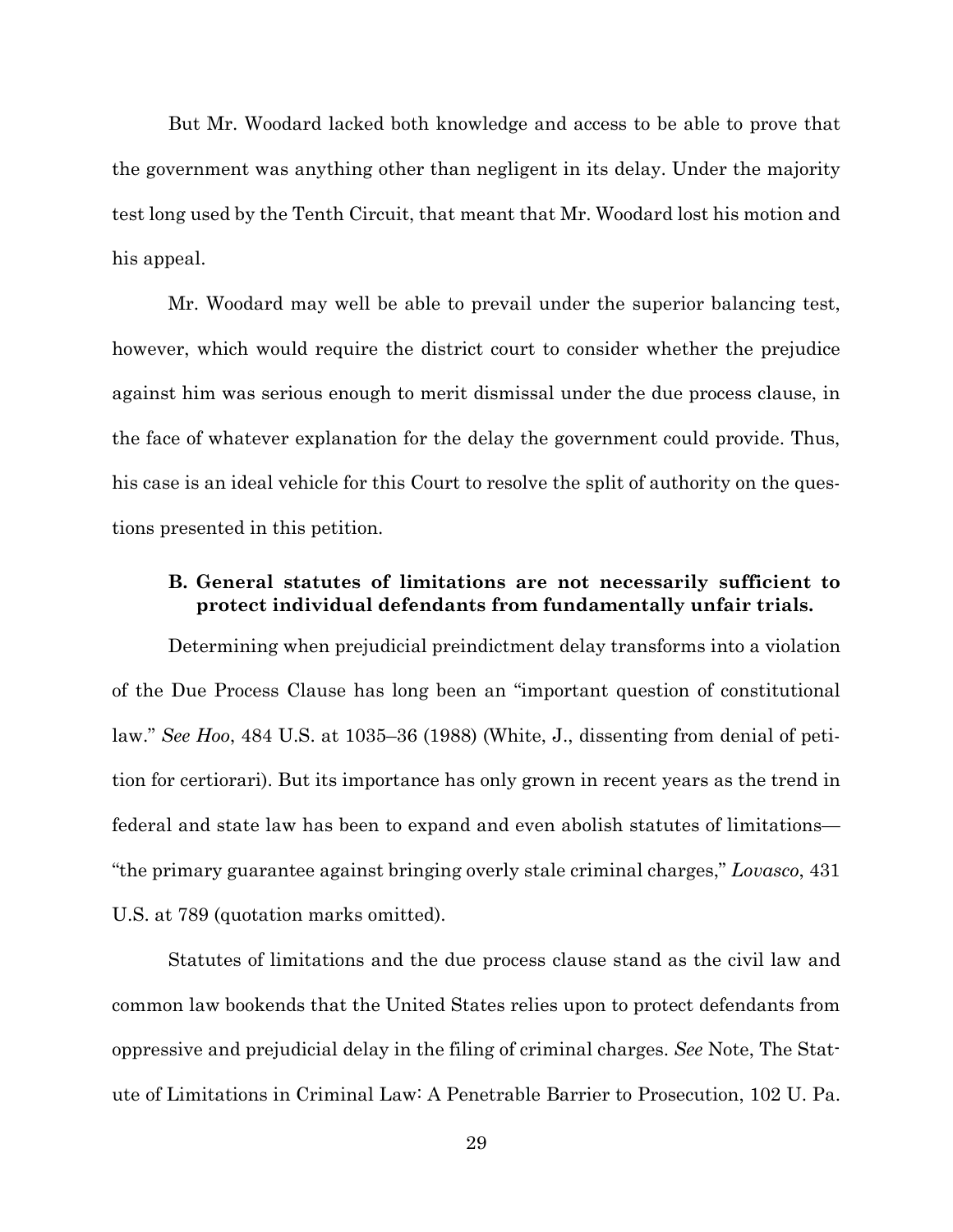L. Rev. 630, 631 & n.7 (1954) (positing that "[t]he more extensive use of statutory limitations here than in England" may be explained by the fact that "in this area the civil law was accepted"); *supra* Section II.C (discussing common law roots of due process preindictment delay doctrine). Statutes of limitations represent attempts by legislatures to balance in advance the interests of the state and the defendant in the prompt filing of charges. The due process clause mandates dismissal where the statute of limitations has failed to prevent fundamental unfairness in a particular case.

Statutes of limitations are absolute restrictions designed to balance different state interests. "Statutes of limitation are founded upon the liberal theory that prosecutions should not be allowed to ferment endlessly in the files of the government to explode only after witnesses and proofs necessary to the protection of the accused have by sheer lapse of time passed beyond availability." *United States v. Eliopoulos*, 45 F. Supp. 777, 781 (D.N.J. 1942). But legislatures that choose to pass statutes of limitations<sup>[11](#page-42-0)</sup> do so only after balancing defendants' interests against other considerations, such as "the time ordinarily requisite for investigation" of a particular type of

<span id="page-42-0"></span><sup>11</sup> *Marion* and *Lovasco* did not recognize that not all jurisdictions in the United States make use (or extensive use) of statutes of limitations. Wyoming and South Carolina have long had no criminal statutes of limitations. *Phillips v. State*, 835 P.2d 1062, 1069 (Wyo. 1992) ("Wyoming has no statute of limitations for criminal offenses[.]"); Vance Eaton et al., "Is Justice Delayed Justice Denied?" 28-Jul. *South Carolina Lawyer* 46, 46 (2016) ("South Carolina has no statute of limitations (SOL) for criminal offenses."). And at least five others have no statute of limitations for most or all felony charges. *See, e.g,* Ky. Rev. Stat. § 500.050(1) (setting default of no limitations period to file felony charges); *Smallwood v. State*, 443 A.2d 1003, 1006 (Md.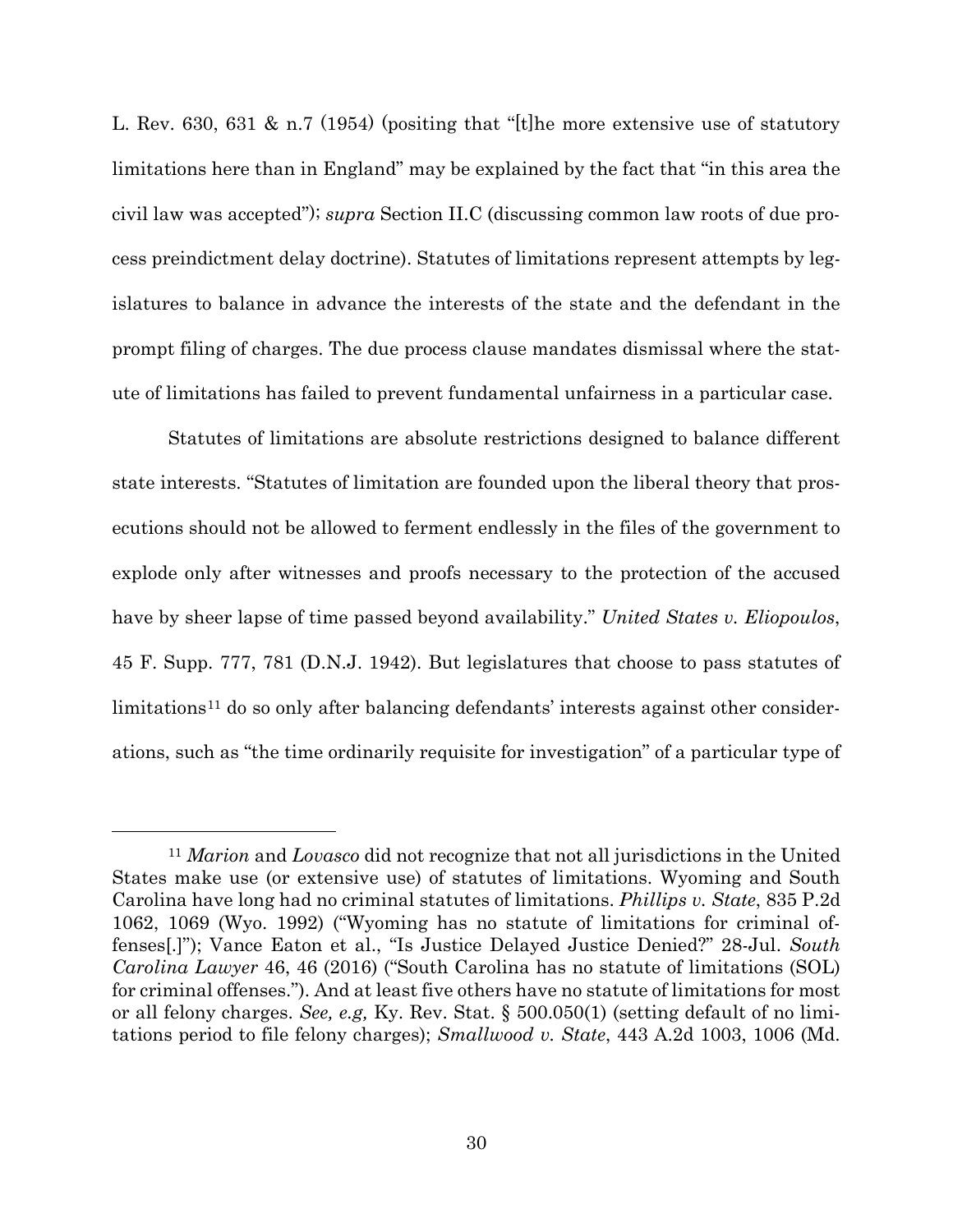offense, and "the deterrence and retribution aims of the criminal law," which generally support allowing later prosecutions to move forward. The Statute of Limitations in Criminal Law, 102 U. Pa. L. Rev. at 638–39, 651.

The tension between these interests is such that each is at its strongest in the same types of prosecutions—"[w]here a crime is especially serious and the punishment is correspondingly great." *Id.* at 636. On the one hand, "it would seem particularly important to protect the defendant's right to garner reliable information for a defense and to prevent the use of stale evidence against him" in particularly serious cases. *Id.* On the other hand, "the more serious the crime, the more likely it is that [the] desire [for retribution] will outweigh the aims of the limitation statutes." *Id.* at 636–37. Thus, for example, murder has almost never been subject to a statute of limitations in this country. *See, e.g.,* Crimes Act of 1790, § 32, 1 Stat. 112, 119 (exempting murder from first federal statute of limitations); The Statute of Limitations in Criminal Law, 102 U. Pa. L. Rev. at 636 (noting only one state with limitations period for murder).

<sup>1982)</sup> ("Maryland has no statute prescribing the time in which a prosecution for a felony must be commenced."); *State v. Johnson*, 167 S.E.2d 274, 279 (N.C. 1969) ("In this State no statute of limitations bars the prosecution of a felony."); *Anderson v. Comm.*, 634 S.E.2d 372, 375 (Va. Ct. App. 2006) ("Virginia has no general statute of limitation on felonies."); *State v. Carrico*, 427 S.E.2d 474, 477 (W. Va. 1993) ("West Virginia has no statute of limitations affecting felony prosecutions.").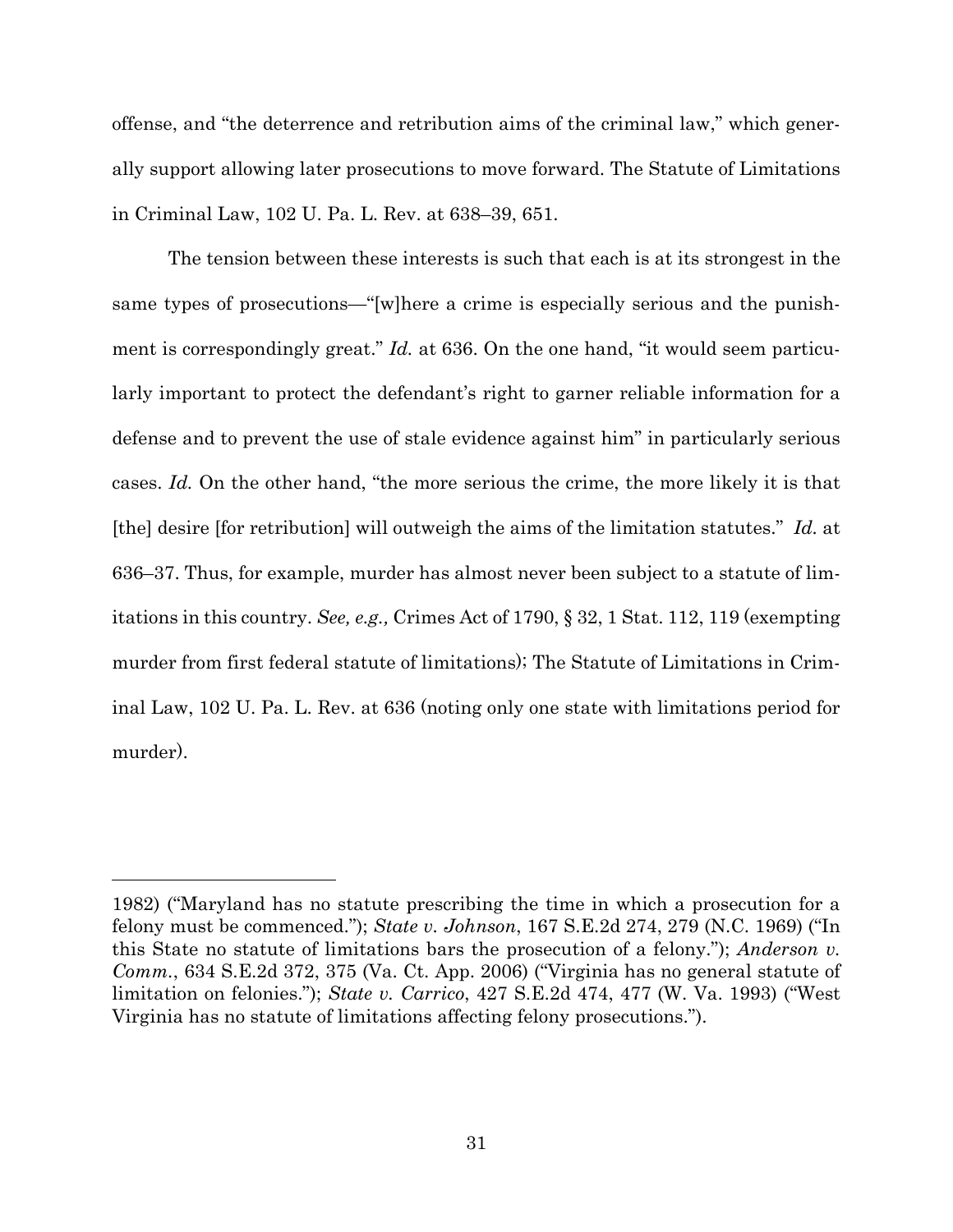Since this Court last addressed the question of prejudicial preindictment delay, dramatic developments in forensic technology and in societal recognition of delayed outcry by sex assault victims has dramatically altered the statute of limitations land-scape. The advent of DNA testing in 1985,<sup>[12](#page-44-0)</sup> and subsequent innovations allowing for the testing of smaller and less complete samples, have meant that investigations can take much longer while at the same time having at least the potential to raise fewer concerns about the accuracy of later adjudications, because the evidentiary value of properly preserved evidence can actually increase as time passes and DNA testing technology improves. And Americans have been more accepting of delayed reporting of crimes—especially sexual assault, and especially by child victims—even though the passage of time in those cases typically has an adverse relationship to the reliability of available evidence.

This has led to dramatic extensions of general statutes of limitations, and often their outright abolition—which means that charges can be filed later and later even in cases that do not involve DNA evidence or delayed reporting. Since *Lovasco* was decided, for example, the federal government has eliminated the limitations period for kidnapping offenses involving minor victims and for certain sexual offenses involving any victim. Pub. L. 109-248, Title II, § 211(1), July 27, 2006, 120 Stat. 616, *codified at* 18 U.S.C. § 3299.

<span id="page-44-0"></span><sup>12</sup> *See* Randy James, "A Brief History of DNA Testing," *Time* (June 19, 2009). DNA evidence was first used to obtain a criminal conviction in the United States in a 1987 sexual assault case in Florida. *Id.*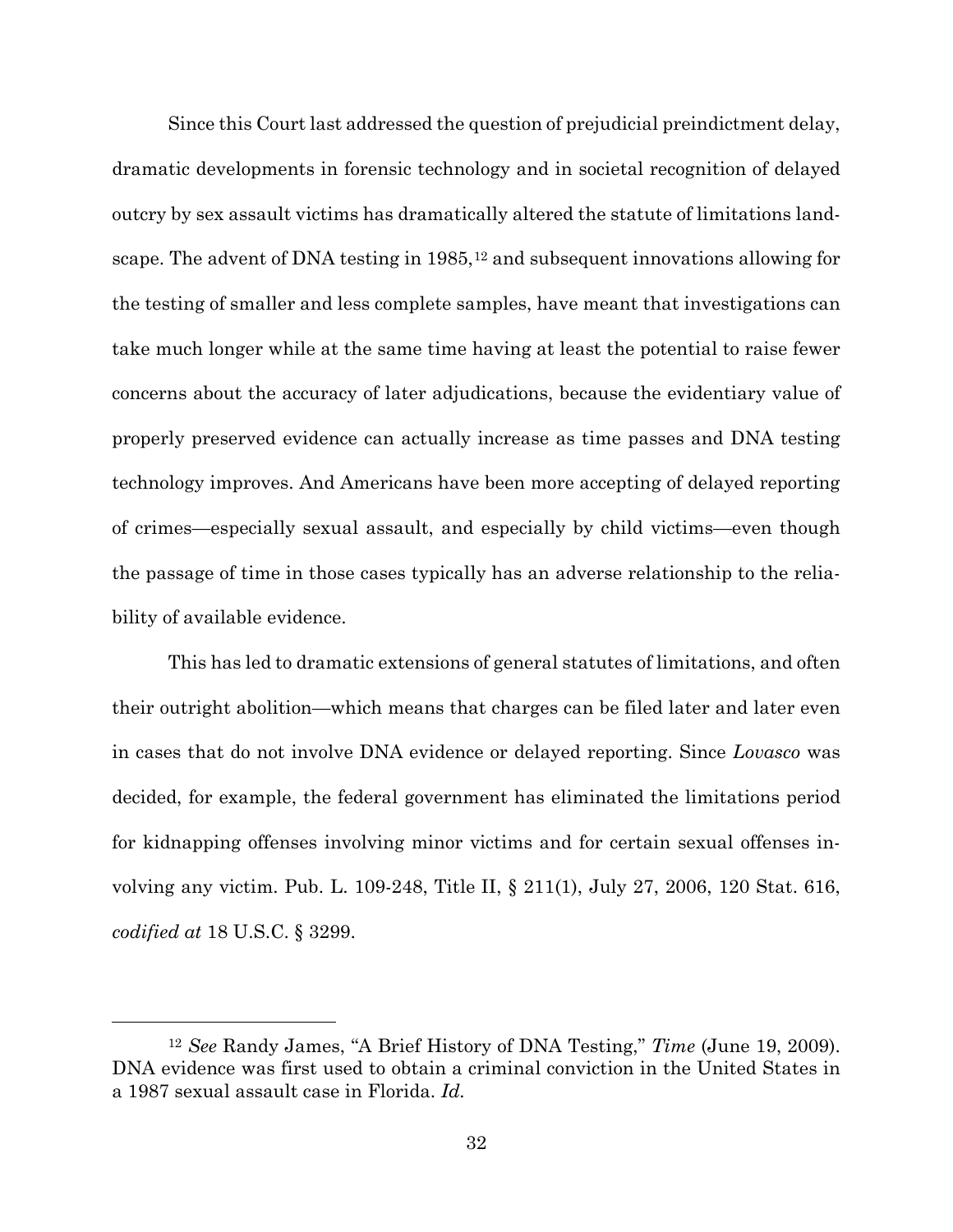Even the beginning of an alphabetical survey of states reveals similar examples and a seemingly universal trend from Alabama to California. In 1985, Alabama abolished its three year statute of limitations in sexual assault cases with child victims, and in all cases involving violence, threats, physical injury, or death. *See Hawkins v. State*, 549 So. 2d 552, 554 (Ala. Ct. Crim. App. 1989). Alaska expanded its previous five year limitations period for late-reported sex offenses against children starting in 1983, *State v. Creekpaum*, 753 P.2d 1139, 1140 (Alask. 1988), and now has no statute of limitations for serious sexual assault charges, including just about any sexual assault charge where the victim was a minor at the time of the offense, Alask. Stat. Ann. § 12.10.010. Arizona amended its seven-year limitations period for most felony offenses in 1997, such that it does not begin to run so long as the "identity of the person who commits the offenses or offenses is unknown." *State v. Gum*, 153 P.3d 418, 420–21 (Ariz. Ct. App. 2007). Arkansas began to lengthen its limitations period for rape of a minor in 1987, before eliminating it completely in 2013. *Oliver v. State*, -- S.W. 3d --, 2020 WL 6305730, \*6 (Ark. Ct. App. Oct. 28, 2020). California started to lengthen its limitations period for many felony offenses in 1984, which lead to the complete abolition of statutes of limitations for a multitude of felony sex offenses in 2016. *See* Cal. Penal Code § 799, Credits, and Editors' Notes; *see also* 2016 Cal. Legis. Serv. Ch. 777 (S.B. 813) (explaining most recent amendment). The remainder of the alphabet is to similar effect.

As a policy matter, this trend is defensible. Yet the loosening of statutes of limitations necessarily increases the likelihood that cases will be charged years and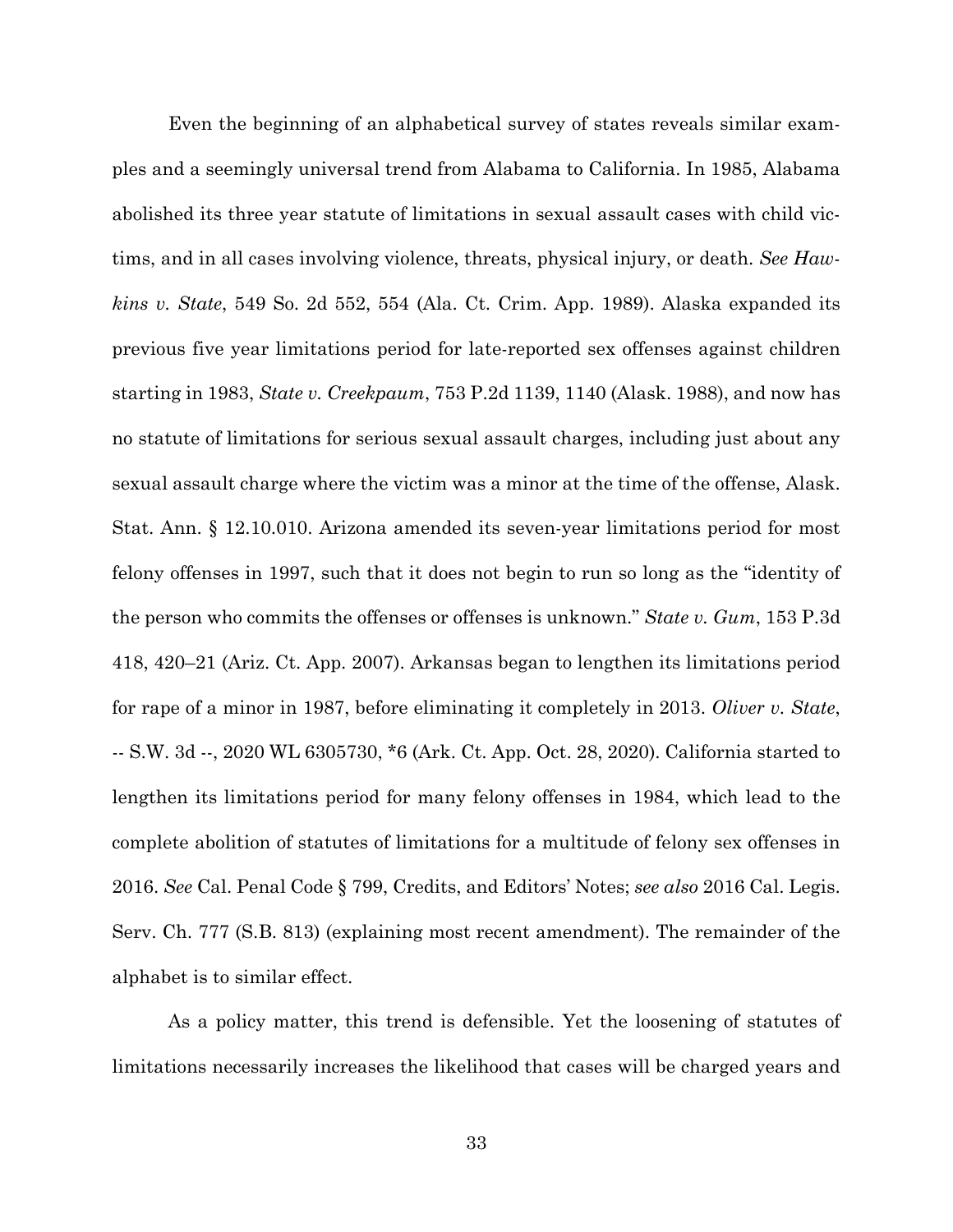decades after the alleged crimes, after memories have faded, witnesses have died or disappeared, and crucial defense evidence has been lost to time or destroyed. This is so regardless of whether the specific cases involves the type of forensic evidence or late-reporting victim that led to the expansion or elimination of the application statute of limitations in the first place—where, instead, the delay was intentional, reckless, or negligent on the part of the state. Even if the results are just in most cases, the extension and abolition of statutes of limitations greatly increases the chance that individual prosecutions will offend "fundamental conceptions of justice" or "the community's sense of fair play and decency." *Lovasco*, 431 U.S. at 790.

In these situations, a defendant should have recourse to the Due Process Clause. But as a practical matter, the constitutional protection against a trial that has been rendered fundamentally unfair by preindictment delay is only available in some jurisdictions. Those that apply a burden-shifting balancing test will manage to catch those select few cases where the government cannot adequately justify prejudicial preindictment delay. But the majority that require the defendant to prove intentional tactical delay—like Wyoming, which has limited discovery tools and no statutes of limitations—protect no one, no matter how significant the prejudice or how inexplicable the delay.

// // // //